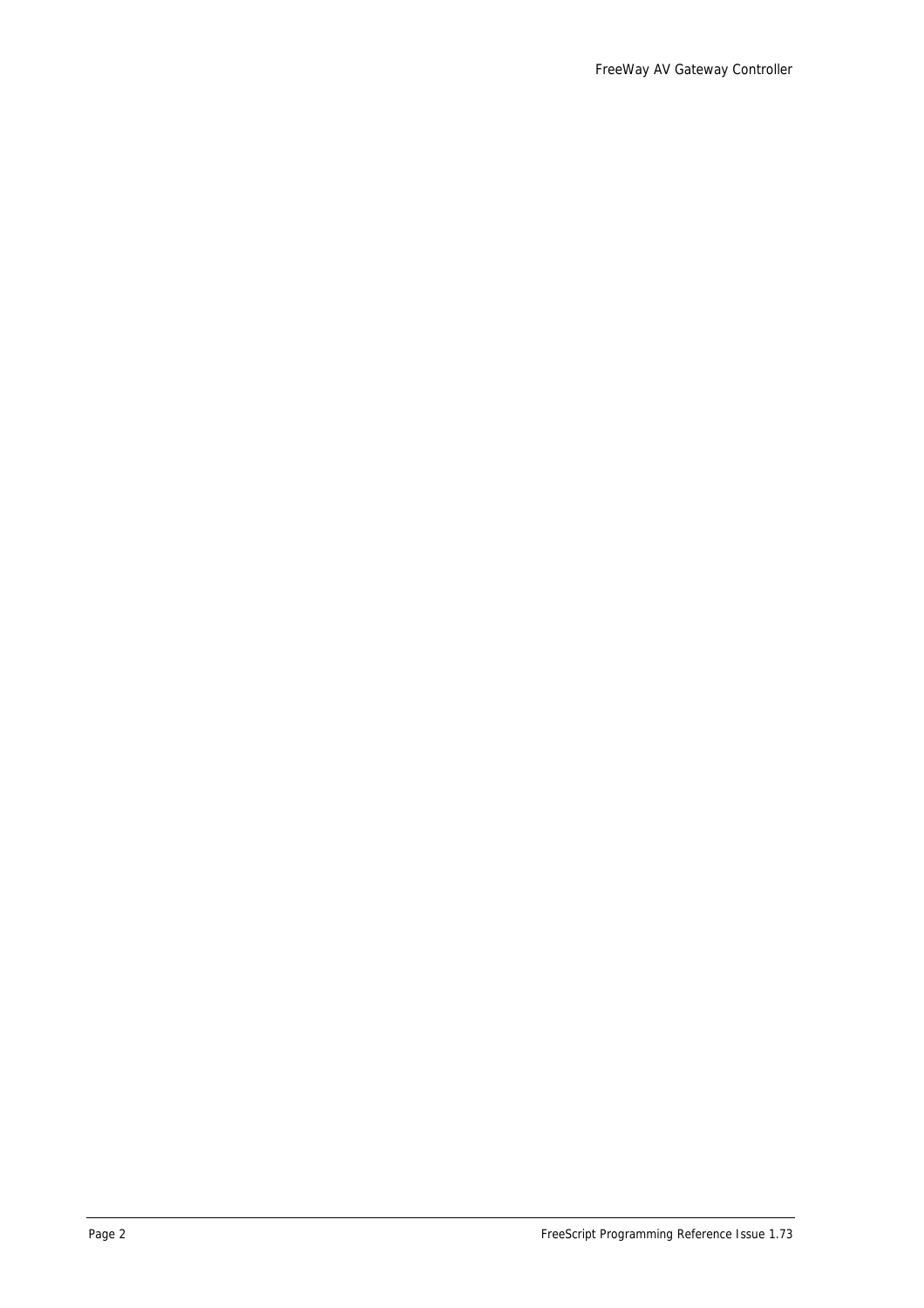# **What is FreeScript?**

FreeScript is a scripting language created by DKT for programming the FreeWay A/V controller. When a FreeScript file is loaded into the FreeWay, it is compiled internally, resulting in binary data, which tells the FreeWay's processor, principally:

- How to handle data coming into the various ports, and
- When to send messages out, and in what format.

# **Editing FreeScript Files**

FreeScript files are text files which observe the rules of the language. They can, if required, be created, read and edited within a simple text editor such as Microsoft® Notepad. This means, for example, that you could create sophisticated system designs using a simple PDA device with a basic text editor. A variety of third-party generalpurpose script editing tools (e.g. SlickEdit) are also available which may be used for this purpose.

# **Learning FreeScript**

If you are familiar with programming languages such as 'C', FreeScript will be very familiar to you. FreeScript is a simplification of the 'C' language borrowing many of its basic principles and omitting more of its advanced features. If you are new to programming FreeScript is simple enough to master very quickly.

This manual should be read in conjunction with the Freeway User Guide that covers how to use the FreeWay and its numerous interfaces. The manual is split into 4 main sections:

- **Getting Started** using a small script as an example, this section gives a brief overview of the anatomy of a script file and an introduction to the main concepts of the language.
- **Language Reference** this provides a more formal and thorough description of the language and its rules
- **System Functions** this section describes all of the built-in system functions provided by FreeWay with examples of how to use them.
- **Quick Reference** this section can be used as a quick reference for the FreeScript system functions and can be kept handy for reference when you're writing your script.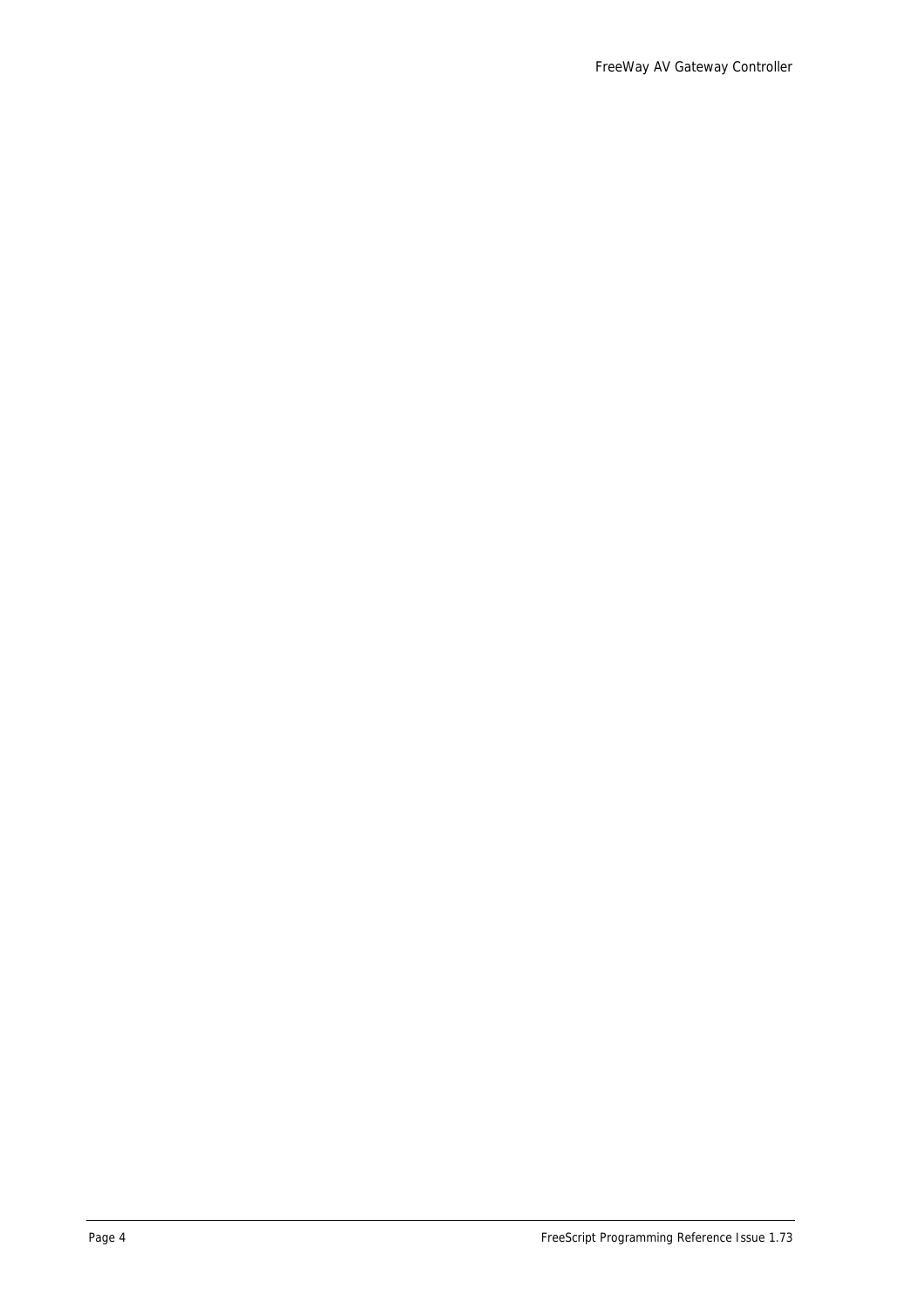# **Getting Started**

This section uses an example script to acquaint you with the general principles and anatomy of script files. So lets get stuck in and look at the example script file section by section. For clarity, extracts from the script file are written in this font. The script will also demonstrate some good coding practices such as commenting, variable and function naming, and code structure.

# **Example Script**

Here's the script in its entirety. The general principles are described in the comments.

```
//------------------------------------------------------------- 
// Project: FreeScript Example Script 
// File: script.txt 
// Author: Yan Speake 
// 
// Notes: 
// ----
// This example script shows how we would control a DVD player 
// using infra-red (IR) commands. 
// 
//------------------------------------------------------------- 
// Variable declarations 
// Declare the variables we'll be using in the script 
//------------------------------------------------------------- 
                            // holds an IR command string
//------------------------------------------------------------- 
// Constant declarations 
// These are effectively variables but their values wont be changed 
\begin{array}{ccccc} \n// & \texttt{-----} & \texttt{-----} & \n    & \texttt{||} & \n    & \texttt{||} & \n    & \texttt{||} & \n    & \texttt{||} & \n    & \texttt{||} & \n    & \n    & \texttt{||} & \n    & \texttt{||} & \n    & \texttt{||} & \n    & \n    & \texttt{||} & \n    & \n    & \texttt{||} & \n    & \n    & \texttt{||} & \n    & \n    & \n    & \texttt{||} & \n    & \n    & \texttt{||} & \n    & \n    & \texttt{||} & \n    & \n    &// version number of the script
float fDVDON; 
float fDVDSTOP; 
float fDVDPLAY; 
//------------------------------------------------------------- 
// Function declarations 
// Declare the functions we'll be using in the script 
// ------------------------------------------------------------ 
                                           // set DVD player to a known state
DVDControl(float fDVDControl); // control the DVD player 
//----------------------------------------------------- 
// Function: HubInit() 
// Purpose: Initialise the FreeWay for its application 
//----------------------------------------------------- 
HubInit() 
{ 
   // Set the script version number here 
  sVERSION = "V1.10e"; // Print a Message to the debug port 
   // ---------------------------------- 
   // declare string to hold the welcome message 
   string sWelcomeMessage; 
   // add the version number to a welcome message 
  sWelcomeMessage = "FreeWay DVD Player Version: " + sVERSION + "\ln r;
   // print the welcome message 
   DebugPrint(sWelcomeMessage); 
   // Now Initialise the DVD Player 
   // ----------------------------- 
   DVDInit(); 
}
```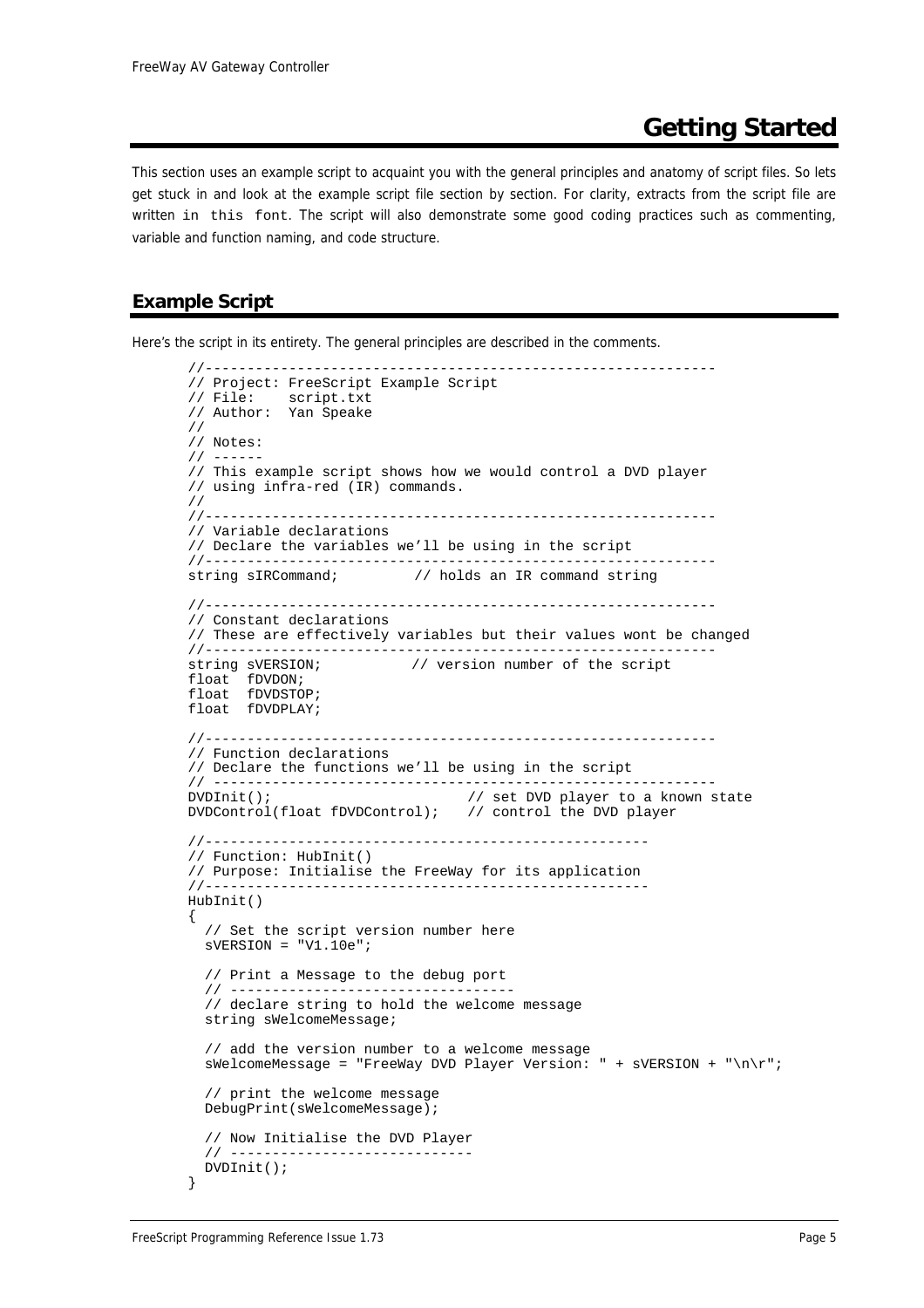```
//----------------------------------------------------- 
// Function: DVDInit() 
// Purpose: Initialise the DVD Player to a known state 
         //----------------------------------------------------- 
DVDInit() 
{ 
   // Initialise DVD control constants 
  fDVDON = 1;
  fDVDSTOP = 2;
  fDVDPLAY = 3;
   // Turn the DVD Player on if it isn't already 
   DVDControl(fDVDON); 
   // Wait 5 seconds to allow the DVD player to turn on 
   Delayms(5000); 
   // Now make sure the DVD player is stopped 
  DVDControl(fDVDSTOP); 
} 
//----------------------------------------------------- 
// Function: DVDControl() 
// Purpose: Control a Toshiba SD900E DVD Player using 
// InfraRed commands on IR output port IR1 
//----------------------------------------------------- 
DVDControl(float fDVDControl) 
{ 
   // Initialise with a dummy string 
   sIRCommand = ""; 
   // test the passed argument 
   if (fDVDControl == fDVDON) { 
    sIRCommand = "[PF68L8C62459708B71A272312X42F54D4CDFEC580P4R01]";
 } 
   if (fDVDControl == fDVDSTOP) { 
    sIRCommand = "[PFG8L8C62459708B71A272312X42FDFEC45580P4D4CR01]"; } 
   if (fDVDControl == fDVDPLAY) { 
     sIRCommand = "[PF68L8C62459708B71A272312X42F5580P4D4CDFEC4R01]"; 
 } 
   // transmit the Infra-Red command on IR port IR1 
  SendIR(1,0,0,0,sIRCommand);
}
```
# **Example Script in Detail**

### **Script Header**

```
//------------------------------------------------------------- 
// Project: FreeScript Example Script 
// File: script.txt 
// Author: Yan Speake 
// 
// Notes: 
// - -// This example script shows how we would control a DVD player 
// using infra-red (IR) commands. 
// 
//-------------------------------------------------------------
```
Though not obligatory your script should start with some form of comment like the one shown – this is good coding practice. The above extract demonstrates how to use comments.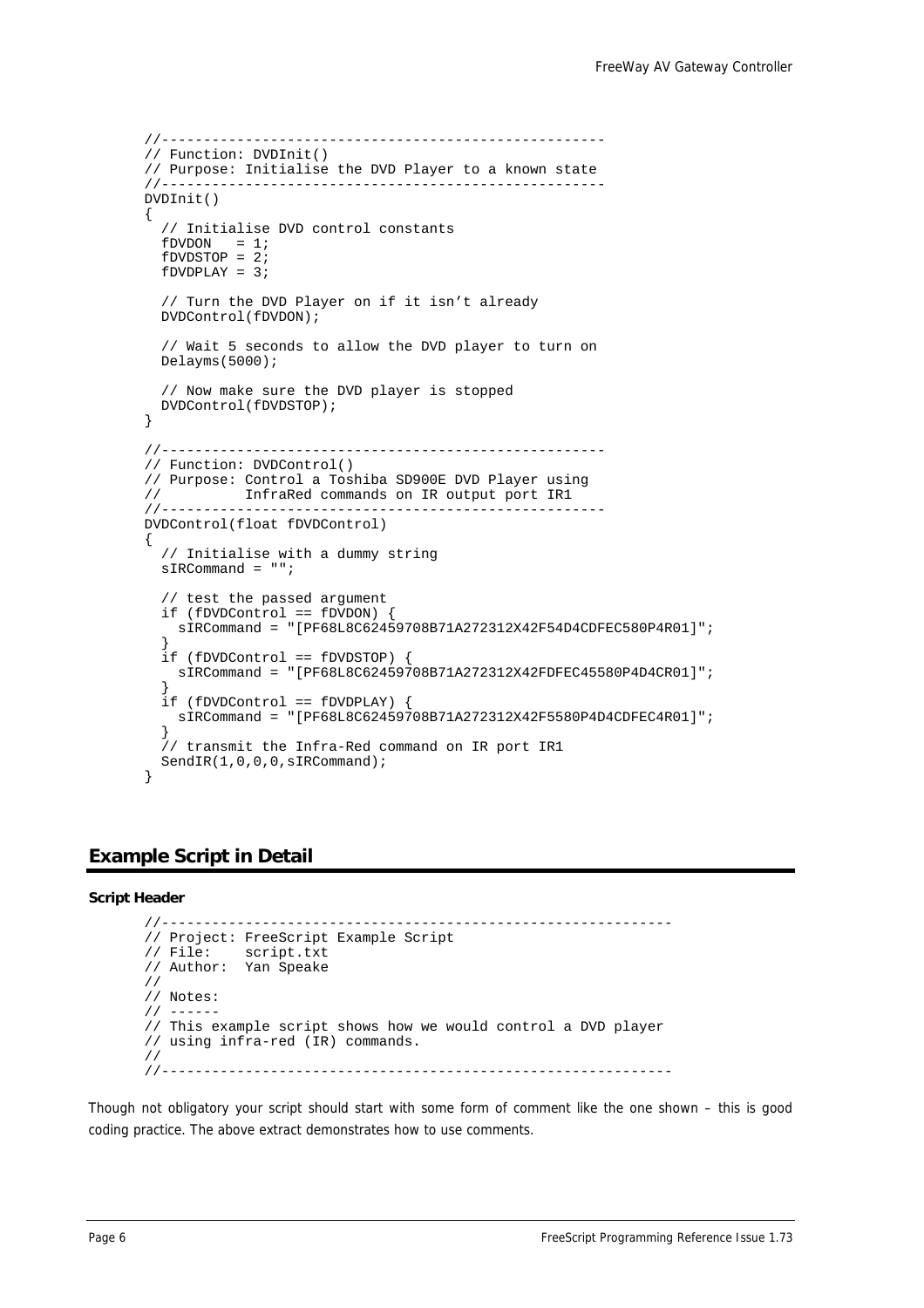### **Comments**

A comment line starts with a //. The compiler will ignore any text that follows a //. A comment can also be appended to a line of code as the next script extract demonstrates:

```
// Variable declarations 
// Declare the variables we'll be using in the script 
//------------------------------------------------------------- 
string sIRCommand; \frac{1}{2} // holds an IR command string
```
This extract demonstrates the following concepts: variable types, variable declaration and variable naming conventions.

#### **Variable Types**

There are two variable types available: **float** and **string**. The above extract is an example of a string variable that can hold text values up to 256 characters in length.

#### **Variable Declaration**

Before a variable can be used, it needs to be declared – this lets the compiler know about it before you use it. The above extract declares the string variable sIRCommand.

Note that the declaration ends with a semi-colon (;) - most (but not all) lines of script code must end in a semicolon. Missing semicolons are usually the first things to look for when you get compiler errors.

### **Variable Naming Conventions**

Note that the name of the string variable begins with a small s. This tells us that the variable is of type string. When we use this variable later on in the script we can easily tell that it's of type string and wont try to assign a numeric value to it . Though this is not obligatory, it is good coding practice that will minimise compiler errors later on. So for example if we were to declare a float variable we would similarly precede it with a small f.

The next extract shows more variable declarations but with a slight difference.

```
//------------------------------------------------------------- 
// Constant declarations 
// These are effectively variables but their values wont be changed 
//------------------------------------------------------------- 
                     // version number of the script
float fDVDON; 
float fDVDSTOP; 
float fDVDPLAY;
```
These variables will effectively act as constants i.e. they will be given a value once during initialisation and their values wont change thereafter – they are used to make the code more readable. By convention, constants are always in UPPER CASE letters to differentiate them from variables whose values will change. Again this is not obligatory – just a practice to reduce mistakes and make the code more readable.

The next script extract demonstrates function declarations and function arguments.

#### **Function Declaration**

```
//------------------------------------------------------------- 
// Function declarations 
// Declare the functions we'll be using in the script 
// ------------------------------<br>DVDInit():
                                       // set DVD player to a known state<br>// control the DVD player
DVDControl(float fDVDControl);
```
Lets look at each in turn. These are all functions that we will use later in the script and, as for variables, we need to let the compiler know about them first.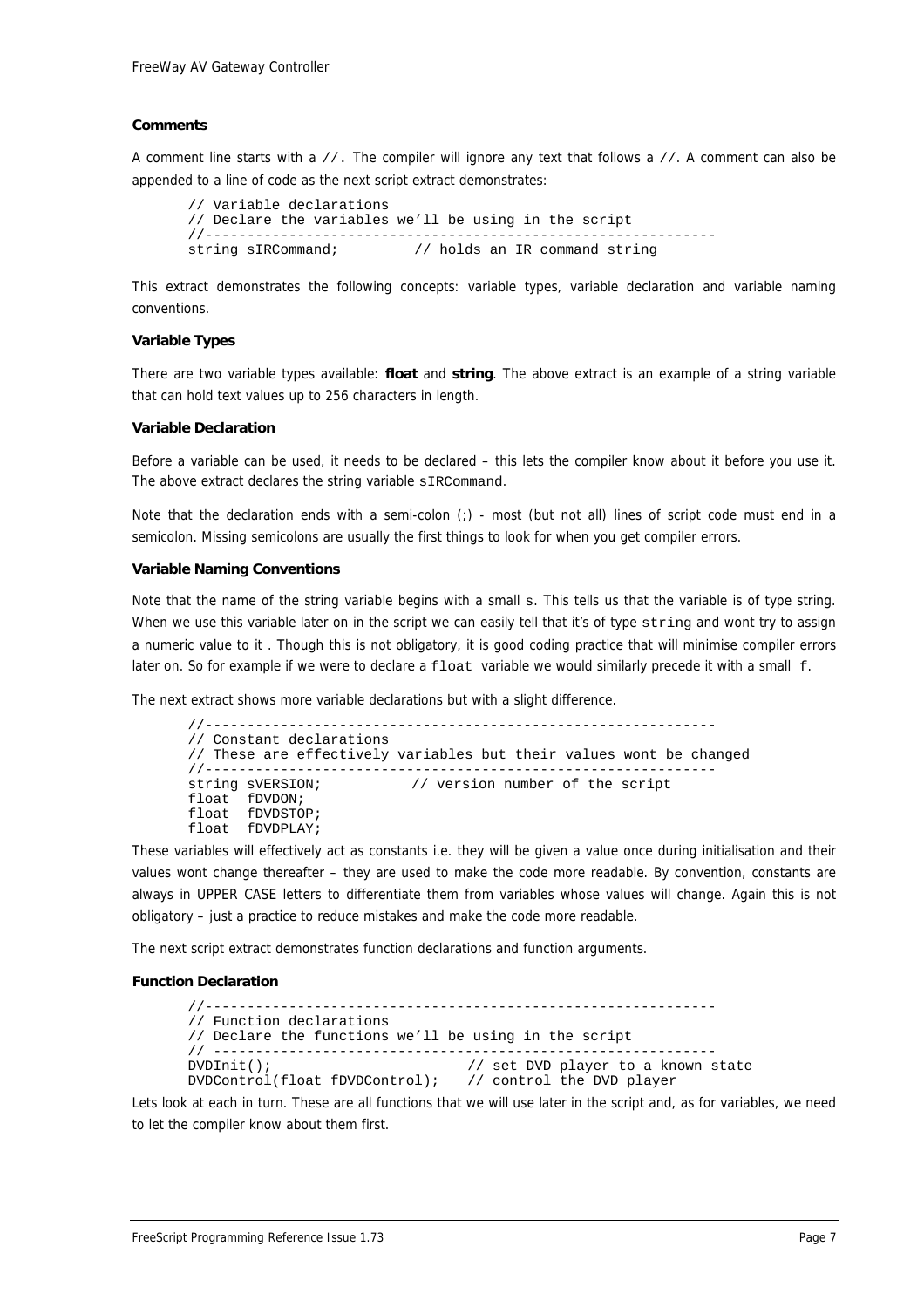The DVDInit function is used to initialise the DVD Player to a known state (turned on but stopped). Note that a function declaration has no type. In the declaration, the function name is followed by brackets (). This tells the compiler that it's dealing with a function not a variable. Again, the declaration ends in a semi-colon.

DVDControl is a function that we will use later on to control the DVD player. When we use DVDControl later on, we will pass it an argument telling it how we want to control it (Play, Stop, Rewind etc). We declare this in the argument list of the function: float fDVDControl. This does two things

- 1. It tells the compiler that the function DVDControl takes one argument of type float called fDVDControl
- 2. It also declares the float variable fDVDControl

Note that while variables can be declared outside and inside function bodies, even in function declarations – functions can only be declared outside function bodies.

#### **Function Naming Convention**

Note that the above functions are related as they all deal with a DVD player. For this reason all the functions start with DVD. Though not obligatory this practice will make your script much more logical and readable. Note also that any variables related to the DVD player will also begin with DVD for the same reason.

The next code extract shows the HubInit function. This demonstrates function definition, system functions and use of variables.

```
//----------------------------------------------------- 
// Function: HubInit() 
// Purpose: Initialise the FreeWay for its application 
//----------------------------------------------------- 
HubInit() 
{ 
   // Set the script version number here 
  sVERSION = "V1.10e"; // Print a Message to the debug port 
   // ---------------------------------- 
   // declare string to hold the welcome message 
   string sWelcomeMessage; 
   // add the version number to a welcome message 
  sWelcomeMessage = "FreeWay DVD Player Version: " + sVERSION + "\ln r;
   // print the welcome message 
   DebugPrint(sWelcomeMessage); 
   // Now Initialise the DVD Player 
   // ---------------------------------- 
   DVDInit(); 
}
```
### **Variable initialisation**

The first line of HubInit initialises the string constant sVERSION. Note that because it is a string the value it's given is enclosed in quotes "".

The next line shows a declaration of the string variable sWelcomeMessage. This is an example of declaring a string within a function body. You may want to do this if the variable is only ever used within that function. If you are familiar with other programming languages its worth noting that, even though the variable is declared locally (i.e. within a function body) its scope is still global (i.e. the variable can still be accessed outside the function).

#### **String concatenation**

The next line shows how constant and variable strings can be added together using the '+' operator. Note that the  $\ln \ln \ln \cosh$  characters are special control characters for carriage return & line feed.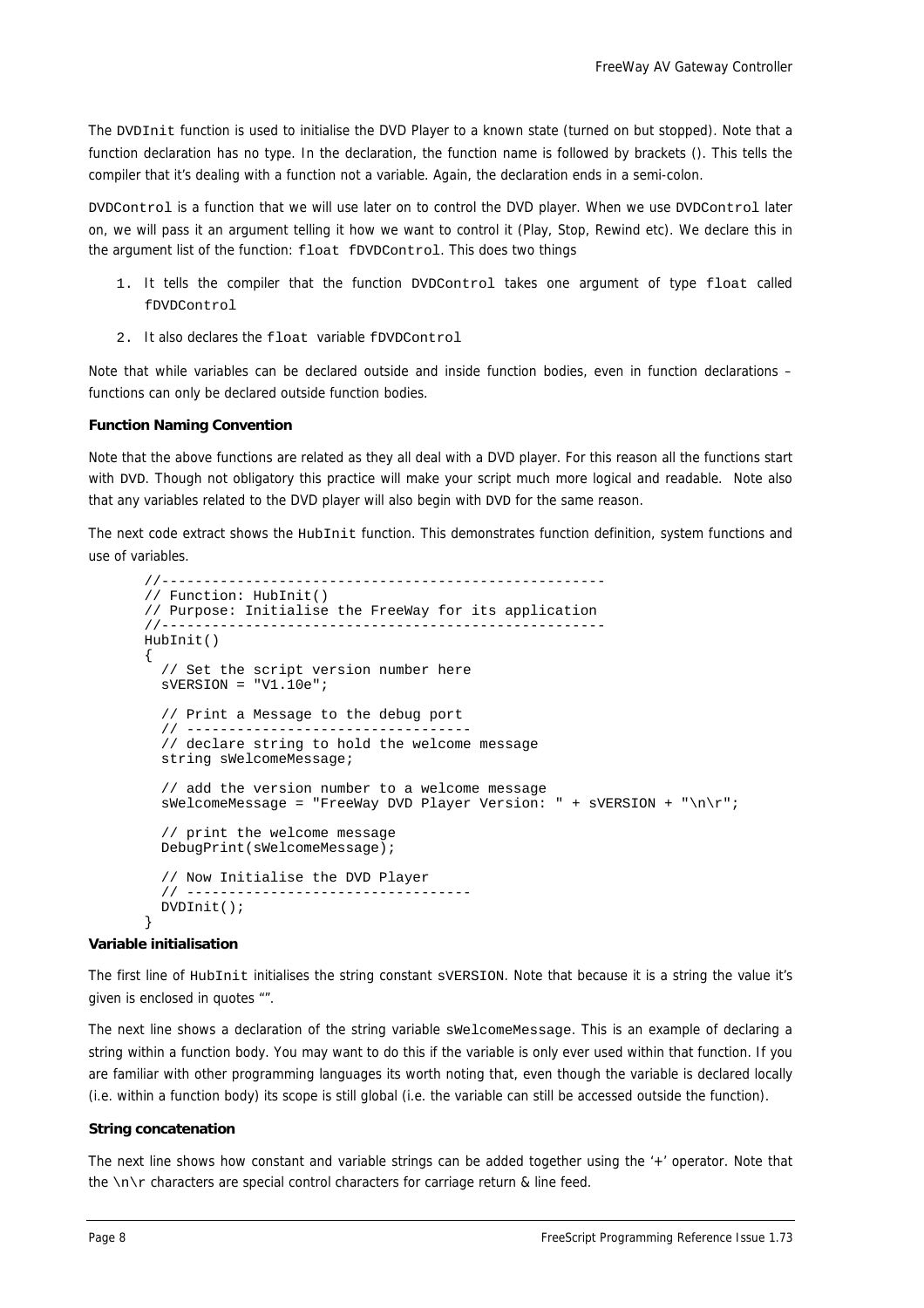### **System functions**

The next line DebugPrint (sWelcomeMessage) calls a built-in system function used for sending strings to the debug interface. Because it's a system function, the compiler already knows about it and it doesn't need to be declared or defined. Note that we pass the string variable to it as an argument. Monitoring the version numbers of your scripts is a very good practice.

### **User Functions**

The final line calls one of our user functions  $DVDInit()$ . Even though we haven't defined what that function does yet - the compiler still knows about it because it has been previously declared.

The next code extract is the definition for the function DVDinit().

```
//----------------------------------------------------- 
// Function: DVDInit() 
// Purpose: Initialise the DVD Player to a known state 
//----------------------------------------------------- 
DVDInit() 
{ 
   // Initialise DVD control constants 
  fDVDON = 1;
  fDVDSTOP = 2;
  fDVDPLAY = 3; 
   // Turn the DVD Player on if it isn't already 
  DVDControl(fDVDON); 
   // Wait 5 seconds to allow the DVD player to turn on 
  Delayms(5000); 
   // Now make sure the DVD player is stopped 
  DVDControl(fDVDSTOP); 
}
```
The first three lines initialise the float constants declared at the top of the script. The purpose of these constants will now become clear. The next line makes a call to the other user function DVDControl(). Note that the command is passed to the function as a float argument - using the float constant is much more readable than just passing numbers.

The Delayms() function is another system function that, again, requires no declaration. It simply generates a delay specified by the argument you pass it – in milliseconds. The above example makes the script hang around for 5 seconds while the DVD player initialises itself.

The next function shows how arguments passed to a function can be tested and then something useful done with them.

```
//----------------------------------------------------- 
// Function: DVDControl() 
// Purpose: Control a Toshiba S900 DVD Player using 
// InfraRed commands on IR output port IR1 
//----------------------------------------------------- 
DVDControl(float fDVDControl) 
{ 
   // Initialise with a dummy string 
   sIRCommand = ""; 
   // test the passed argument 
   if (fDVDControl == fDVDON) { 
     sIRCommand = "[PF68L8C62459708B71A272312X42F54D4CDFEC580P4R01]"; 
 } 
   if (fDVDControl == fDVDSTOP) { 
     sIRCommand = "[PF68L8C62459708B71A272312X42FDFEC45580P4D4CR01]"; 
 } 
   if (fDVDControl == fDVDPLAY) { 
    sIRCommand = "[PFG8L8CG2459708B71A272312X42F5580P4D4CDFEC4R01]";
   }
```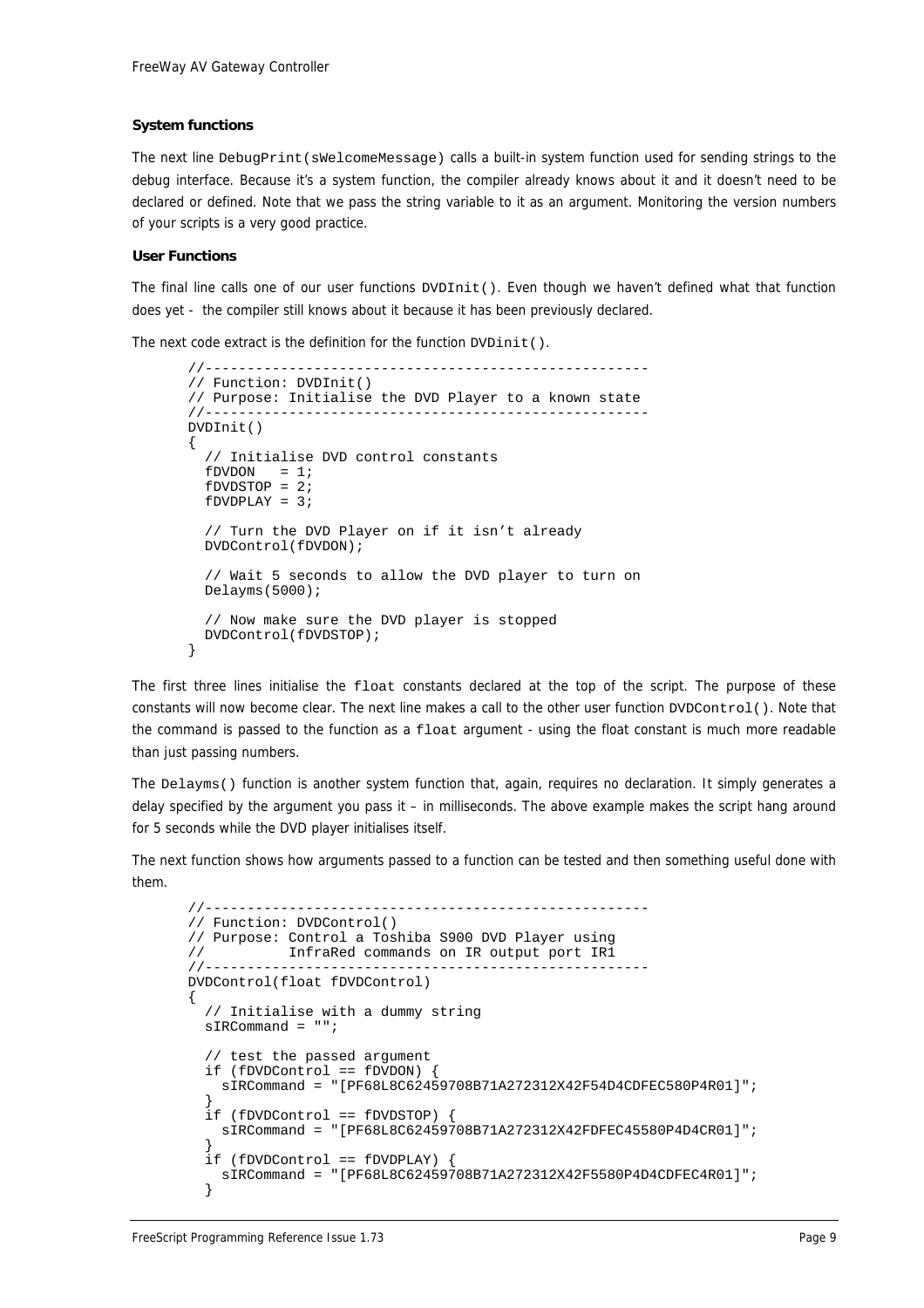```
 // transmit the Infra-Red command on IR port IR1 
 SendIR(1,0,0,0,sIRCommand);
}
```
Note that the name of the function must match that of its declaration.

The float value that we pass into the function is tested using the if(condition) operation. If the condition tested is true then the code within the following {} brackets will be executed. In this case, an Infra-Red command string is initialised. The final function is a system function for transmitting IR codes from the Infra-Red output ports.

That's it. Obviously for practical applications we'd want to control the DVD player more comprehensively by supporting commands for Pause and Rewind, etc. We'd probably also want to add functions to control other devices such as VCRs and satellite receivers - or whatever your application requires. Some devices may also need to be controlled using RS232, RS485 or via Ethernet. If we had implemented a user interface for this application then to control the DVD player, it would call the DVDControl() function from outside the script (refer to the FreeWay User Manual for more information on this).

The following section now provides a more thorough explanation of the language concepts covered above.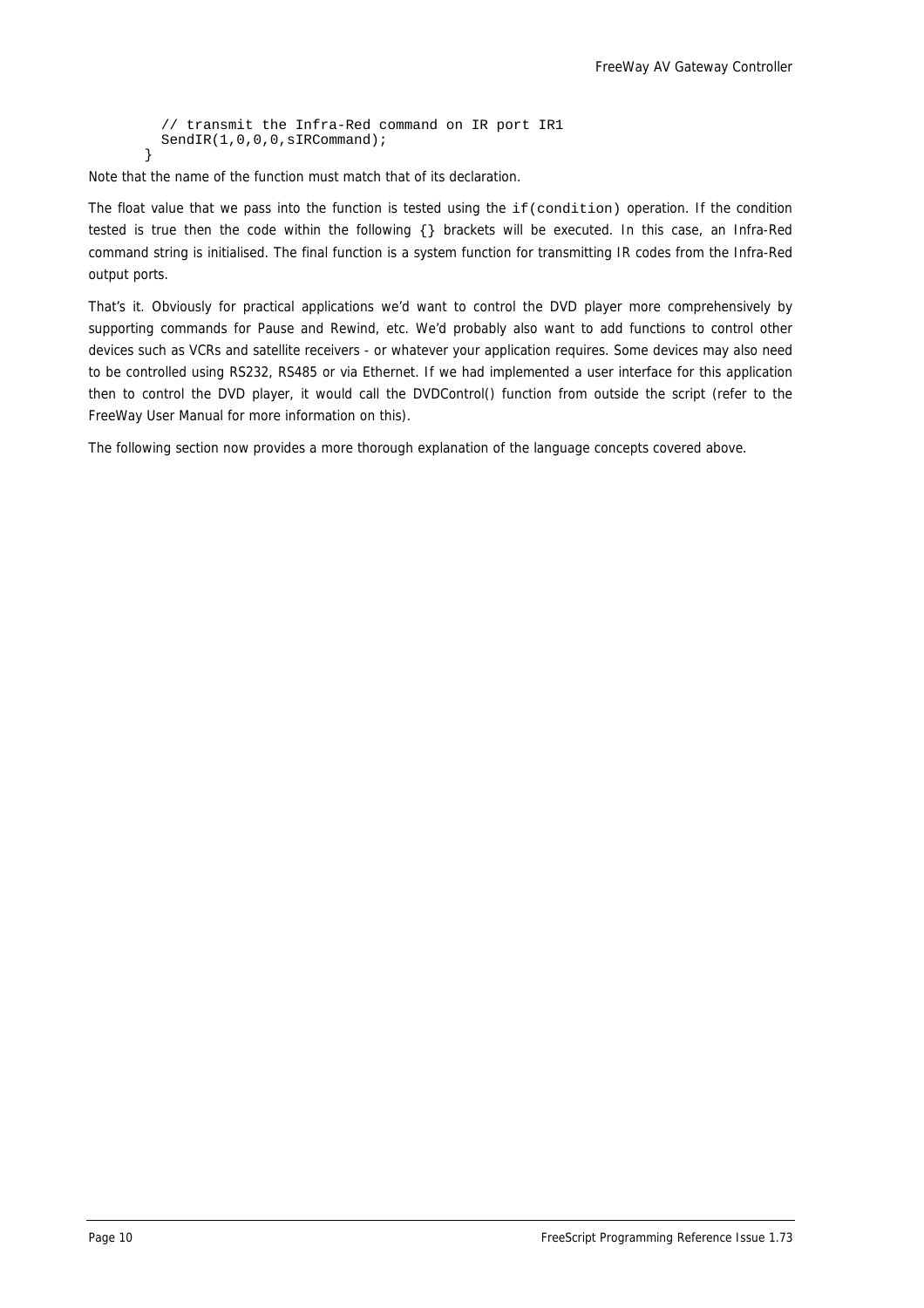# **SECTION 1 – LANGUAGE REFERENCE**

| <b>Comments</b>               |
|-------------------------------|
|                               |
| Data Types                    |
| <b>Functions</b>              |
| <b>Operators</b>              |
| <b>Conditional Operations</b> |
| Loops                         |
| <b>String Operations</b>      |
| <b>Common Mistakes</b>        |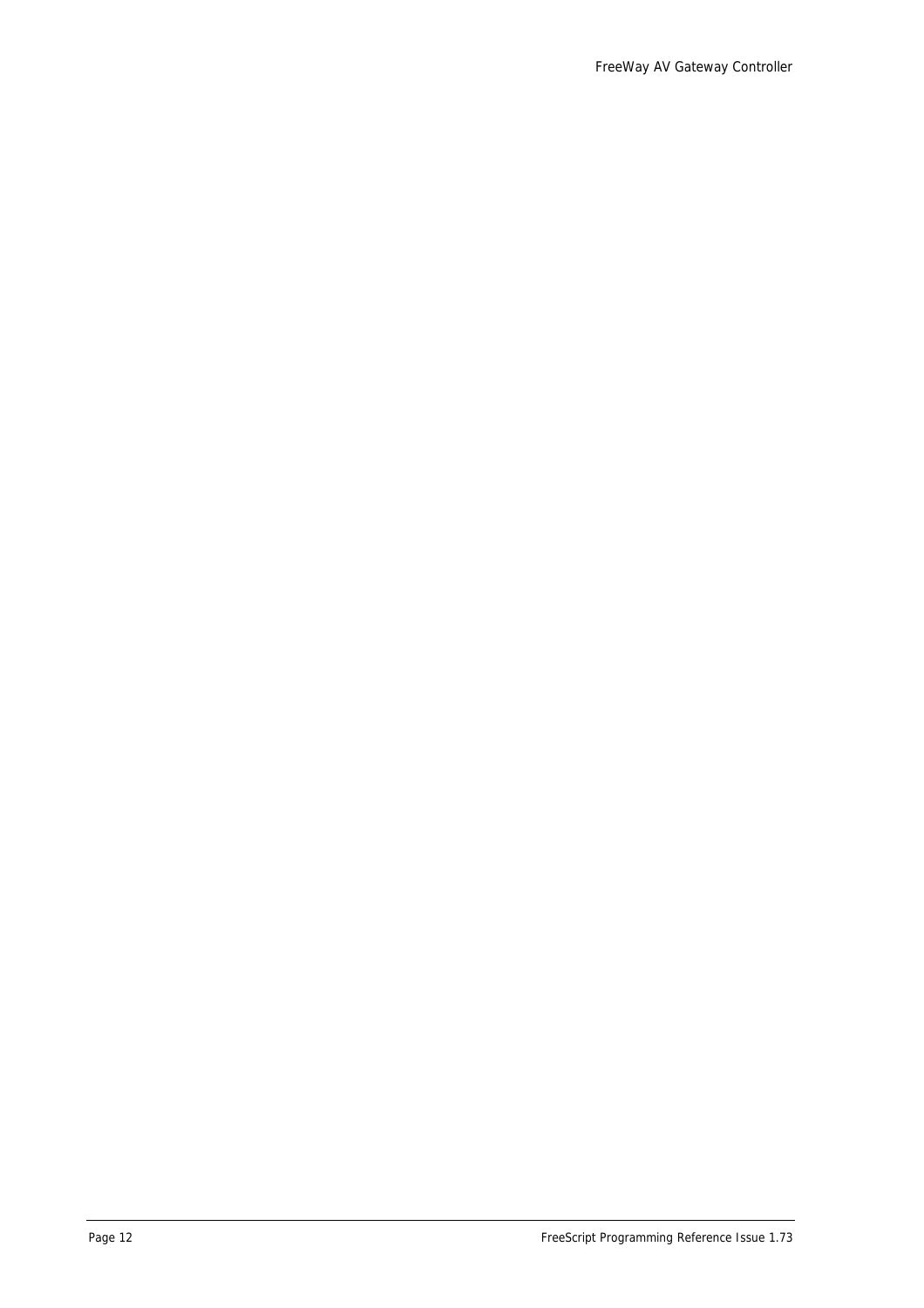# **Comments**

Probably the most useful aspect of your script will be the comments. Without these, your script will become more difficult to read, understand and debug. Use them often. Comments can be inserted at any point in your script using the '//' characters. Note that the FreeWay compiler will ignore all characters from the beginning of the '//' comment declaration to the end of that line. Here are some examples of how to include comments within your code.

```
//------------------------------------------------------------- 
                           \frac{1}{2} version number of the script
float fDVDON;
```
Note that in the following example, a compiler error would arise as the code 'float fDVDON;' would be ignored and treated as a comment.

```
//------------------------------------------------------------- 
                        // version number of the script float fDVDON;
```
# **Data Types**

There are only two data types in FreeScript:

- float
- string

### **float**

This is used for positive & negative integer and fractional numeric values. For example:

```
float value1; 
float value2; 
value1 = -2;
value1 = 1.234567;
```
Values can be positive or negative.

### **string**

This is used for all textual or ASCII values. It represents a string of 8-bit characters. The length of a string can be up to 256 characters. All of the following examples will generate a 'hello' string.

```
string message1; 
string message2; 
message1 = "hello"; // a string 
message2 = "hell" + "o"; \frac{1}{2} // adding two strings
```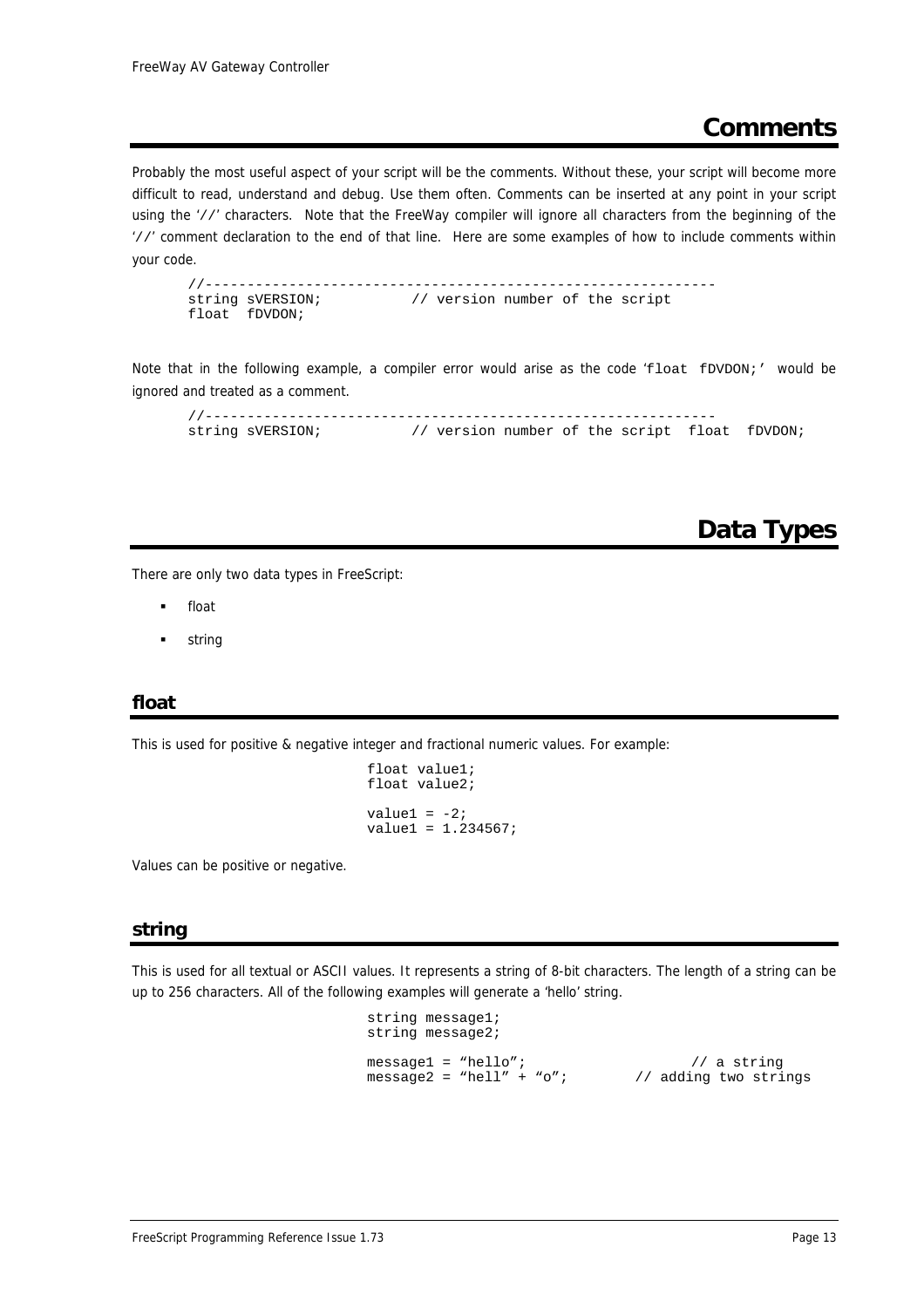# **Functions**

There are two main types of functions: User Functions and System Functions

#### **User Functions**

User functions are those functions that you will write yourself which may call other user or system functions, the rules of which are covered in this section.

### **System Functions**

System functions are split into two categories: normal system functions and system event functions.

Normal system functions are functions built-in to the FreeWay & FreeScript and perform specific system tasks such as sending data to serial ports and controlling its LEDs.

The system *event* functions are special in that they are automatically called when certain system events occur. For example, receiving messages on serial ports, or alarms going off. Note that system event functions will only ever be called if they are included in your script.

While user functions always need to be declared before they are used (see later), system functions do not (as FreeWay already knows about them).

# **Example Function**

Here is an example of a user function that we will refer to during the course of this section:

```
//----------------------------------------------------- 
// Function: DVDControl() 
// Purpose: Control a Toshiba SD900E DVD Player using 
// InfraRed commands on IR output port IR1 
//----------------------------------------------------- 
DVDControl(float fDVDControl) 
{ 
   // test the passed argument 
  if (fDVDControl == fDVDOM) sIRCommand = "[PF68L8C62459708B71A272312X42F54D4CDFEC580P4R01]"; 
 } 
  else \{<br>sIRCommand = "";
                            // error - use a dummy string
 } 
   // transmit the Infra-Red command on IR port IR1 
  SendIR(1,0,0,0,sIRCommand);
}
```
This is a function that controls a DVD player (simplified for brevity – it only supports the ON command). The function is passed an argument to tell the function what to do.

## **Function Name**

The very first thing that is required when creating a function is a unique **name**. This enables the function to be identified and called by other functions within your script. In the case above, the name of the function is DVDControl. The name of the function should be chosen carefully to allow you to quickly identify it later. The following rules apply to the function name:

- It must be unique within your script
- It must be no more than 32 characters long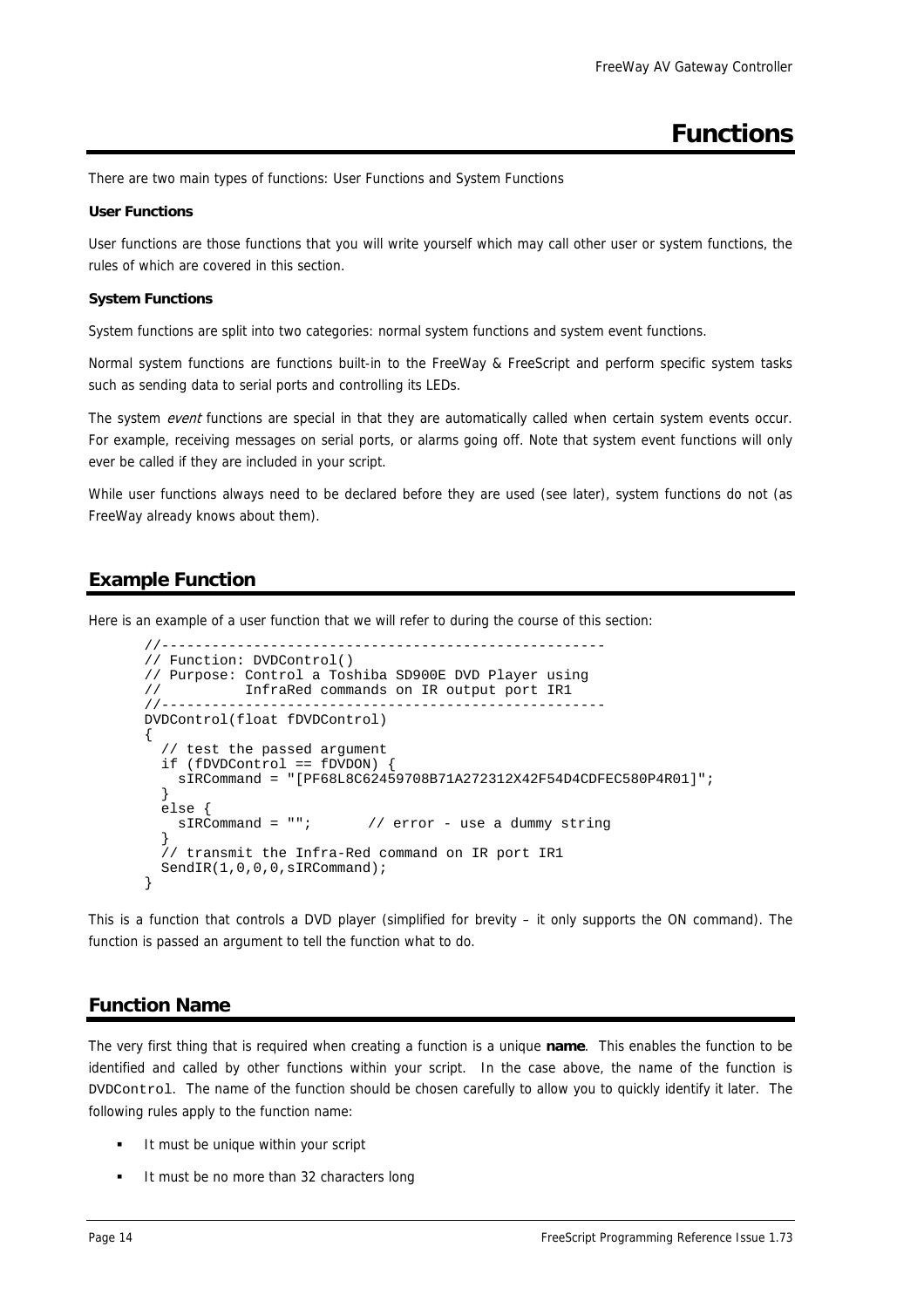- **It should include no spaces or other punctuation**
- **It should only contain alphabetical letters and numbers**
- The first character should not be a number it should be a letter

### **Function Parameters**

The function name is immediately followed by **parameters**, enclosed within parentheses '()' – also referred to as **arguments**. This area can be left empty but the parentheses should still be present. The parameters are variable names, enabling data values to be passed between functions. So, for example, you might have a general-purpose function, which transmits data on serial ports. The actual data that you want to transmit will vary, so you would declare a function something like this:

// Note that the type of the parameter should precede its name TransmitData(string sData);

To send the data, you would simply set the value of data and call the TransmitData function, as shown below:

```
TransmitData("Hello");
```
Note that when a variable is used within the title line of a function in this way, this also serves to declare the variable, so no other declaration of that variable should exist within your script.

A function can have up to eight parameters. When creating a function with multiple parameters, simply separate each parameter with a comma. For example:

TransmitData(string sData1, float fData2, string sData3);

Similarly, multiple parameters can be passed between functions. The function call should pass the same amount of data in the same order (using the same comma separators) as in the function definition, otherwise compiler errors may occur.

Note that if you want to call functions from outside your script (using a URL for example – see the FreeWay User Guide) then the following restrictions apply:

- Only 4 parameters can be passed
- They must be of type float

## **Function Body**

The **body of the function** then follows, which or may not include comments (we recommend the liberal use of comments, as this will help you when testing and trouble-shooting your code). There may be any number of '{ }' pairs within the body of the function but the end of the function is always denoted by a concluding '**}**'.

### **Line Termination**

Note that each line of code within the function is terminated by a semicolon. This character should precede any 'in-line' comments as shown below:

 $f$ DVDON = 1; // DVD On command<br> $f$ DVDSTOP = 2; // DVD stop comma // DVD stop command

The following line would result in an error: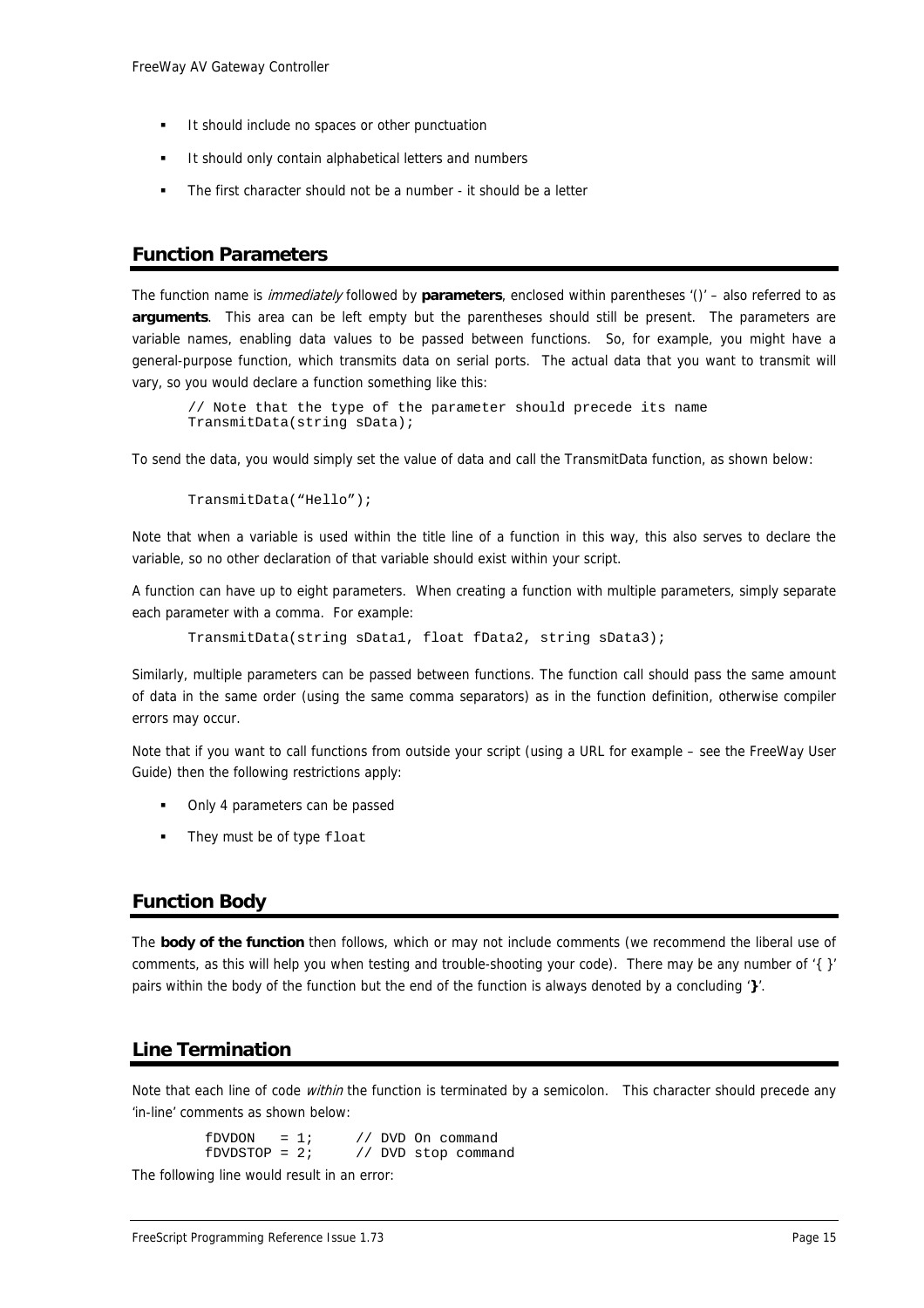$f$ DVDON = 1 // DVD On command<br> $f$ DVDSTOP = 2; // DVD stop command // DVD stop command as the compiler will 'see' this as

 $f$ DVDON = 1 $f$ DVDSTOP = 2;

The only lines not requiring a semicolon are:

- The 'title line' of your function
- **Lines terminating in a '{' or a '}'**
- Conditional tests (if and else see later)
- Loop command (while see later)
- **Comment lines**

Note that it is only within the body of functions that setting, initialisation and mathematical/logical manipulation of variable values can take place. To initialise variables on power-up, do so within the HubInit() function. Note that the only valid operation outside of functions is declaring variables (and, of course, making comments).

### **Declaring Functions**

Note that a function must be declared before being called. e.g.:

func1(float a, string b);

The best place to declare your functions are at the top of the script file before the HubInit() function. All your variable declarations can be put in this area as well. Note that although variable declarations can occur within function bodies, function declarations cannot.

### **Nesting Functions**

Functions may be called within other functions. Nesting is permitted up to 32 layers deep.

### **Use of Parentheses**

Note that for each '{' there should also be a '}' at some point in your code and that if these are 'nested' then the compiler will always treat a '}' as relating to the most recent occurrence of '{'. This is a universal coding convention and needs to be very carefully observed.

You will dramatically boost the clarity of your layout, and reduce the likelihood of errors, if you ensure that each time you use a '{' the indentation of subsequent lines is increased by one 'tab' and that each time you use a '}' the indentation of that line and subsequent lines is reduced by one 'tab' as shown in the example below.

```
MyFunc() 
{ 
   SerialSend(fPort,"SETL"); 
  if (fIO == 0) {
    SerialSend(fPortNo, "INPMUTE");
   } else { 
    SerialSend(fPortNo, "OUTMUTE ");
 } 
   SerialSend(fPortNo," "); 
}
```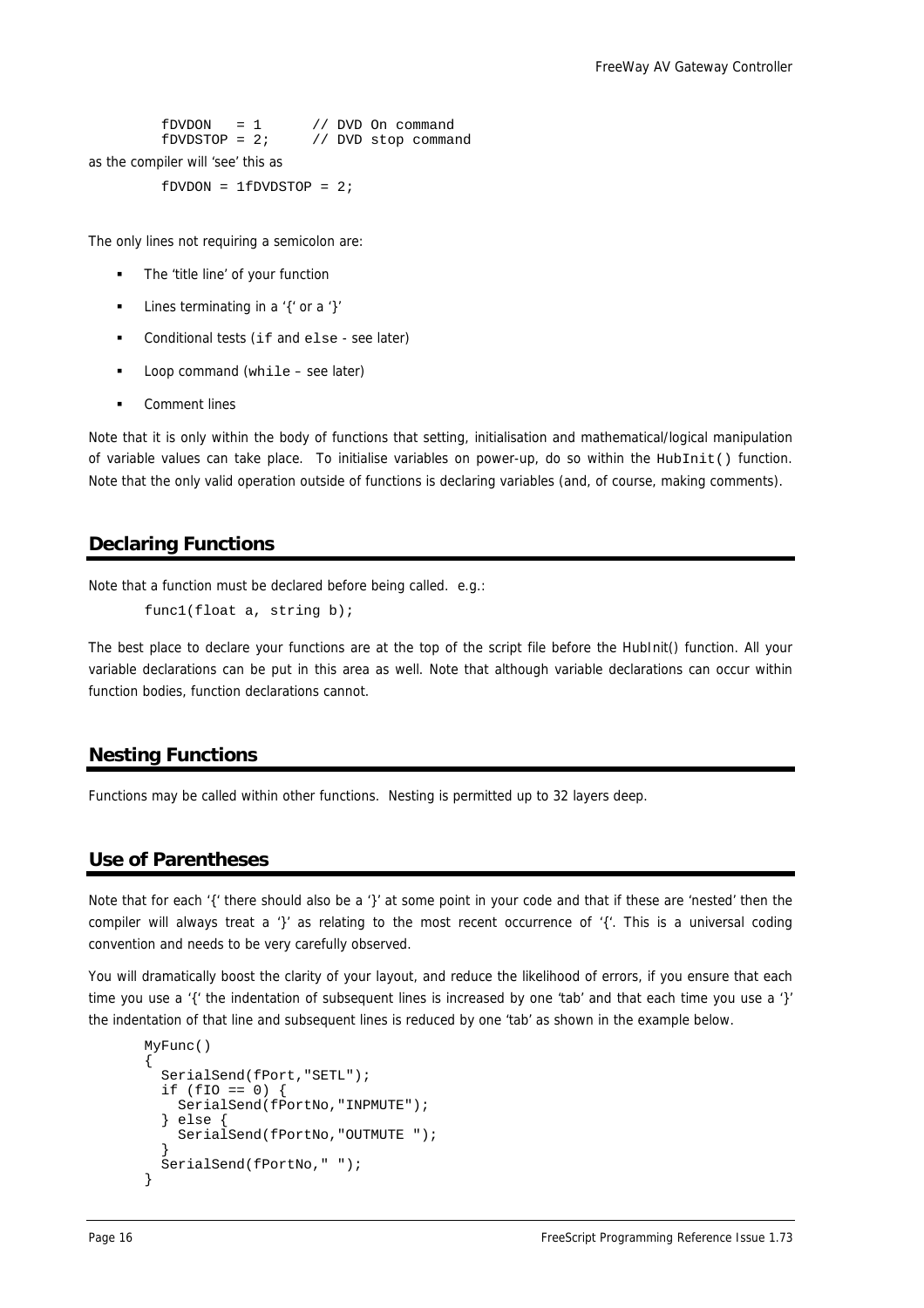A good practise, when creating functions would be to immediately follow a '{' with a '}' and then to place the remaining code between these elements.

# **Understanding System Event Functions**

FreeWay provides a number of system event functions that, if included in your script, will automatically be called when certain events occur. These are:

| Alarm()         | - called when an alarm event happens                             |
|-----------------|------------------------------------------------------------------|
| DigitalInput()  | - called when a digital input state changes                      |
| HubInit()       | - called when FreeWay powers up                                  |
| SerialReceive() | - called when a message is received on a serial (or Telnet) port |
| IRReceive()     | - called when the Infra-Red Receiver decodes an RC5 message      |

If you are familiar with programming concepts, you may have come across interrupts and their service functions. Generally an interrupt service function will be called and executed when some external event happens regardless of what code is already being executed (i.e. the current code is interrupted to run the interrupt service function). It's important to understand that FreeScript event functions do not act like interrupts.

If an event occurs (such as receiving a serial port message, or a digital input state change) FreeScript event functions will only be called after the current function (either user or system function) has finished. This has the following implications:

- Keep the amount of time you spend in any function to a minimum
- Keep your delays (using the Delayms() function) to a minimum
- Keep your loops as short as possible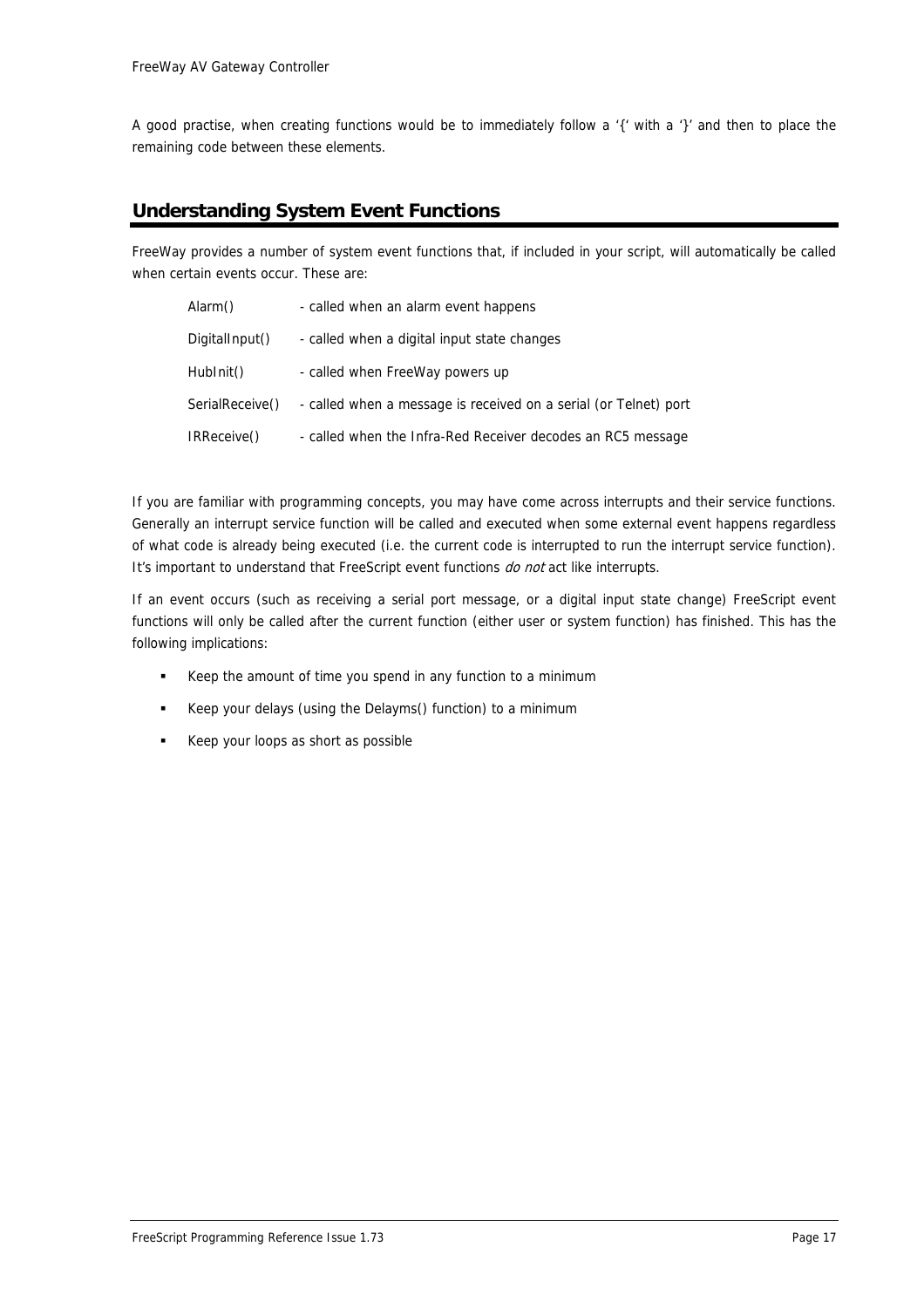# **Operators**

In order to manipulate the values of variables, a series of familiar symbols such as '=', '+' and so on, along with some less familiar but useful ones, are available. Collectively, these symbols are known as operators.

Here is a complete list of the operators available to you within the FreeScript language:

| Operator                 | Operation                | Example                                     |
|--------------------------|--------------------------|---------------------------------------------|
| $=$                      | Sets a value             | $x = 3$<br>$y = "hello"$                    |
| $\ddot{}$                | Simple addition          | $x = y + 2$                                 |
| $\overline{\phantom{a}}$ | Simple subtraction       | $x = y - 2$                                 |
| $^\star$                 | Simple Multiplication    | $x = y * 2$                                 |
| $\sqrt{2}$               | Simple Division          | $x = y/2$                                   |
| ⊱                        | Remainder                | $x = y\$ 2                                  |
| $=$ $=$                  | Comparator               | if $(x == 2)$                               |
| $!=$                     | Inequality               | if $(x := 2)$                               |
| &&                       | Logical AND              | if $(x & \& b) \{ c=1; \}$                  |
| $\Box$                   | Logical OR               | if $(x   b) { c=1; }$                       |
| Ţ                        | Logical NOT              | $x = 1y$<br>if $(\overline{!x}) \{ c=1; \}$ |
| $\delta$                 | <b>Bitwise AND</b>       | $z = x & y;$                                |
|                          | <b>Bitwise OR</b>        | $z = x \mid y$                              |
| $\, >$                   | Greater than             | if $(x > y) {c=1; }$                        |
| $\overline{\phantom{0}}$ | Less than                | if $(x < y) \{ c=1; \}$                     |
| $>=$                     | Greater than or equal to | if $(x \ge y) \{ c=1; \}$                   |
| $\leq$                   | Less than or equal to    | if $(x \Rightarrow y) \{ c=1; \}$           |

### **Assignment (=)**

Use this operator to assign the value on the right hand side of the statement to the variable on the left hand side.

```
fValue1 = 2.34;
fValue2 = fValue1; 
sString1 = "Hello"; 
sString2 = sString1;
```
Assignments must be of the same type. The following examples will cause unpredictable results:

```
fValue1 = "hello"; // wrong !!<br>sString1 = 2.34; // wrong !!
sString1 = 2.34;
```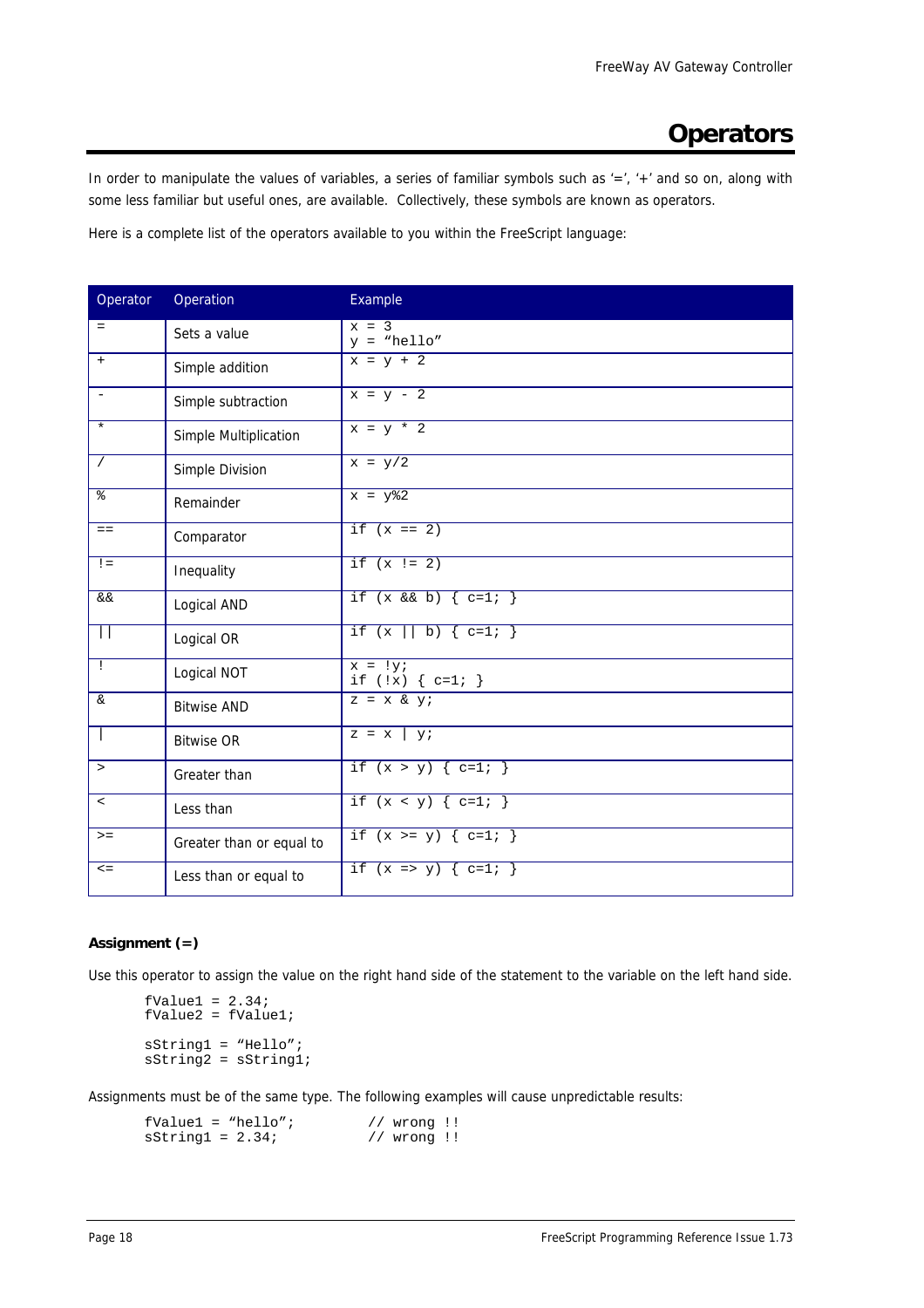Be careful not to use the assignment operator in if(condition) statements – a common error. Unpredictable results will occur.

```
if(fValue1 = 3) \{fValue2 = 3i\} // wrong !!
if(fValue1 == 3) \{fValue2 = 3i\} // correct
```
### **Addition (+)**

This operator applies to both strings and floats but with different results for example:

fValue1 =  $3 + f$ Value2; // adds 2 numbers together  $sString1 = "Hello" + "o"$ ; // concatenates two strings

### **Subtraction (-)**

This operator only applies to float values - you can't use it for strings.

 $fValue1 = fValue2 - 4.5$ ;

#### **Multiplication (\*)**

This operator performs simple multiplication of float values.

FValue1 = 1000000 \* 0.0000001; // equals 1

### **Division (/)**

This operator performs simple division of float values.

FValue1 = 1000000 / 1000000; // equals 1

#### **Comparison (==)**

You can only use this operator in the if (condition) statement to compare two float values. You cannot compare two strings. Be careful not to confuse  $=$  = with the assignment operator  $(=)$  in if statements.

if(fValue1 = 3)  $\{fValue2 = 3; \}$  // wrong !! if(fValue1 == 3)  $\{fValue2 = 3i\}$  // correct

#### **Logical AND (&&)**

This operator can be used to test compound conditions in if(condition) statements. Don't confuse it with the Bitwise AND operator (&).

> if(fA && fB) { $fC=1;$ }<br>else { $fC=0;$ }  $\{$  f C=0;  $\}$

In this example, fc will only be assigned a value of 1 if both fA and fB are non-zero. If one of them is zero fc will be assigned the value zero.

#### **Logical OR (||)**

This operator can be used to test compound conditions in if(condition) statements. Don't confuse it with the Bitwise OR operator (|).

> if(fA || fB)  ${fC=1;}$ <br>else  ${fC=0;}$  $\{$  fC=0;  $\}$

In this example fc will only be assigned a value of 1 if either fA and fB are non-zero. If both of them are zero fC will be assigned the value zero.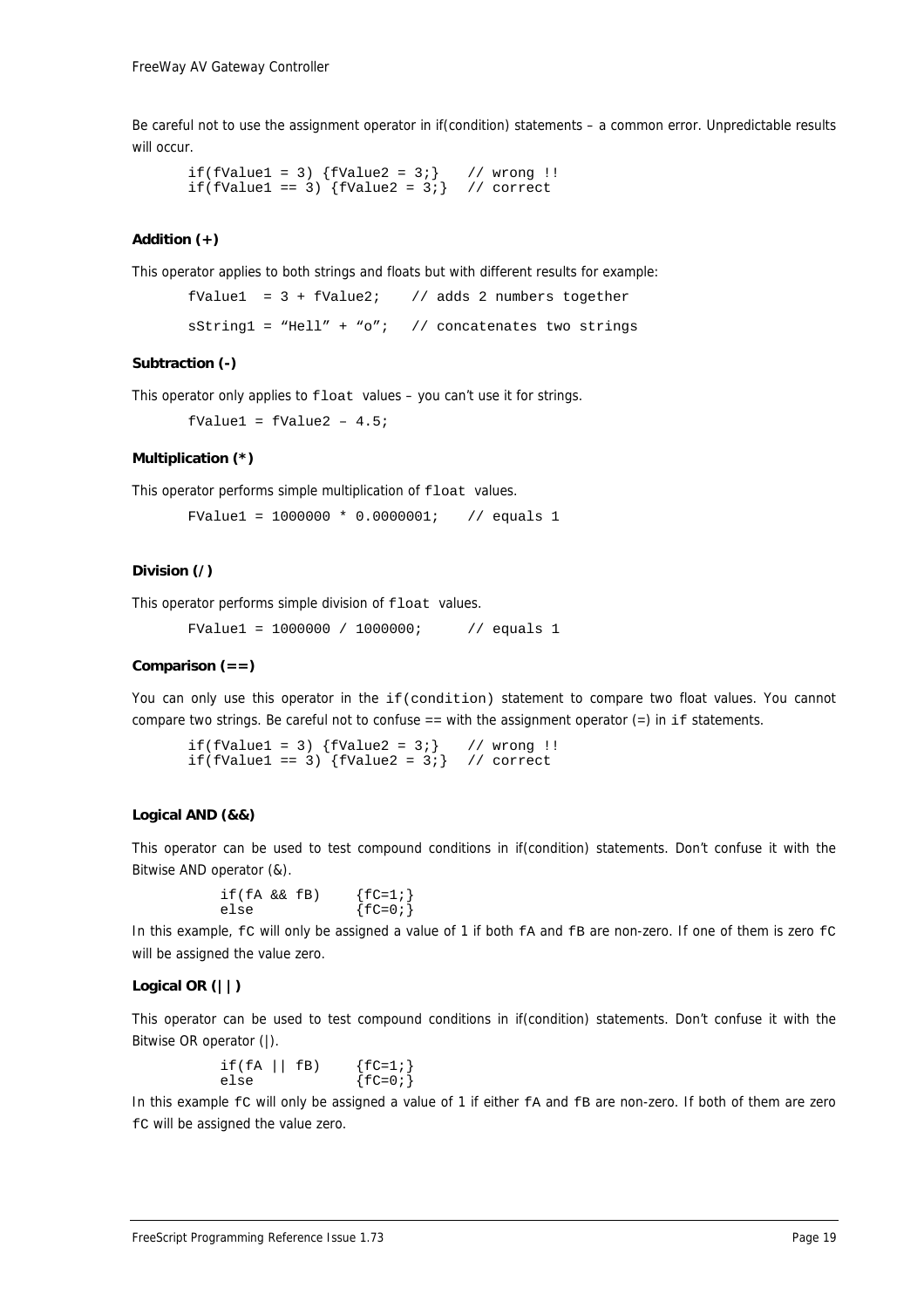### **Logical NOT (!)**

This operator is used to invert the logic of a variable - making a true a value false and vice versa. It's best demonstrated by example.

```
fValue1 = 1; // fValue1 = 1 (true)<br>fValue2 = !fValue1; // fValue1 is inverted
                                    // fValue1 is inverted, fValue2 = 0 (false)
```
The operator will convert any non-zero value into a zero value and any zero value into a 1 value.

The operator can also be used in if (condition) statements to invert the logic of a condition. For example:

```
fValue1 = 0;if(!fValue1) {fC=1;}else {fC=0; }
```
In this case fValue1 is false but has been inverted to true in the if condition. Therefore, fc will be assigned a value of 1.

#### **Bitwise AND (&)**

This operator is used to perform the bitwise AND operation.

```
 fValue3 = fValue1 & fValue2;
```
fValue3 will only be assigned a value of 1 if both fValue1 and fValue2 are equal to 1. If one or both of them are zero then fValue3 will be assigned a value of zero.

#### **Bitwise OR (|)**

This operator is used to perform the bitwise OR operation.

```
 fValue3 = fValue1 | fValue2;
```
fValue3 will be assigned a value of 1 if either fValue1 or fValue2 are equal to 1. If both of them are zero then fValue3 will be assigned a value of zero.

#### **Greater Than (>)**

This operator is only used in if (condition) statements. For example

```
fValue1 = 2ifvalue2 = 3;
if (fValue1 > fValue2) {fValue3 = 6;} // condition is false
```
#### **Less Than (<)**

This operator is only used in if (condition) statements. For example

```
fValue1 = 2ifvalue2 = 3;
if (fValue1 < fValue2) \{ fValue3 = 6; \} // condition is true
```
#### **Greater Than or Equal To (>=)**

This operator is only used in if (condition) statements. For example

```
 fValue1 = 2; 
fvalue2 = 3;
if (fValue1 >= fValue2) \{ fValue3 = 6; \} // condition is false
```
#### **Less Than or Equal To (<=)**

This operator is only used in if (condition) statements. For example

 $fValue1 = 2;$ fvalue $2 = 3$ ;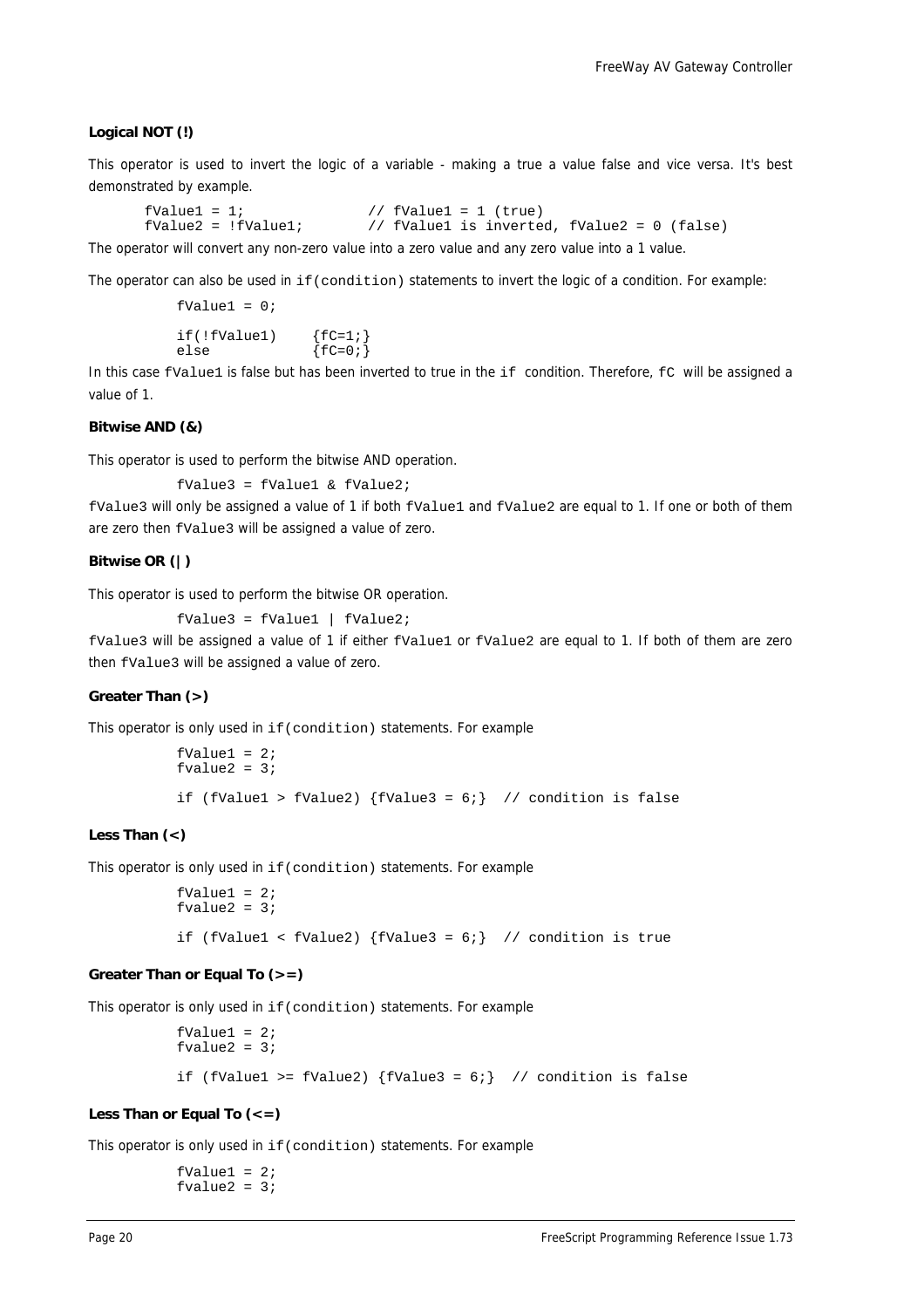```
if (fValue1 <= fValue2) \{ fValue3 = 6; \} // condition is true
```
# **Conditional Statements**

Conditional statements are the decision makers within your code. For example, you can test the value of a variable and, depending on the result, execute a different section of code.

For example, in order to fire a preset in a piece of equipment, you might create a variable called fPresetNo and a function called FirePreset, which acts on the value of fPresetNo. Before calling FirePreset, you might want to check that fPresetNo is in the range 1-16. You would do this as follows:

```
if ((fPresetNo <= 16) && (fPresetNo >= 1)) 
{ 
   FirePreset(fPresetNo); 
}
```
You might want to control what happens if these conditions are not met (error-trapping). This is done using the 'else' statement. For example, if fPresetNo is not in the valid range, we might want to set an error flag:

```
if ((fPresetNo <= 16) && (fPresetNo >= 1)) 
\mathcal{L} FirePreset(fPresetNo); 
} 
else 
{ 
   errFlag=1; 
}
```
Many programming languages will provide an 'else if' facility within conditional statements. FreeScript doesn't. The same result is achieved in FreeScript using 'nested ifs' as shown below:

```
if (fPresetNo <= 16) && (fPresetNo >= 1) 
          { 
             FirePreset(fPresetNo); 
          } 
          else 
          { 
              if (fPresetNo == 0) 
              { 
                 errFlag=1; 
              } 
              else 
              { 
              \left\{\n \begin{array}{c}\n \text{errFlag=2}\n \text{;}\n \end{array}\n \right\} } 
 }
```
Here, the preset will be fired if it is in the range 1-16 inclusive. Otherwise, if it is '0' then the errFlag variable is set to 1 and, if it is any other value, the errFlag variable is set to 2.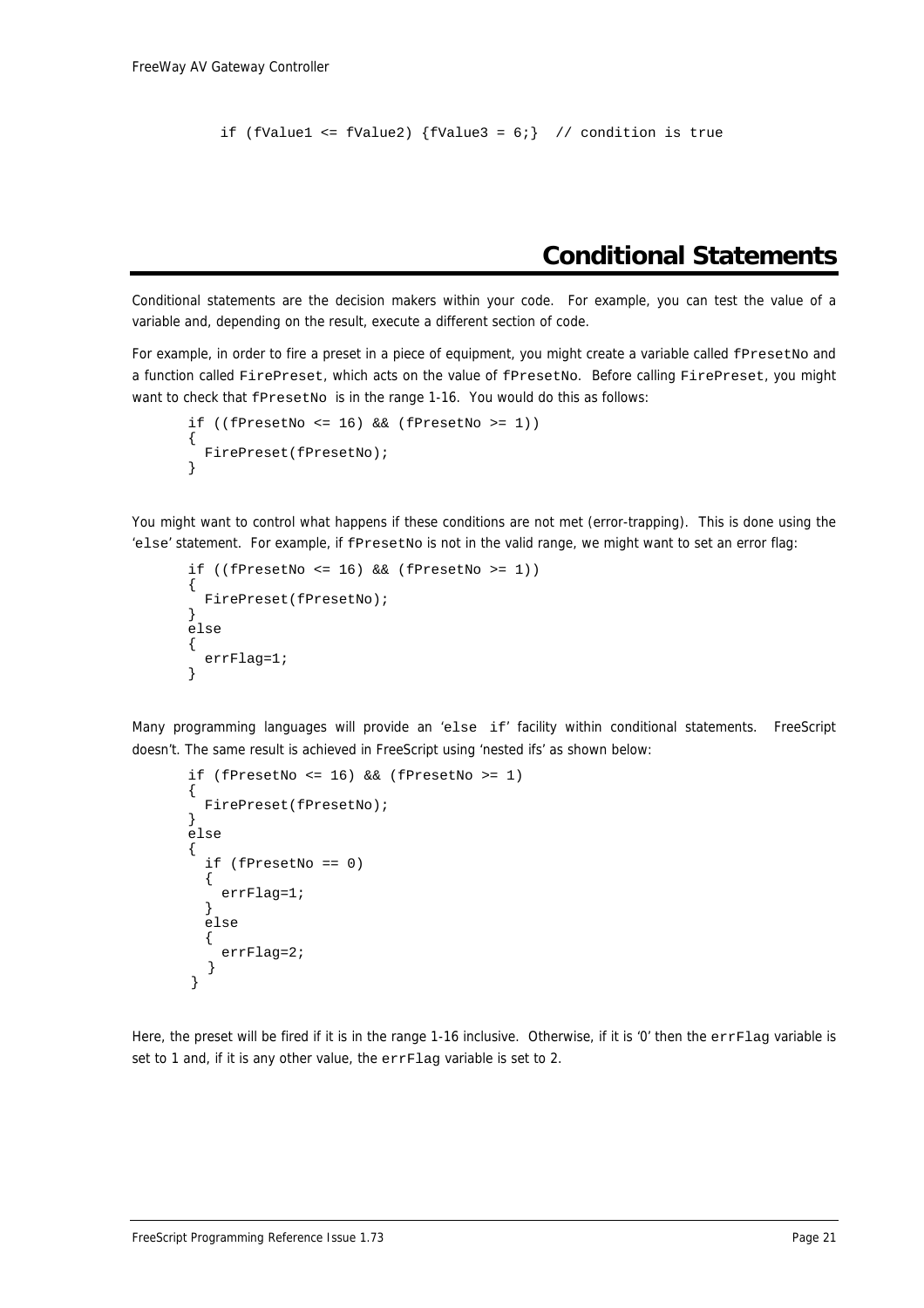# **Loops**

Loops enable you to repeat a section of code until a certain condition is met. For example, if you had a network of controllable devices on one of the serial ports and these devices each had a unique ID then you might want to repeat a section of code, once for each connected device.

The following loop statement is available within FreeScript

```
while (condition){ }
```
For example, you might want to send a message out of a serial port 5 times. This would be done as follows:

```
fCount = 1;
while(fCount \leq 5)
{ 
 SerialSend(1, "This is the message");
 fCount = fCount + 1;
}
```
### What happens here?

First, the variable fCount is initialised to the numerical value 1. Then we enter a loop which is repeated for as long as the variable fCount is less than or equal to 5. However, each time we go through the loop (known as an *iteration*), the value of fCount is incremented. Each time the loop has been executed, the condition is retested and, if true, the loop runs again. The outcome is that the loop is executed five times because after the fifth iteration, the value of  $fcount$  is incremented to 6 and the condition is no longer true.

Great care should be taken not to create endless loops. An example of such a loop is shown below:

```
fCount = 5;
while(fCount >= 5){ 
  SerialSend(1, "This is the message");
}
```
Here, the value of fCount is initialised at 5 and the loop will continue to run while fCount is greater than or equal to 5. After each iteration, f Count is not adjusted, so it will never go below 5!

The consequence of an endless loop is that the processor inside the FreeWay would be permanently occupied with executing this loop and other functions within the script would not be able to run, which would mean that control of your A/V installation would completely break down. So you can see why great care should be exercised when creating loops.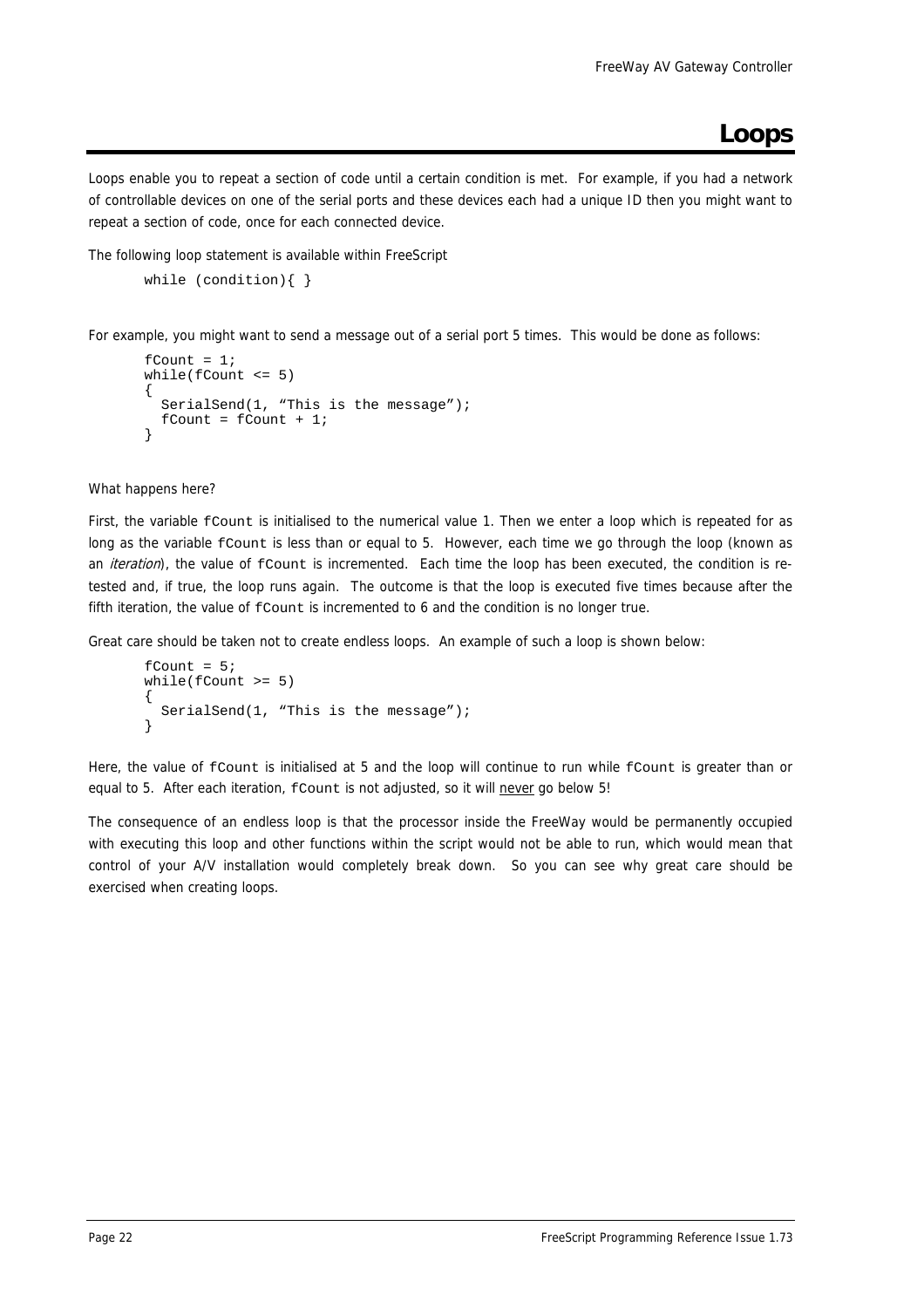Several system functions and operators are available which work well for manipulating string variables.

### **Concatenation**

To concatenate (add together) two string variables, simply use the '+' operator. So if you had a string variable called sMsg1 and another called sMsg2 whose values were, respectively "Hello" and "World", you can add them together and place them in another variable, sMsg3, as follows:

 $sMsg3 = sMsg1 + sMsg2;$ 

Now, sMsg3 would have the value "HelloWorld".

You could achieve the same in several ways, such as:

sMsg3 = sMsg1 + "World"; or  $sMsq3 = "Hello" + sMsq1;$ 

# **Using ASCII codes**

If we know the ASCII character code for a character (see Quick Reference Section), we can insert it into a string using the '\' operator. For example, the ASCII code for a space is 32. So to put a space between the two words above, we could use:

sMsg3 = "Hello\032" + sMsg2; // sMsg3 is now set to "Hello World"

Note that there must always be 3 digits following the \ for the ASCII code.

## **Using Numerical Values**

We can add numerical variables to string variables in the same way and they will be treated as strings for that operation. For example, if we have a variable fValue1 whose value was 5 and we performed the operation:

```
sMsg = "Preset" + fValue1; 
The string variable sMsg now has the value "Preset5".
```
### **Strings as Arrays**

We can treat strings as arrays to replace or add characters to them. For example:

```
 sMsg1 = Hello; 
 sMsg1[1] = \097; // ASCII code for 'a' is 97 decimal 
                            // ASCII code for 'a' is 61 hexadecimal
```
 $s$ Msq1 now says 'Hallo'. This technique allows you to access the  $n<sup>th</sup>$  element of the string variable. Note that the array index starts from 0 not 1. Note that we can only use ASCII codes with this technique.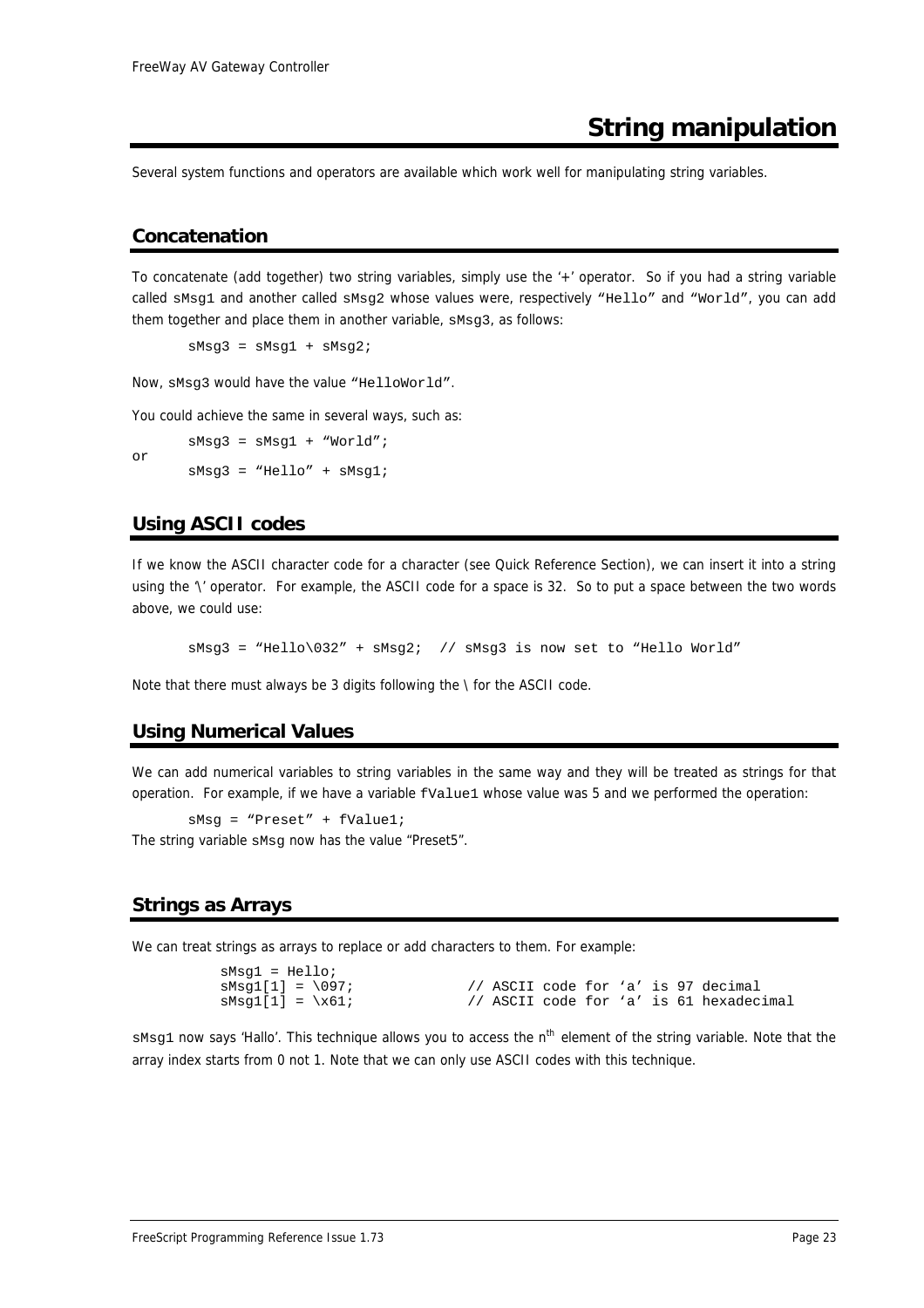# **Other tools for manipulating strings**

### **midstr()**

This system function returns a subset of the contents of a string variable

```
midstr(string sSrc, float fStart, float fLength)
```
'sSrc' is the name of the variable to be operated upon; 'fStart' is the start-point within the string; 'fLength' is the number of characters to be 'extracted' from the string. E.g.:

```
string sNewWord; 
        sNewWord = midstr("Testing", 3, 4); 
will return "ting".
```
### **strlen()**

This system function returns the length (the number of characters) of a string variable. E.g.

```
strlen("Howdedoody");
```
Will return a value of 10.

### **format()**

The **format** function has been provided to enable numbers to be converted to strings. The function syntax is as follows:

```
float fValue1; 
string sMessage; 
fValue = 7;
sMessage = format(fValue1, 1, 0); // integer format: sMessage = "7" 
sMessage = format(fValue1, 2, 0); // float format: sMessage = "7.000000"
```
# **Other String Rules**

- **Maximum function/variable name length is 24 characters**
- String variable can be up to 256 characters in length and can contain any 8-bit character.
- Names must start with a letter (a-z, A-Z), subsequent characters can be numbers or letters (a-z, A-Z, 0- 9) but no punctuation.
- Names are case sensitive, i.e. Msg and msg are two completely different variables.
- **Every function and variable must have a unique name.**
- Names must not conflict with keywords (listed below).
- **Names must not conflict with system function names.**

#### **Keywords**

Reserved keywords are:

| if    | else   | while |
|-------|--------|-------|
| float | string |       |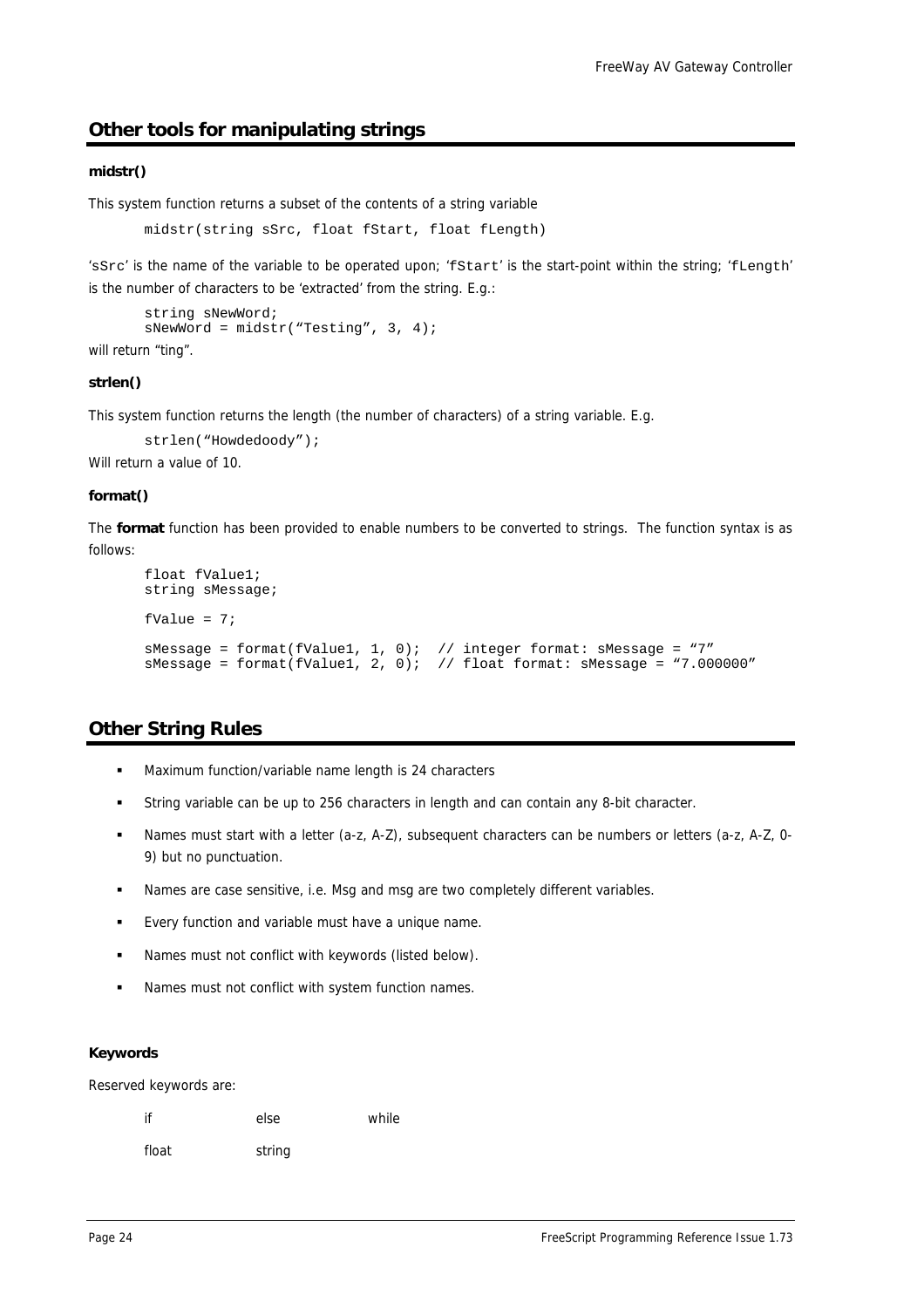Here are some pitfalls that you may fall into when first familiarising yourself with the FreeScript language:

### **General**

The best advice for writing scripts is to write your scripts in small chunks at a time. Each time you add a piece of functionality save the script, compile it and test it. This way you will build your script with confidence that previous code is working.

Do not be tempted to write huge amounts of script and then compile it. If, in the likely event, that there are some errors it will be more difficult to deduce where they are. You will probably end up wasting time stripping the script back to bare bones again to find the errors.

### **Missing Semicolon ;**

This is probably the most common script error. If you get a compiler error check that you are not missing the required semicolon at the end of each statement.

## **Variables**

#### **Multiple declarations**

Remember that if a variable is used by a function as a parameter, it should not:

- Be declared anywhere else
- **Be used as a parameter within any other function**

#### **No declaration**

All variables must be declared in one of the following ways:

Explicitly e.g.

```
float x; 
string y;
```
Implicitly within a function title e.g.

```
MyFunc(float x, string y){}
```
**Usage precedes declaration** 

Note the sequence in which variables are declared, initialised and used within your script is very important. You cannot use or initialise a variable until it has been declared.

#### **Invalid initialisation**

Variable declaration can happen within and outside of function bodies but variable initialisation should only take place within function bodies e.g.

```
float fInputID; // declare outside a function 
Function1() 
{ 
  float fOutputID; // declare inside a function
```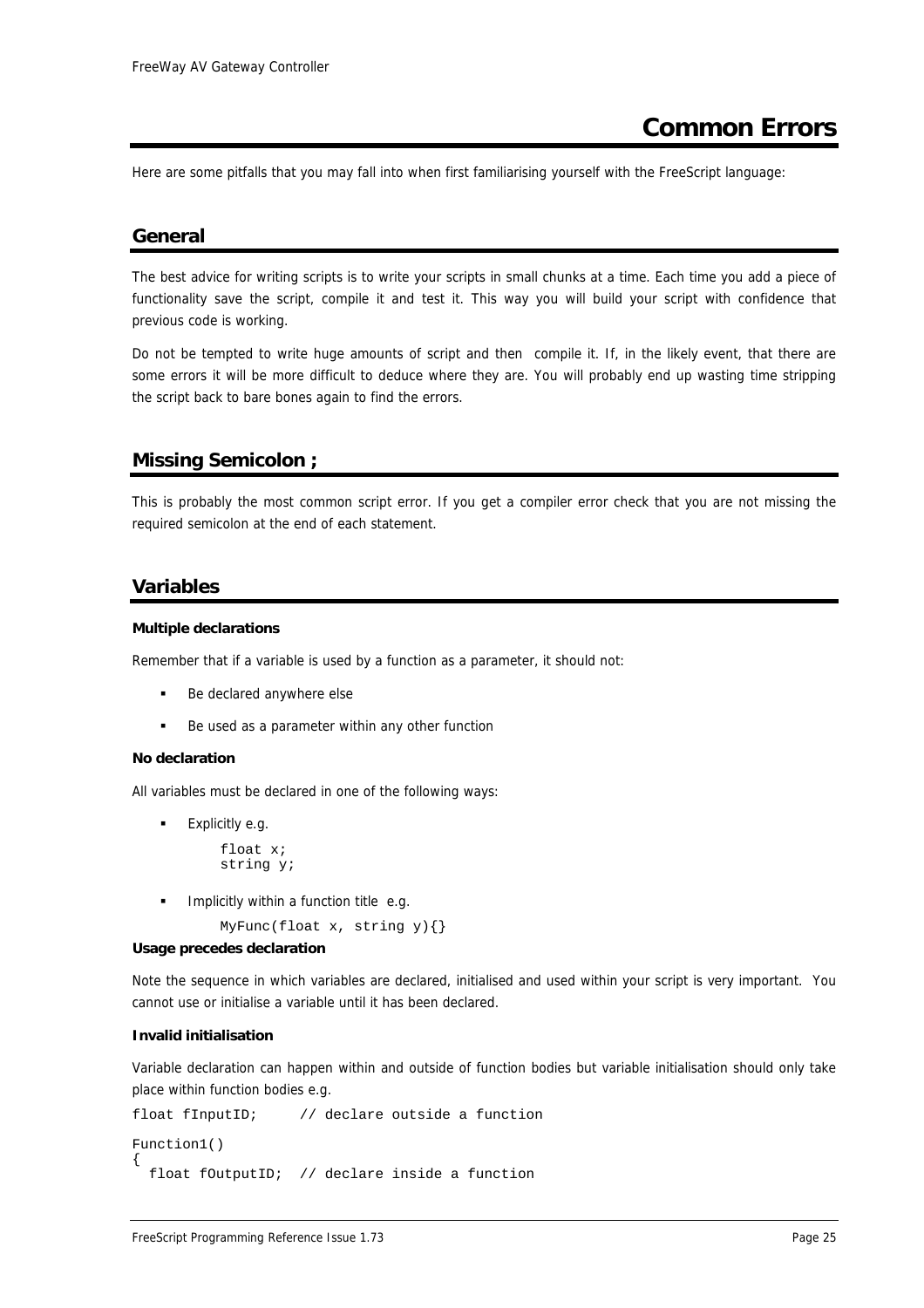```
fInputID =2; \frac{1}{2} // initialise inside a function only fOutputID =3; \frac{1}{2} // initialise inside a function only
                                   // initialise inside a function only
}
```
Note that the *only* valid operation outside of functions is declaring variables (and, of course, making comments).

## **Functions**

### **Invalid Name**

A function name should be less than 24 characters, have no punctuation, start with a letter and be unique within your script. Take care not to use the names of system functions which you may not necessarily be using, or be aware of, in your script.

#### **Parameter Mismatch**

When calling a function you should ensure that the quantity, type and sequence of the variables you pass match those in the declaration of the function being called.

#### **Bracket Mismatch**

Ensure that all opening brackets, of any type, are complemented by the same number of closing brackets within the function.

## **Conditional Statements**

#### **Equality tester**

Note that in using the equality tester within 'if' statements, the assignment operator often gets used by mistake. So the syntax should be if(a==b){} rather than if(a=b){}.

### **'Else If' and 'If Then' used**

Though common in other languages, these statements are not valid in FreeScript and should be replaced simply by else{} and if{} respectively.

#### **Incorrect nesting**

Remember to indent correctly and that '}' always relates to the last occurrence of '{'.

### **Loops**

### **Endless loop**

This will kill your script and you need to be very careful that your condition will always be met at some point in the near future when entering a loop.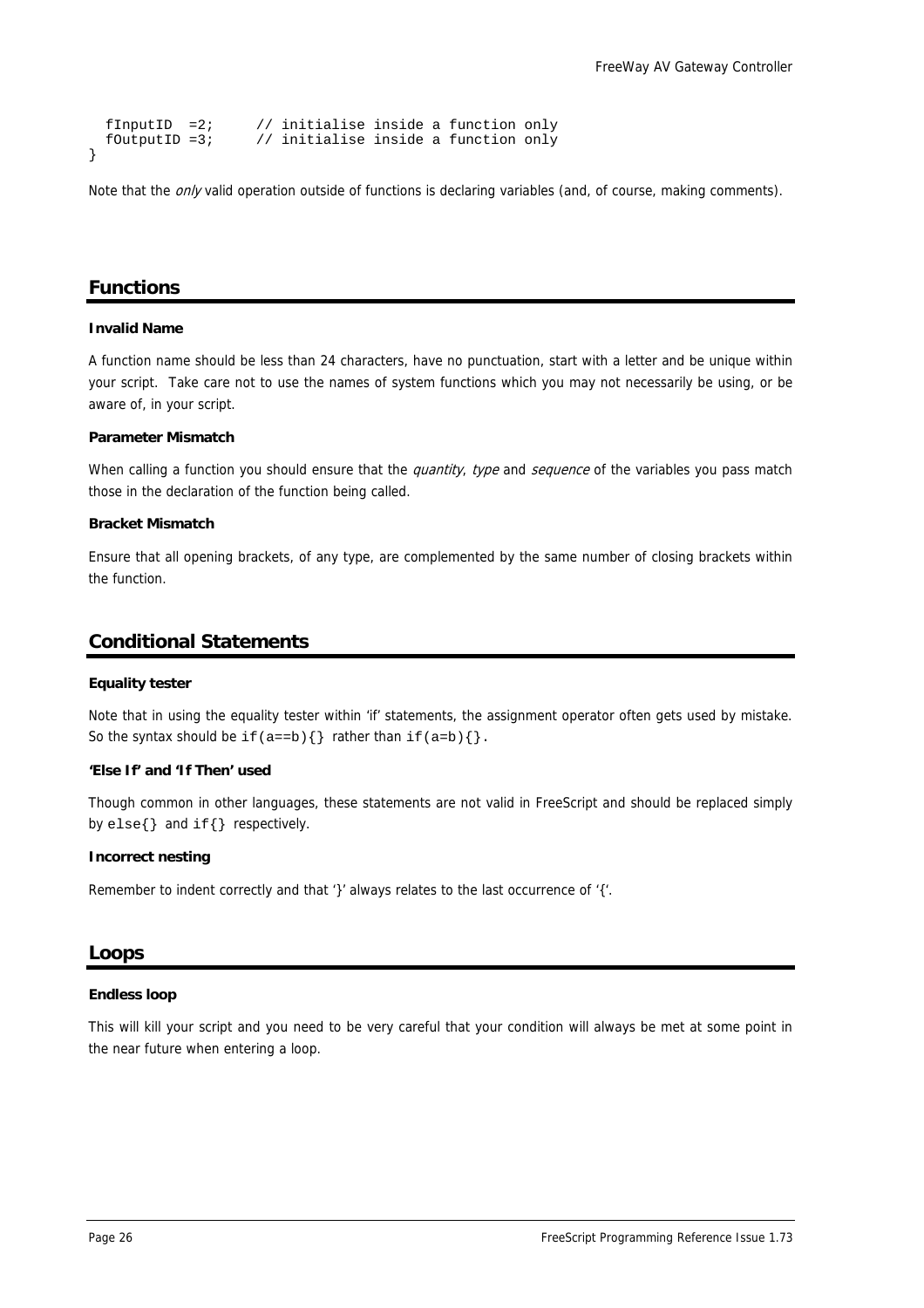# **De-bugging tools**

There are several methods that you can use to assist in de-bugging your scripts and systems.

A report is generated when your script is compiled by the FreeWay. This can be useful in highlighting errors within your script.

You can deliberately put code into your script that is used for de-bugging purposes. For example, you could have a message sent out of one of the serial ports indicating information of interest such as variable values, events being triggered, incoming data and so on. You can then view the output from the serial port using a terminal programme running on your computer or laptop.

It may be that no serial ports can be 'spared' for de-bugging purposes so we have provided a facility to use the Telnet port as a de-bugging port during configuration of your system. In order to do this, you will need to put the Telnet port into 'debug mode'. This is done using the menu system.

Then you will need to put instructions into your script to send relevant information to the debug port. This is done using the DebugPrint() embedded function. The syntax for this is very simple and is shown below:

```
DebugPrint(string sDebug);
```
The parameter 'sDebug' is simply the information that you want to output from the debug port. So, for example, if you wanted to send out an alert every time a valid message was received on serial port 1, you would do it as follows:

```
SerialReceive(float fPort) 
{ 
  if (fPort == 1) { 
    DebugPrint("Got a message on Port 1! \n\times");
   } 
}
```
You could make this more sophisticated by outputting the actual data that had just come in, as follows:

```
SerialReceive(float fPort) 
{ 
   string sIncoming; 
   string sOutgoing; 
  if (fPort == 1)\{sIncoming = SerialGet(1);sOutgoing = "Just got this message on Port 1 - r + sIncoming;
     DebugPrint(sOutgoing); 
   } 
}
```
So each time a valid message is received on Serial Port 1, the message will be echoed out of the Telnet port, whenever that port is in Debug mode, for you to inspect using a terminal emulator program.

Note that when the Telnet port is not in debug mode, DebugPrint instructions will be ignored by the FreeWay processor.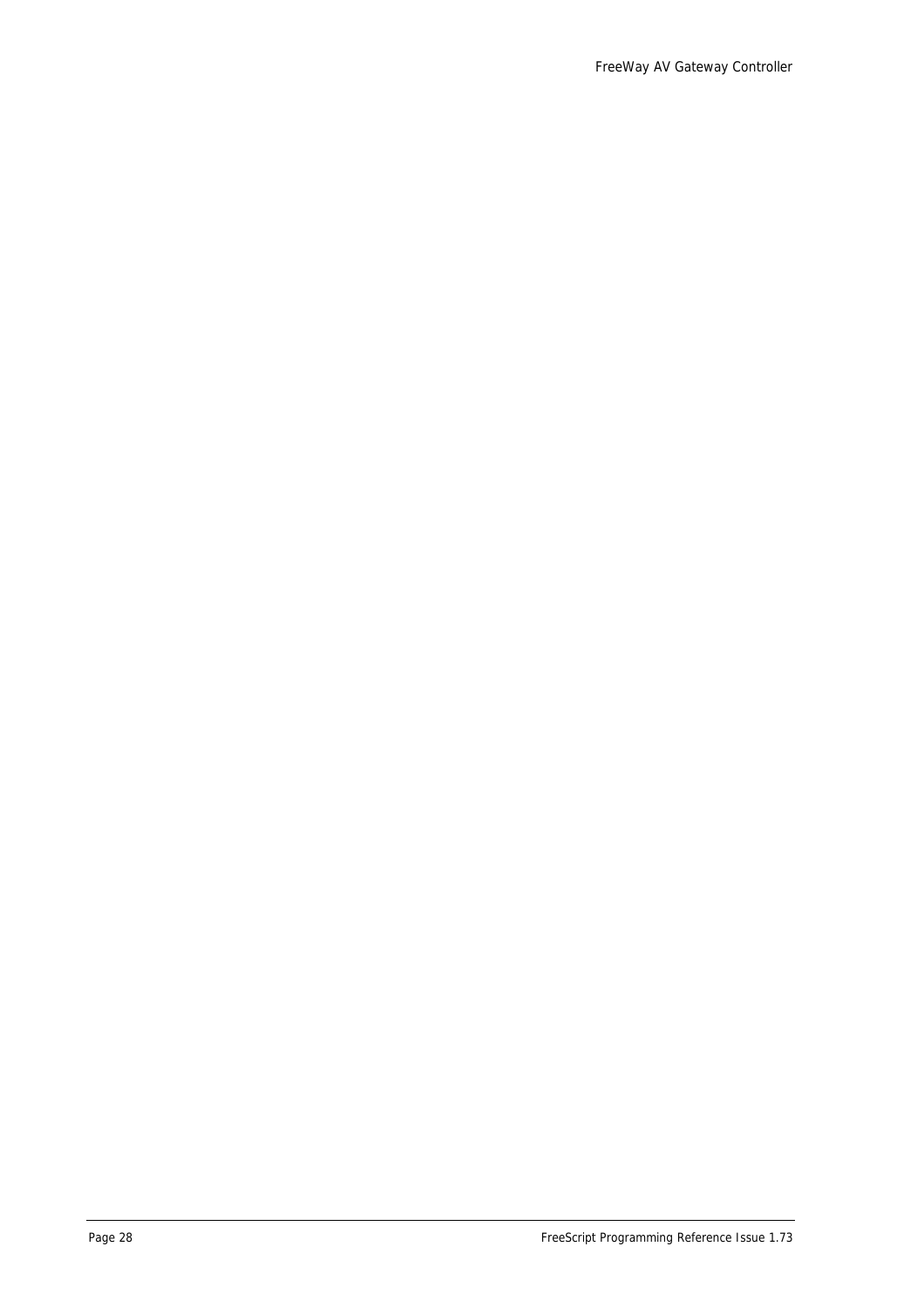# **SECTION 2 – SYSTEM FUNCTIONS**

# **Function List by Type**

Functions are listed by type as follows:

## **Serial Port Functions**

| ConfigPort()    | Set serial port comms parameters                            |
|-----------------|-------------------------------------------------------------|
| SetBaud()       | Set serial port baud rate                                   |
| SerialReceive() | SystemEvent when a serial (or Ethernet) message is received |
| SerialGet()     | Get a received serial message                               |
| SerialSend()    | Send a serial (or Ethernet) message                         |
| SetEndOfMsg()   | Specify a message terminator for Rx                         |
| SetMsgLength()  | Specify a message length for Rx                             |
| SetMsgTimeout() | Specify a message timeout for Rx                            |

## **IR Functions**

| IRReceive() | System Event when RC5 IR is received |
|-------------|--------------------------------------|
| SendIR()    | Transmit learned IR commands         |

## **EIB Functions**

| EIBPhysical()   | Set FreeWAy physical address               |
|-----------------|--------------------------------------------|
| EIBReceive()    | System Event when EIB telegram is received |
| EIBRegister()   | Register an EIB group                      |
| EIBSendFloat()  | Send float value to the EIB bus            |
| EIBSendString() | Send string to the EIB bus                 |

### **Alarm Functions**

| Alarm()       | System Event when an alarm occurs |
|---------------|-----------------------------------|
| SetAlarm()    | Configure alarms                  |
| SetLocation() | Set location for astronomic clock |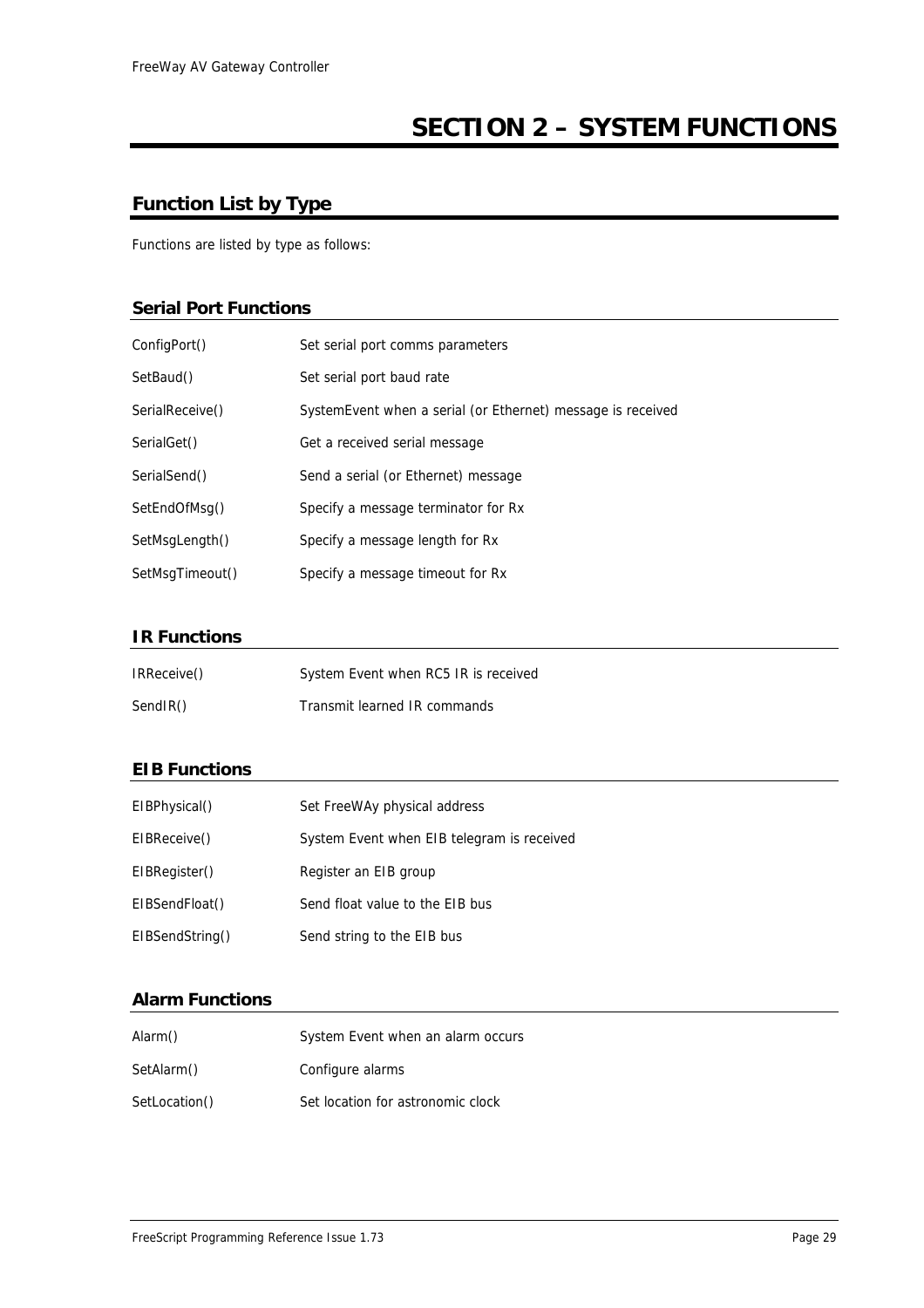# **String Manipulation Functions**

| Format() | Change a float value into a string |
|----------|------------------------------------|
| MidStr() | Extract one string from another    |
| Strlen() | Get the length of a string         |

## **Telnet Functions**

| ConfigTelnet() | Select a Telnet or TCP connection |
|----------------|-----------------------------------|
| OpenTelnet()   | Opena Telnet/TCP connection       |
| CloseTelnet()  | Close a Telnet/TCP connection     |

# **UDP Functions**

| OpenUDP()       | Listen to a UDP port        |
|-----------------|-----------------------------|
| ConfigSendUDP() | Configure UDP tx parameters |

# **Digital I/O Functions**

| Digital In() | System Event when digital input changes |
|--------------|-----------------------------------------|
| GetDin()     | Read digital input status               |
| SetDout()    | Set a digital output state              |

# **Date & Time Functions**

| GetDate() | Get the date |
|-----------|--------------|
| GetTime() | Get the time |

## **Other Functions**

| HubInit()    | System Event when FreeWay powers up |
|--------------|-------------------------------------|
| DebugPrint() | Send a message to the debug window  |
| Delayms()    | Add a delay in milli-seconds        |
| SetHubLED()  | Change a front panel LED            |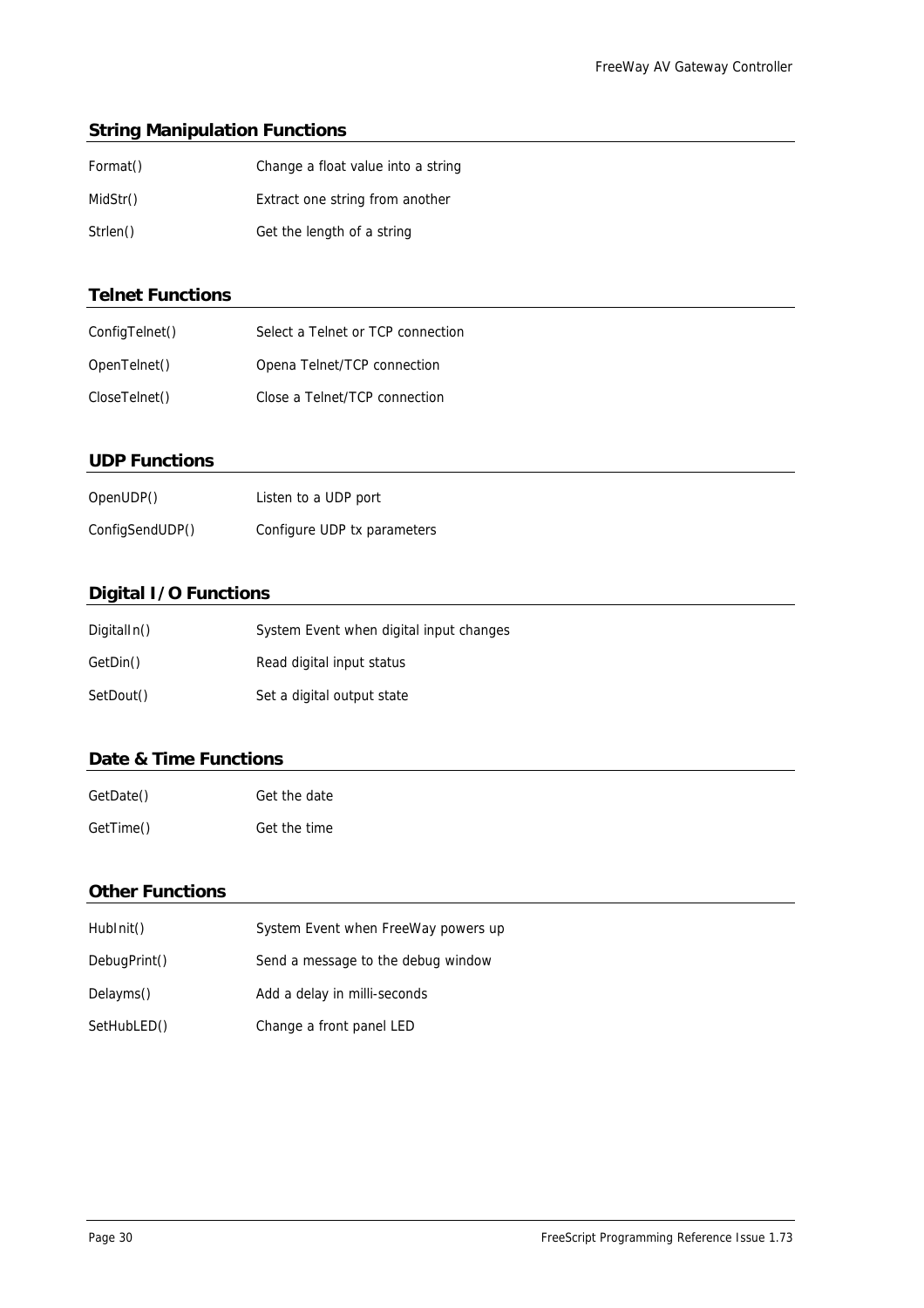# **Alphabetical Function List**

Functions are listed alphabetically as follows:

- Alarm()
- CloseTelnet()
- ConfigPort()
- ConfigSendUDP()
- ConfigTelnet()
- DebugPrint()
- Delayms()
- DigitalIn()
- EIBPhysical()
- **EIBReceive()**
- **EIBRegister()**
- **EIBSendFloat()**
- **EIBSendString()**
- Format()
- GetDate()
- GetDin()
- GetTime()
- HubInit()
- **IRReceive()**
- Midstr()
- **-** OpenTelnet()
- OpenUDP()
- SendIR()
- **SerialGet()**
- **SerialReceive()**
- **SerialSend()**
- SetAlarm()
- SetBaud()
- SetDout()
- **SetEndOfMsg()**
- **SetHubLed()**
- **SetLocation()**
- SetMsgLength()
- SetMsgTimeout()
- Strlen()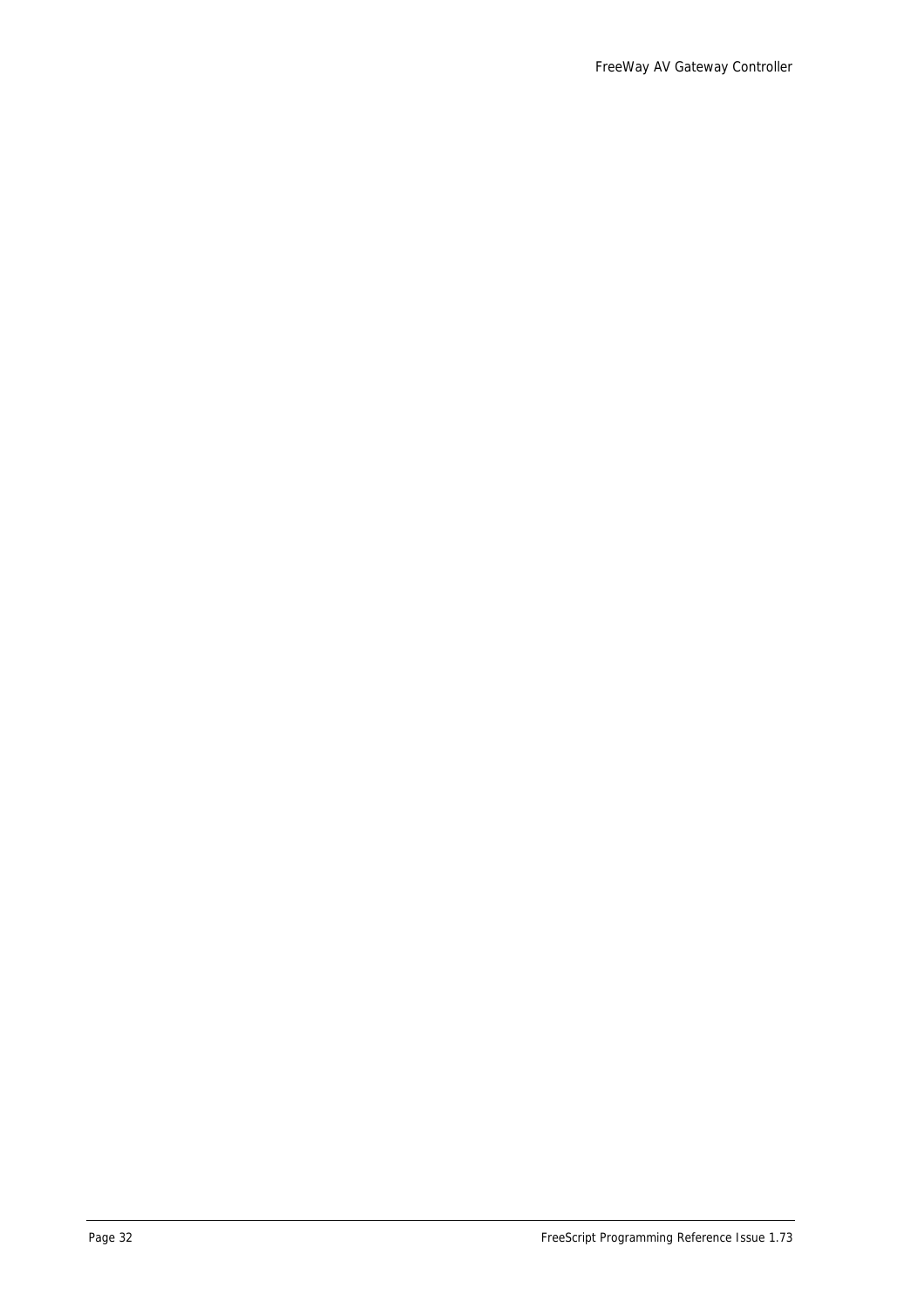### **Syntax**

Alarm(float fAlarm)

## **Arguments**

| type  | name   | description                                               |
|-------|--------|-----------------------------------------------------------|
| float | fAlarm | the number of the alarm event (1 to 8) which has occurred |

### **Returns**

None.

## **Purpose**

This is a system event function and will be called automatically when one of the alarm conditions is true. Eight alarm events are available. You need to first set up an alarm using the SetAlarm() system function. Alarm events can be setup to occur:

- **•** Once only
- Daily
- **•** Weekly
- At Dusk or Dawn

## **See Also**

SetAlarm(float fAlarm, string sConfig)

# **Example**

The following example sets up a one-time alarm in HubInit(). When the alarm occurs a debug message is printed.

```
HubInit() 
{ 
  // one time alarm on 27<sup>th</sup> November 2004 at 9 in the morning
   SetAlarm(1, "O 27/11/2004 09:00"); 
} 
Alarm(float fAlarm) 
{ 
  if (fAlarm == 1) \{DebugPrint("Its my birthday!! \n\r");
   } 
}
```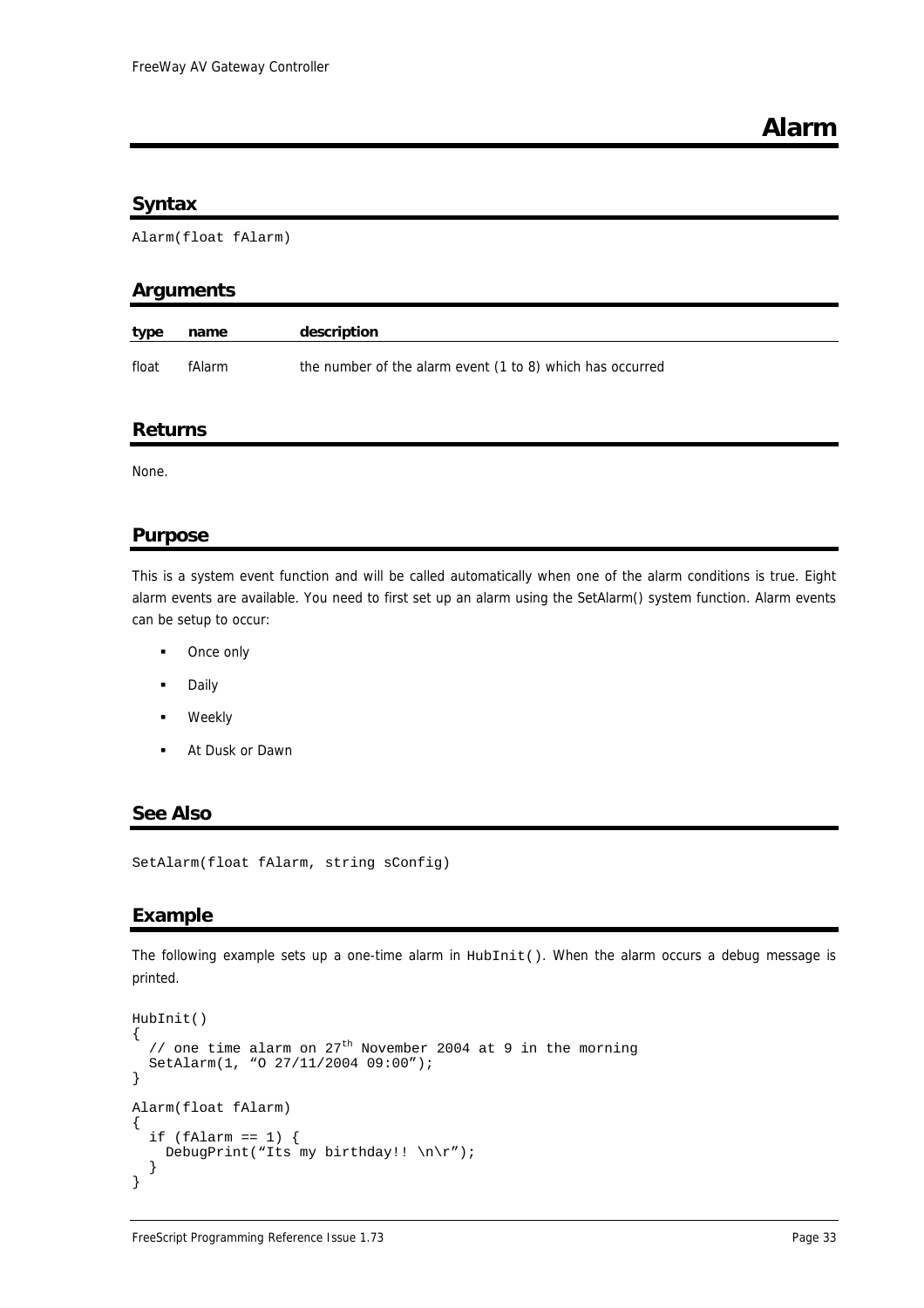# **CloseTelnet**

# **Syntax**

CloseTelnet(float fPort)

# **Arguments**

| type  | name  | description                                                           |
|-------|-------|-----------------------------------------------------------------------|
| float | fPort | specifies one of four the Freeway ports. This can be 10, 11, 12 or 13 |

## **Returns**

None.

### **Purpose**

Closes a Telnet port that was previously opened using OpenTelnet().

# **See Also**

OpenTelnet(float fPort, float fCS, float fIPport string sIPaddr) ConfigTelnet(float fPort, float fMode) string SerialGet(float fPort) SerialReceive(float fPort) SerialSend(string sOutput)

# **Example**

```
HubInit() 
{ 
   // Open a Telnet client port to a Linn Kivor Jukebox 
   OpenTelnet(10, 0, 6789, "192.168.1.27"); 
   // send a message to it 
   string sMessage; 
   sMessage = "Hello Kivor"; 
  SerialSend(10, sMessage);
   // close the port again 
   CloseTelnet(10); 
}
```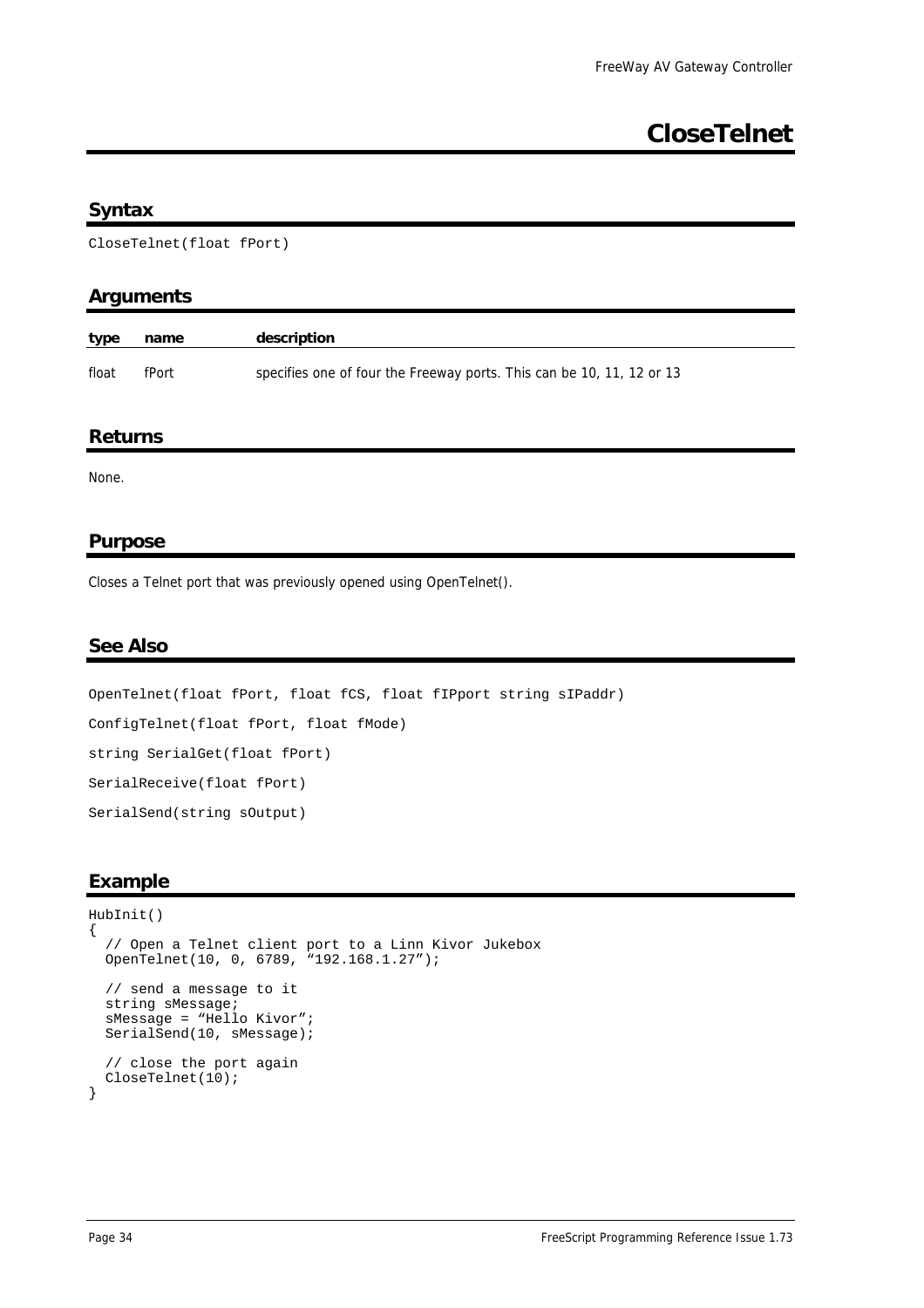## **Syntax**

ConfigPort(float fPort, string sConfig, float fHandshake)

## **Arguments**

| type              | name       | description                                                            |
|-------------------|------------|------------------------------------------------------------------------|
| float             | fPort      | the number of the port we are configuring                              |
|                   |            | RS-232 ports 1-6<br>1-6                                                |
|                   |            | RS-485 ports 7 & 8<br>7,8                                              |
|                   |            | 9<br>RS-485 RJ45 port                                                  |
| string<br>sConfig |            | the configuration string for the port settings                         |
|                   |            | The format is "data bits, parity, stop bits" where                     |
|                   |            | data bits $= 7$ or 8                                                   |
|                   |            | parity = $o$ (odd), e (even), n (none)                                 |
|                   |            | stop bits $= 1$ or 0                                                   |
|                   |            | The default setting is $B, n, 1" - 8$ data bits, no parity, 1 stop bit |
| float             | fHandshake | $0 =$ no handshaking, 1 = handshaking enabled via the RTS/CTS lines    |

## **Returns**

None.

# **Purpose**

This function configures the advanced serial port settings for each port. You can configure the number of data bits (7 or 8), the parity (odd, even or none), the number of stop bits (1 or 0) and the handshaking (RTS/CTS or none). The default setting is for 8-data bits, no parity, 1 stop bit and no handshaking that is typical for most applications. These settings apply to all the RS-232 ports but are not applicable for the Telnet ports. The handshaking parameter is not applicable for the RS-485 ports.

# **See Also**

SetBaud(string sBaud)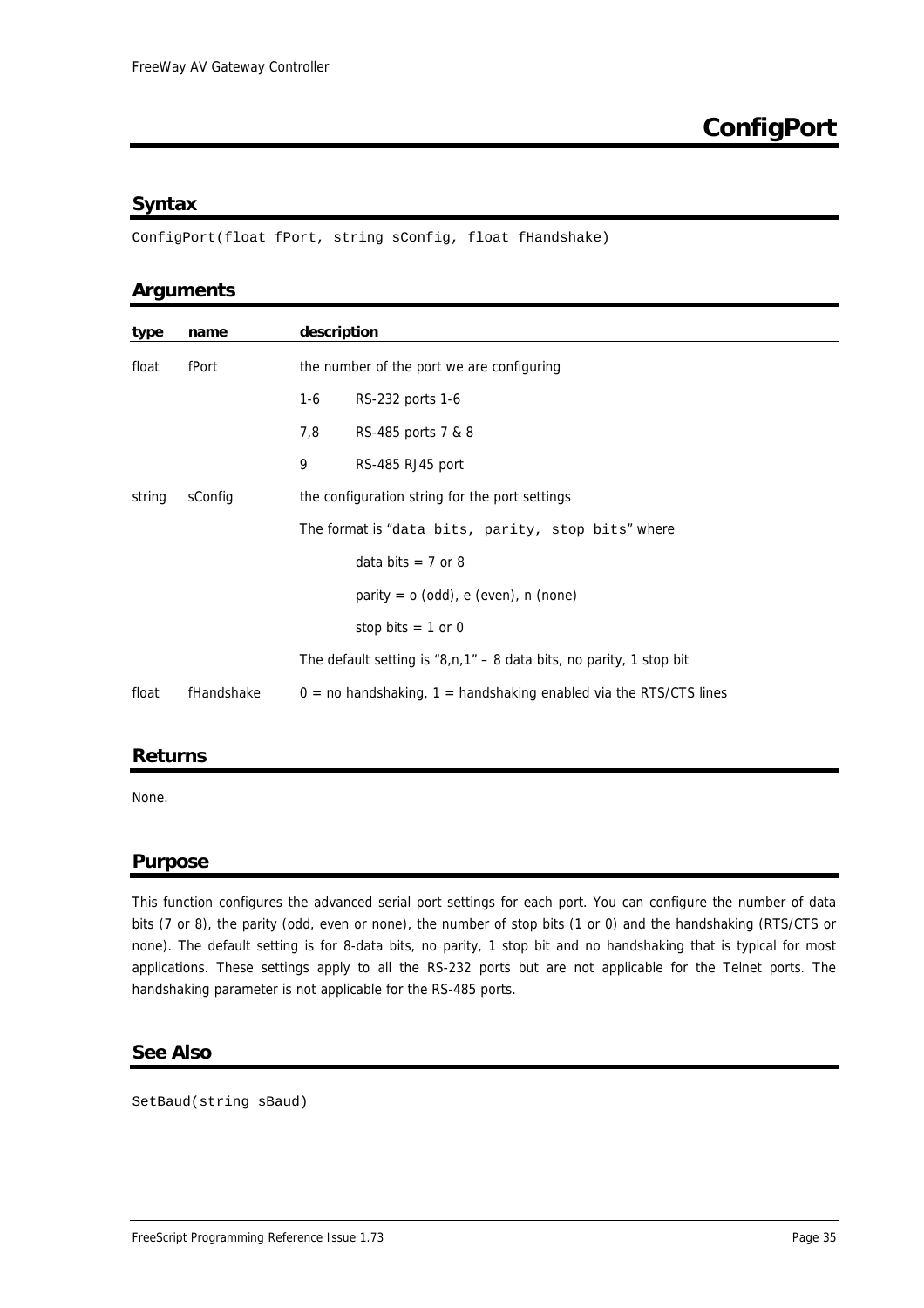# **Example**

The following example configures RS-232 port 4 for 7 data bits, even parity, 1 stop bit, and no handshaking

```
HubInit() 
{ 
   ConfigPort(3, "7,e,1", 0); 
}
```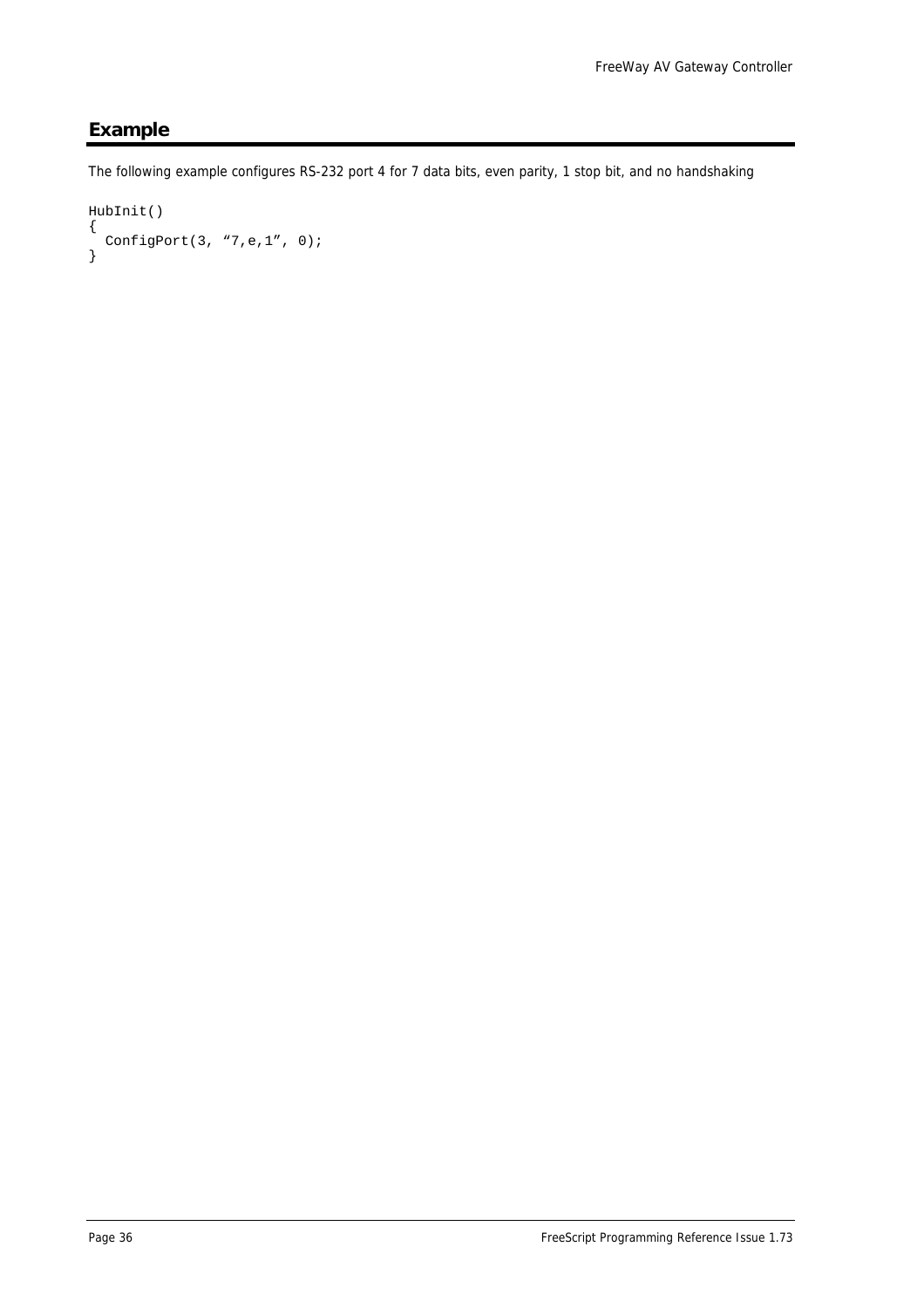ConfigSendUDP(float fPort, string sRemoteIP, float fDestPort)

#### **Arguments**

| type   | name      | description                                                         |  |
|--------|-----------|---------------------------------------------------------------------|--|
| float  | fPort     | the number of the UDP port we are configuring 14, 15, 16 or 17      |  |
| string | sRemoteIP | the IP address of the remote UDP port.                              |  |
|        |           | An IP address of "255.255.255.255" will broadcast to all UDP ports. |  |
| float  | fDestPort | is the UDP port number at the destination                           |  |

#### **Returns**

None.

#### **Purpose**

This function configures how and where a FreeWay UDP port sends its data. There are 4 FreeWay UDP ports available: 14 thru 17. For each of the FreeWay ports you can specify a single IP address to send to (when you want to communicate with a single remote FreeWay for example). If you specify the broadcast address(255.255.255.255) the FreeWay will send a message to all open UDP ports on the network. You must also specify which UDP port you want to send the message to.

#### **See Also**

OpenUDP(float fPort, float fListenPort) SerialReceive(float fPort) SerialSend(string sOutput)

## **Example**

The following example configures FreeWay port 14 to communicate with UDP port 5600 on a remote FreeWay with IP Address 192.168.7.110. It then send a message to the remote FreeWay.

```
HubInit() 
{ 
   OpenUDP(14, 5600); 
   ConfigSendUDP(14, "192.168.7.110", 5600); 
  SerialSend(14, "Hello");
}
```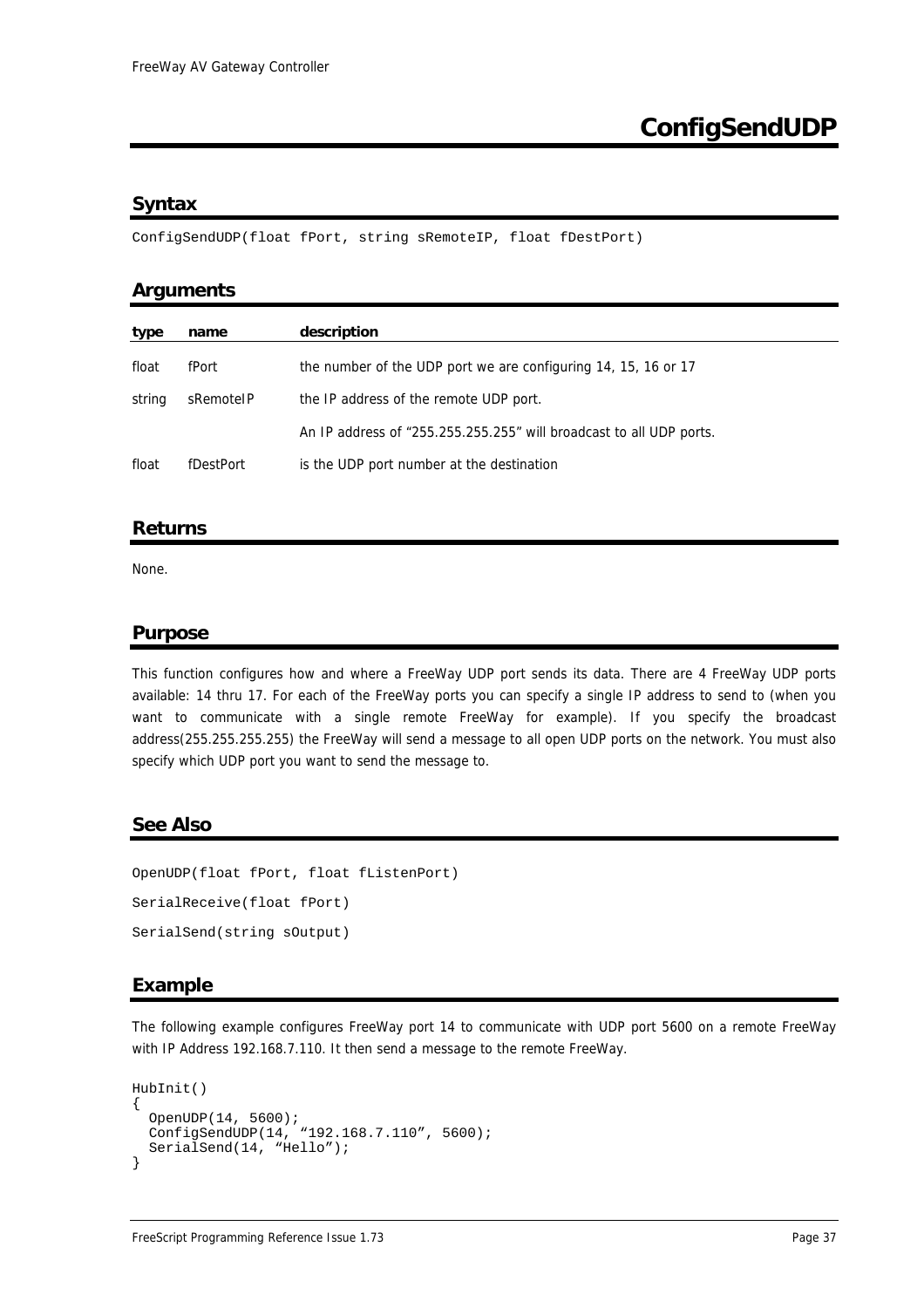# **ConfigTelnet**

## **Syntax**

ConfigTelnet(float fPort, float fMode)

## **Arguments**

| type  | name  | description                                                            |
|-------|-------|------------------------------------------------------------------------|
| float | fPort | the number of the Telnet port we are configuring 10, 11, 12 or 13      |
| float | fMode | the Telnet mode. O is for Telnet mode (default), 1 is for raw TCP mode |

## **Returns**

None.

## **Purpose**

This function configures how a FreeWay Telnet port sends & receives its data. There are 4 FreeWay Telnet ports available: 10 thru 13. For each of the FreeWay Telnet ports you can specify whether it acts as a Telnet interface or as a raw TCP interface. For a given port **you need to call ConfigTelnet() before you make a call to OpenTelnet()**.

## **See Also**

OpenTelnet(float fPort, float fCS, float fIPport string sIPaddr) CloseTelnet(float fPort) string SerialGet(float fPort) SerialReceive(float fPort) SerialSend(string sOutput)

```
HubInit() 
\left\{ \right. // Open a TCP client port to a TCP server on 192.168.1.27 port 6789 
   ConfigTelnet(10,1) 
   OpenTelnet(10, 0, 6789, "192.168.1.27"); 
   // send a message to it 
   string sMessage; 
  sMessage = "Hello\n\r";
  SerialSend(10, sMessage);
}
```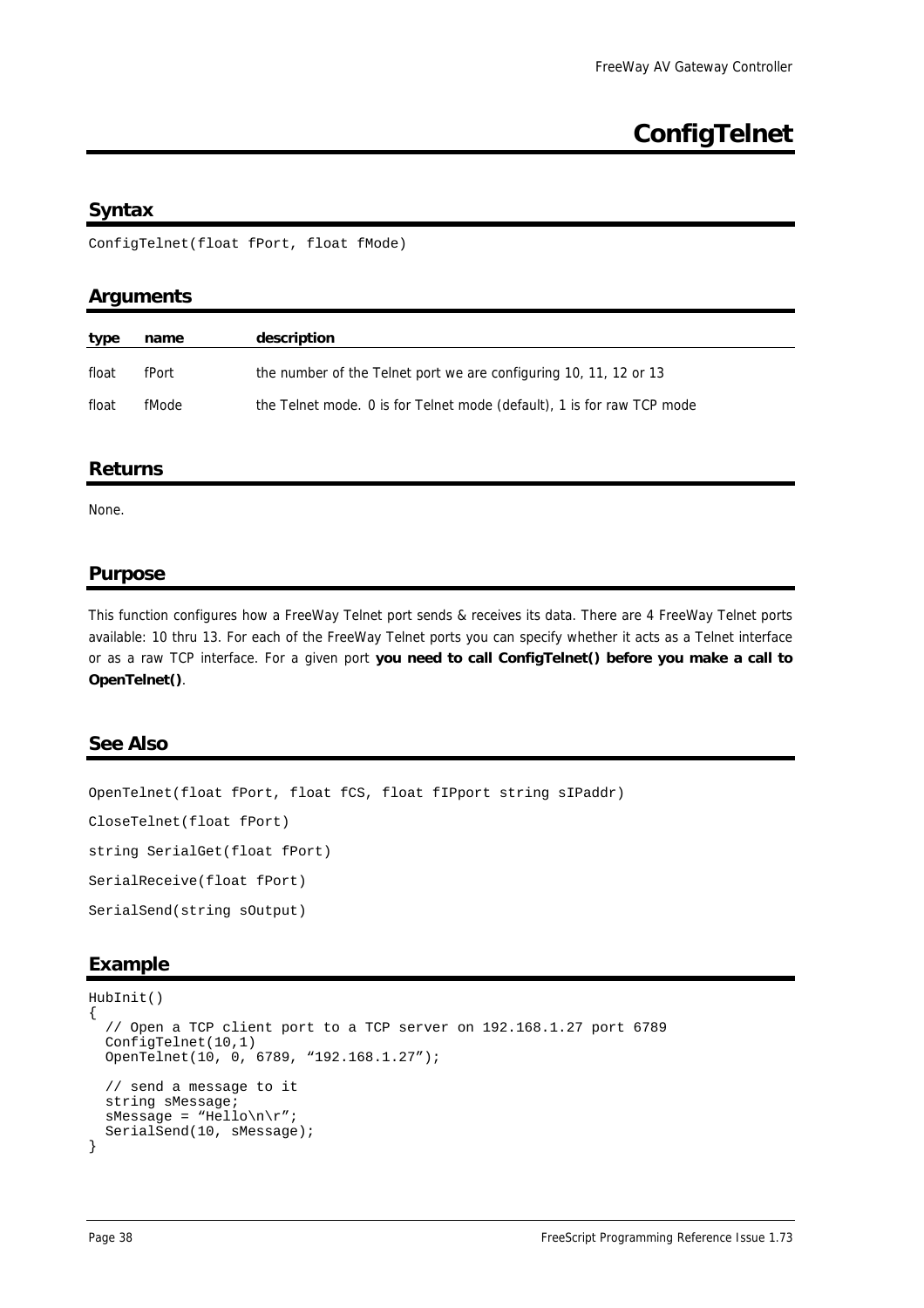DebugPrint(string sDebug)

### **Arguments**

| type   | name   | description                                |
|--------|--------|--------------------------------------------|
| string | sDebug | the message to print out to the debug port |

#### **Returns**

None.

#### **Purpose**

This is a very useful function for debugging your script. It will print out the string defined in sDebug to the Telnet debug interface if it is enabled. The function will be ignored if the debug interface is not active.

## **See Also**

```
HubInit() 
{ 
   // just print a string 
  DebugPrint("We are in HubInit() \n\cdot );
   // add a text value to the string 
   string sMessage; 
   string sDay; 
   sDay = "Monday"; 
sMessage = "Today is " + sDay + "\n\r";
 DebugPrint(sMessage); // prints "Today is Monday" 
}
```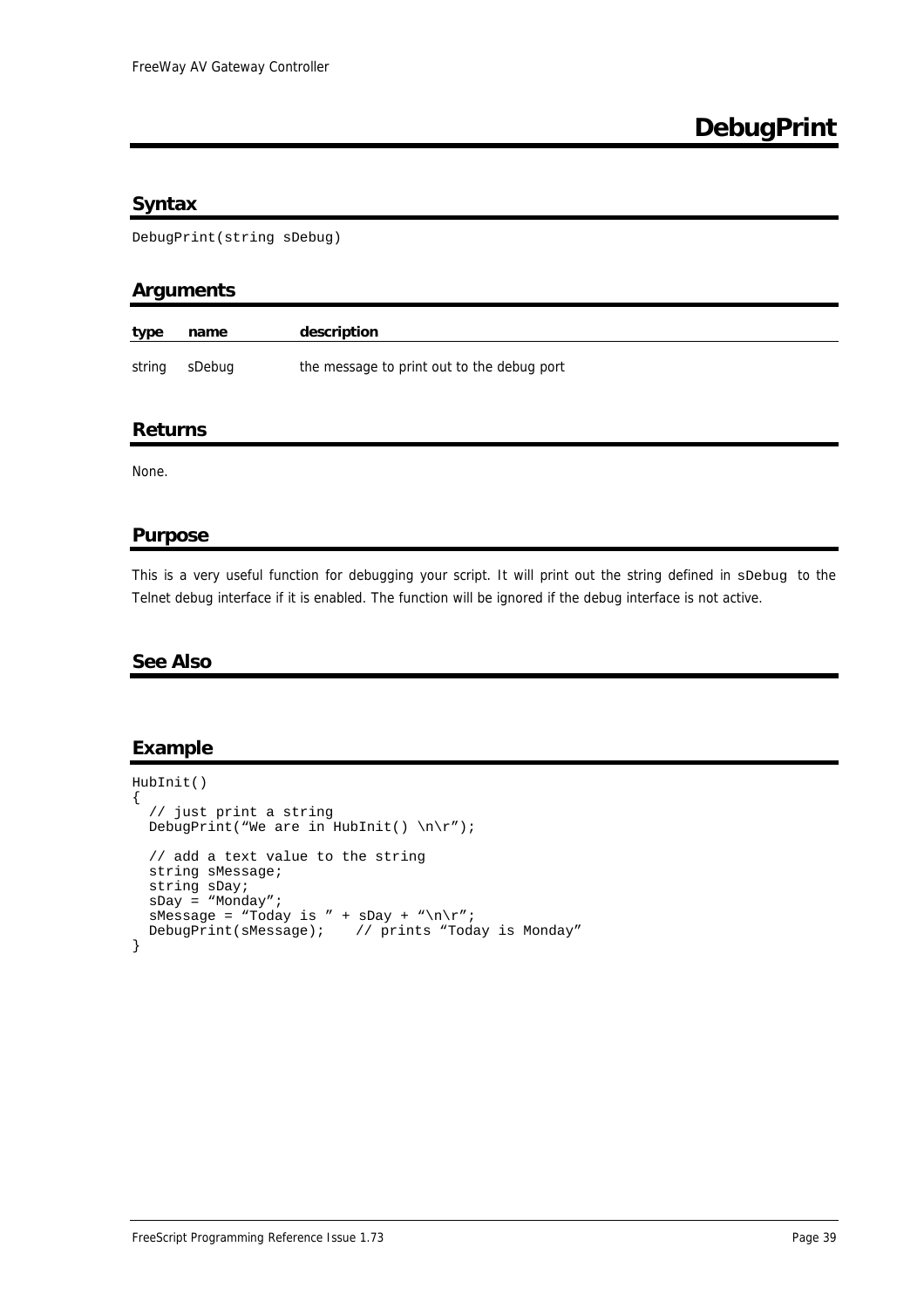# **Delayms**

# **Syntax**

Delayms(float fDelay)

# **Arguments**

| type  | name   | description                                         |
|-------|--------|-----------------------------------------------------|
| float | fDelay | The amount of time to wait in milliseconds (0-5000) |

## **Returns**

None.

## **Purpose**

This function introduces a delay as specified by the fDelay argument in milliseconds. Up to 5 seconds of delay can be achieved. You should use this function with some care. If you stay in a function too long with Delayms() then the FreeWay will not be able to process the system events such as alarms & serial receive.

## **See Also**

None

```
HubInit() 
{ 
 // wait for 2.5 seconds 
 Delayms(2500); 
}
```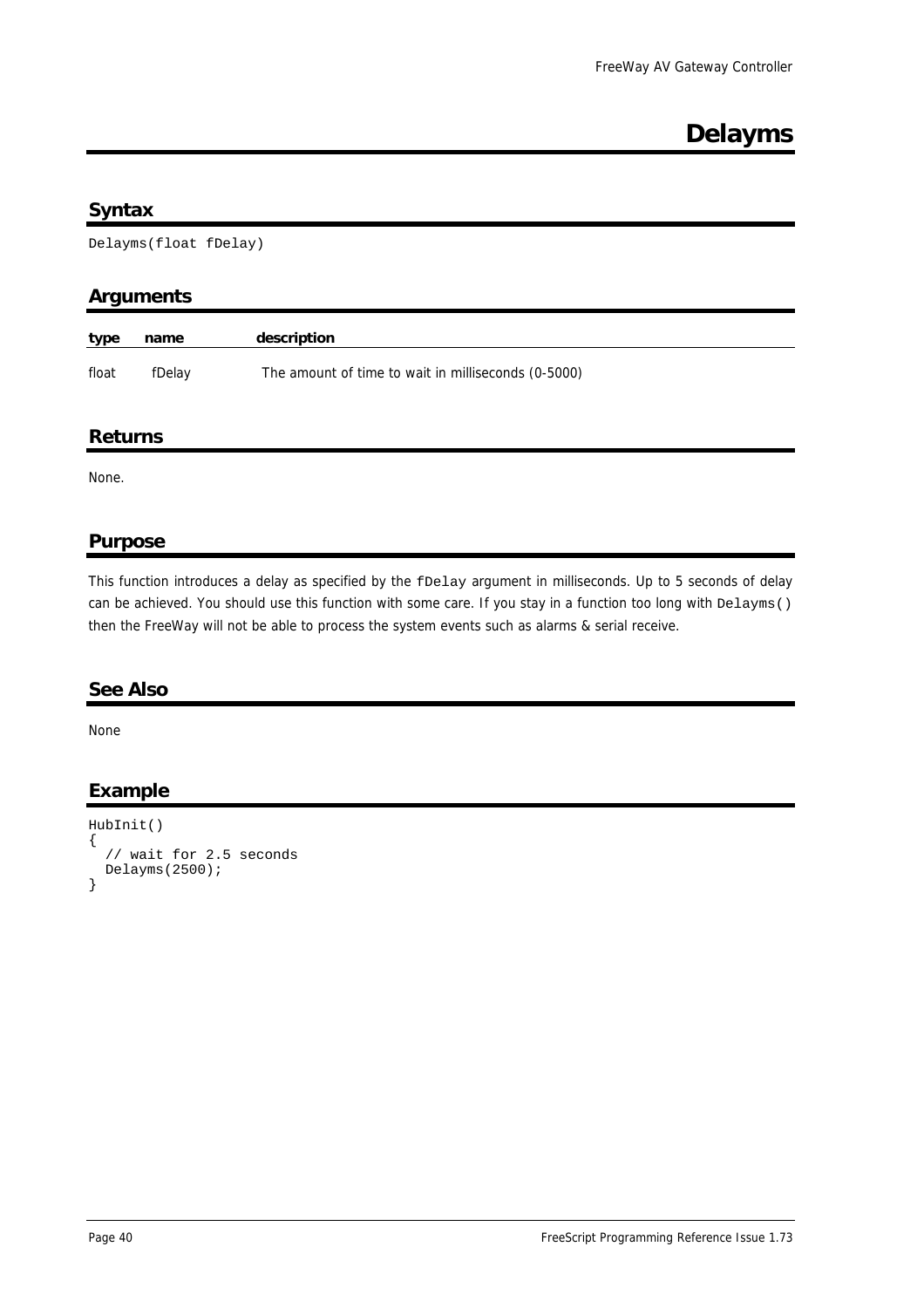DigitalIn(float fDinPort)

### **Arguments**

| type  | name     | description                                                          |
|-------|----------|----------------------------------------------------------------------|
| float | fDinPort | The digital input port (1-6) on which a change of state was detected |

#### **Returns**

None.

## **Purpose**

This is a system event function that is automatically called when a change of state is detected on a Digital Input. The digital input that has changed is specified in the fDinPort parameter. To get the actual state of the Digital Input call the GetDin() function that should be called as soon as possible inside DigitalIn().

Note that the Digital Inputs are only available when a FreeWay is fitted with an IR option card.

#### **See Also**

float GetDin(float fDinPort)

```
DigitalIn(float fDinPort) 
{ 
   // get the state of the digital input 
   float fDinState; 
   fDinState = GetDin(fDinPort); 
   // print out a message 
   string sMessage; 
   sMessage="Digital In "+format(fDinPort,1,0)+"state = "+format(fDinState,1,0); 
   DebugPrint(sMessage); // e.g. "Digital In 1 state = 0" 
}
```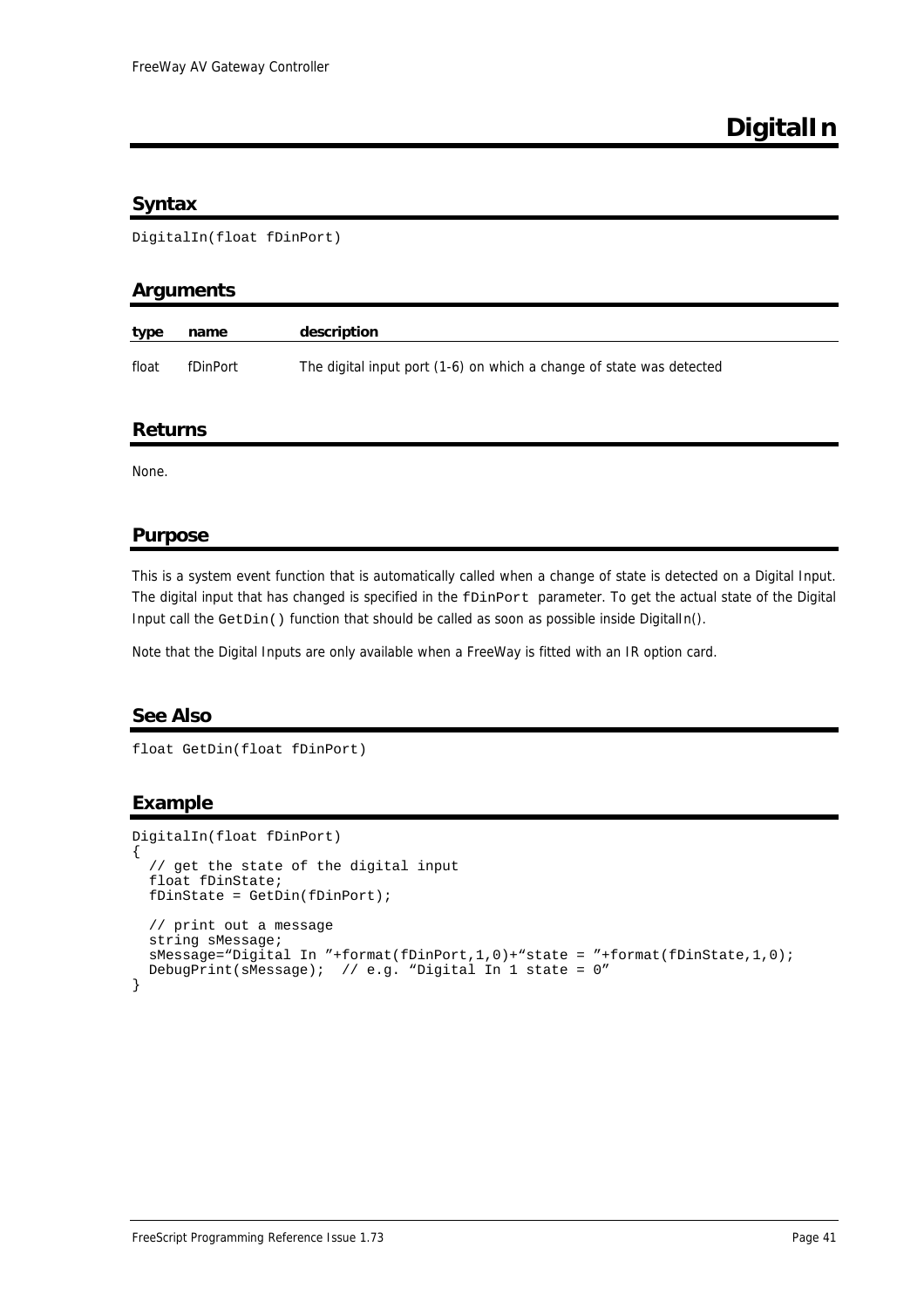# **EIBPhysical**

# **Syntax**

EIBPhysical(string sEibPhysical)

# **Arguments**

| type   | name         | description                                   |
|--------|--------------|-----------------------------------------------|
| string | sEibPhysical | the FreeWay EIB physical address e.g. "0.0.1" |

## **Returns**

None.

## **Purpose**

This function configures the FreeWay's EIB Physical address. This is the physical address used in ETS for the FreeWay's dummy device.

## **See Also**

EIBRegister(float fEibRegHandle, string sEibRegGroup, float fEibRegType) EIBReceive(float fEibRxHandle, float fEibRxValue, string sEibRxValue)

# **Example**

The following example configures FreeWay to have a physical address of 0.1.2

```
HubInit() 
{ 
   EIBPhysical("0.1.2"); 
}
```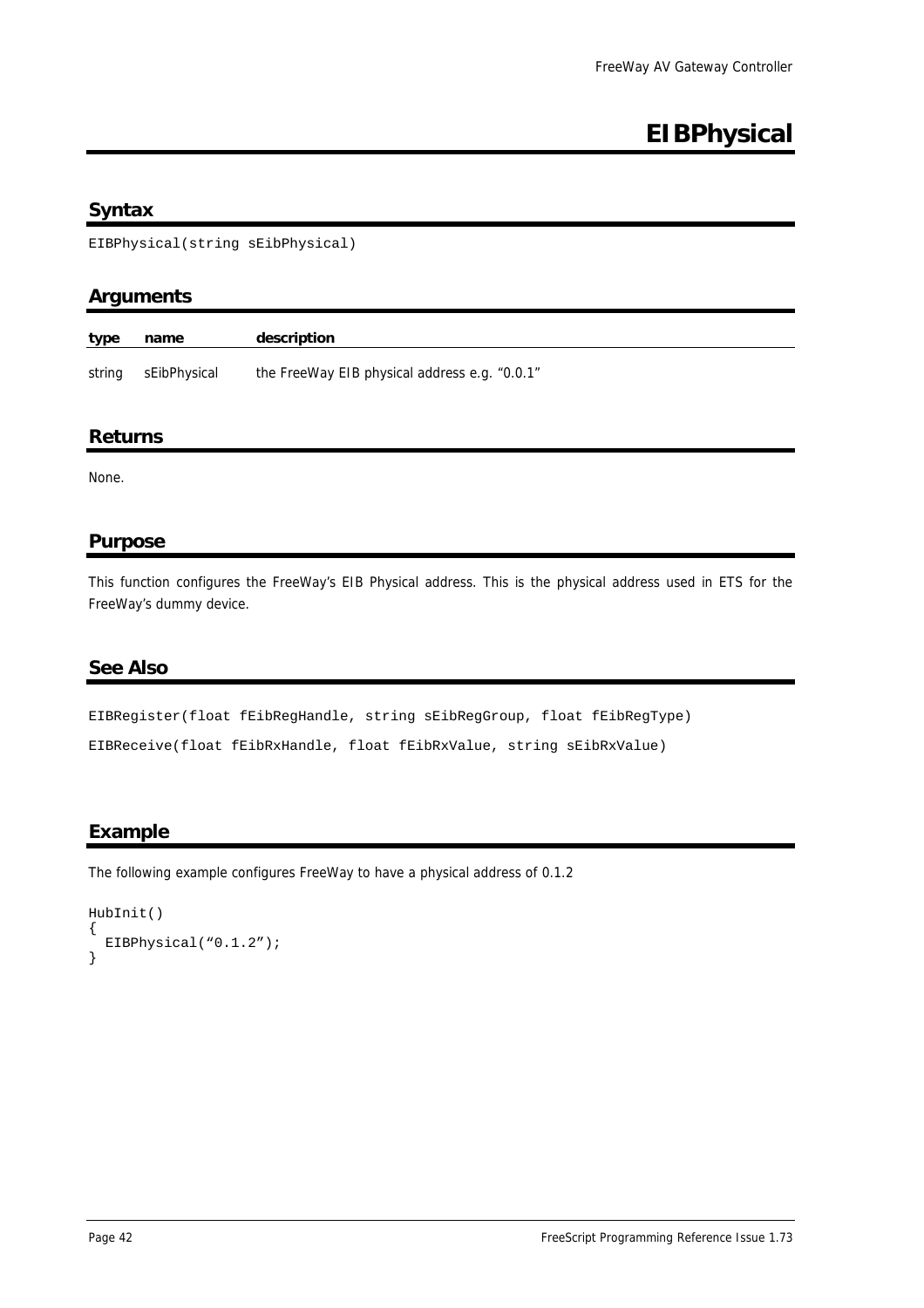EIBRegister(float fEibRegHandle, string sEibRegGroup, float fEibRegType)

# **Arguments**

| type   | name           |                     | description                                             |                                                                       |  |  |
|--------|----------------|---------------------|---------------------------------------------------------|-----------------------------------------------------------------------|--|--|
| float  |                | sEibRegHandle       | a unique handle to identify the EIB group from 1 to 64  |                                                                       |  |  |
| string | sEibRegGroup   |                     |                                                         | the EIB group address that you want to register e.g. "0/0/1" or "0/3" |  |  |
| float  | fEibType       |                     | the type of Datapoint that the Group uses. Options are: |                                                                       |  |  |
|        | <b>Type</b>    | Data Type           |                                                         | Format                                                                |  |  |
|        | 1              | Boolean             |                                                         | 1-bit                                                                 |  |  |
|        | 3              | 3-bit Controlled    |                                                         | 4-bit                                                                 |  |  |
|        | 4              | Character Set       |                                                         | 8-bit                                                                 |  |  |
|        | 5              |                     | 8-Bit Unsigned Value                                    | 8-bit                                                                 |  |  |
|        | 6              | 8-bit Signed Value  |                                                         | 8-bit                                                                 |  |  |
|        | $\overline{7}$ |                     | 2-octet Unsigned Value                                  | 2-octet                                                               |  |  |
|        | 8              |                     | 2-octet Signed Value                                    | 2-octet                                                               |  |  |
|        | 9              | 2-octet Float Value |                                                         | 2-octet                                                               |  |  |
|        | 10             | Time                |                                                         | 3-octet                                                               |  |  |
|        | 11             | Date                |                                                         | 3-octet                                                               |  |  |
|        | 12             |                     | 4-octet Unsigned Value                                  | 4-octet                                                               |  |  |
|        | 13             |                     | 4-octet Signed Value                                    | 4-octet                                                               |  |  |
|        | 14             | 4-octet Float Value |                                                         | 4-octet                                                               |  |  |
|        | 15             | Access              |                                                         | 4-octet                                                               |  |  |
|        |                |                     |                                                         |                                                                       |  |  |

### **Returns**

None.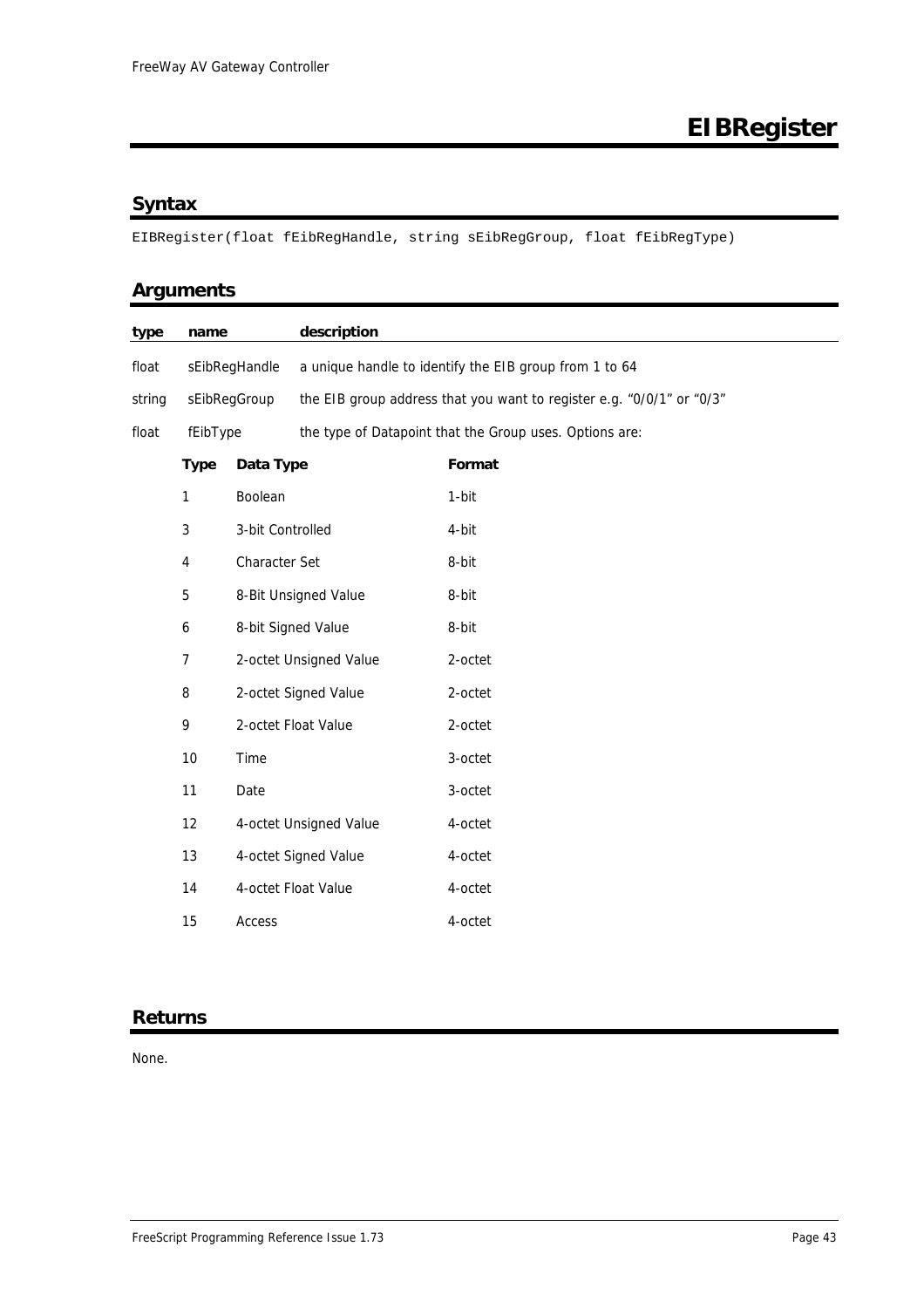#### **Purpose**

This function registers an EIB group address with FreeWay. This allows the FreeWay to read from and write to this group address. Each group that you register must have its own unique handle, fEibRegHandle, which is used by other functions to refer to registered groups. The handle must be between 1 and 64. The group address can be in 3-level ("0/1/2") or 2-level ("0/2") format. The Data Type of the group must also be specified.

You can re-register a group at any time within a script. You can also un-register a group at any time by setting the Type to 0.

#### **See Also**

```
EIBPhysical(string sEibPhysical) 
EIBReceive(float fEibRxHandle, float fEibRxValue, string sEibRxValue) 
EIBSendFloat(float fEibTxfHandle, float fEibTxfValue) 
EIBSendString(float fEibTxfHandle, string sEibTxsValue)
```
## **Example**

The following example configures FreeWay to have a physical address of 0.1.2, and registers a Type 1 (Boolean) group.

```
HubInit() 
{ 
   EIBPhysical("0.1.2"); 
   // Group Handle = 1 
 // Group Address = 0/1/2 
 // Data Type = 1 = Boolean 
  EIBRegister(1,"0/1/2",1);
}
```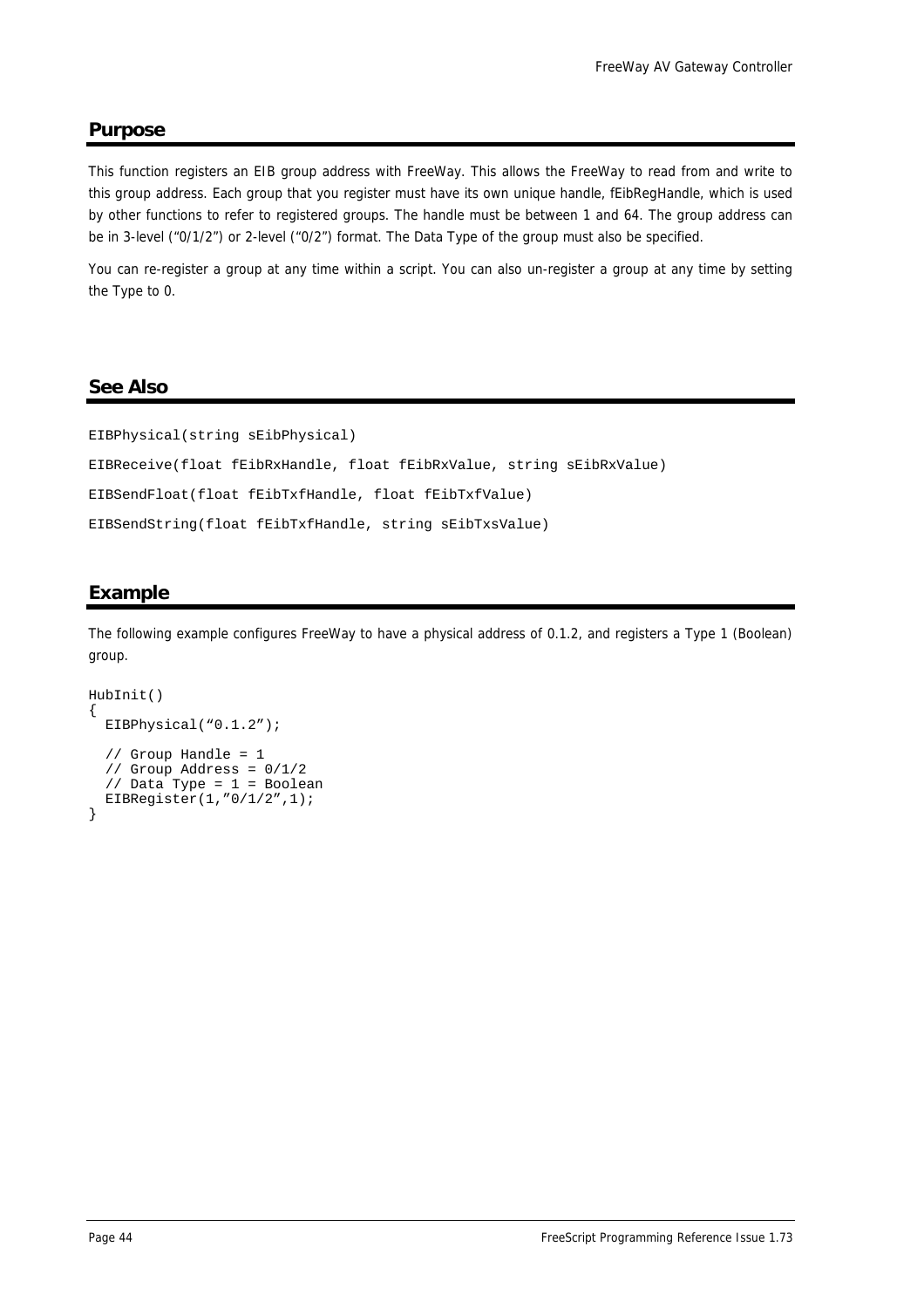EIBReceive(float fEibRxHandle, float fEibRxValue, string sEibRxValue)

#### **Arguments**

| type  | name         | description                                                  |
|-------|--------------|--------------------------------------------------------------|
| float | fEibRxHandle | the group handle previously registered with EIBRegister()    |
| float | fEibRxValue  | the floating point value of the data received from the group |
| float | sEibRxValue  | a string version of the data received from the group         |

#### **Returns**

None.

#### **Purpose**

This system event function is automatically called when a message is received from an EIB group previously registered using EIBRegister(). The function is passed a handle, fEibRxHandle, which can be used to determine which registered group sent a message. The function is also passed the message data in both floating point and string formats. This provides flexibility in how the message is interpreted by the script.

#### **See Also**

```
EIBRegister(float fEibRegHandle, string sEibRegGroup, float fEibRegType) 
EIBPhysical(string sEibPhysical) 
EIBSendFloat(float fEibTxfHandle, float fEibTxfValue) 
EIBSendString(float fEibTxfHandle, string sEibTxsValue)
```
#### **Example**

The following example receives a Boolean message from a group and prints a status message to the debug screen.

```
HubInit() 
{ 
  EIBPhysical("0.1.2");
   // Group Handle = 1 
 // Group Address = 0/1/2 
 // Data Type = 1 = Boolean 
   EIBRegister(1,"0/1/2",1);
```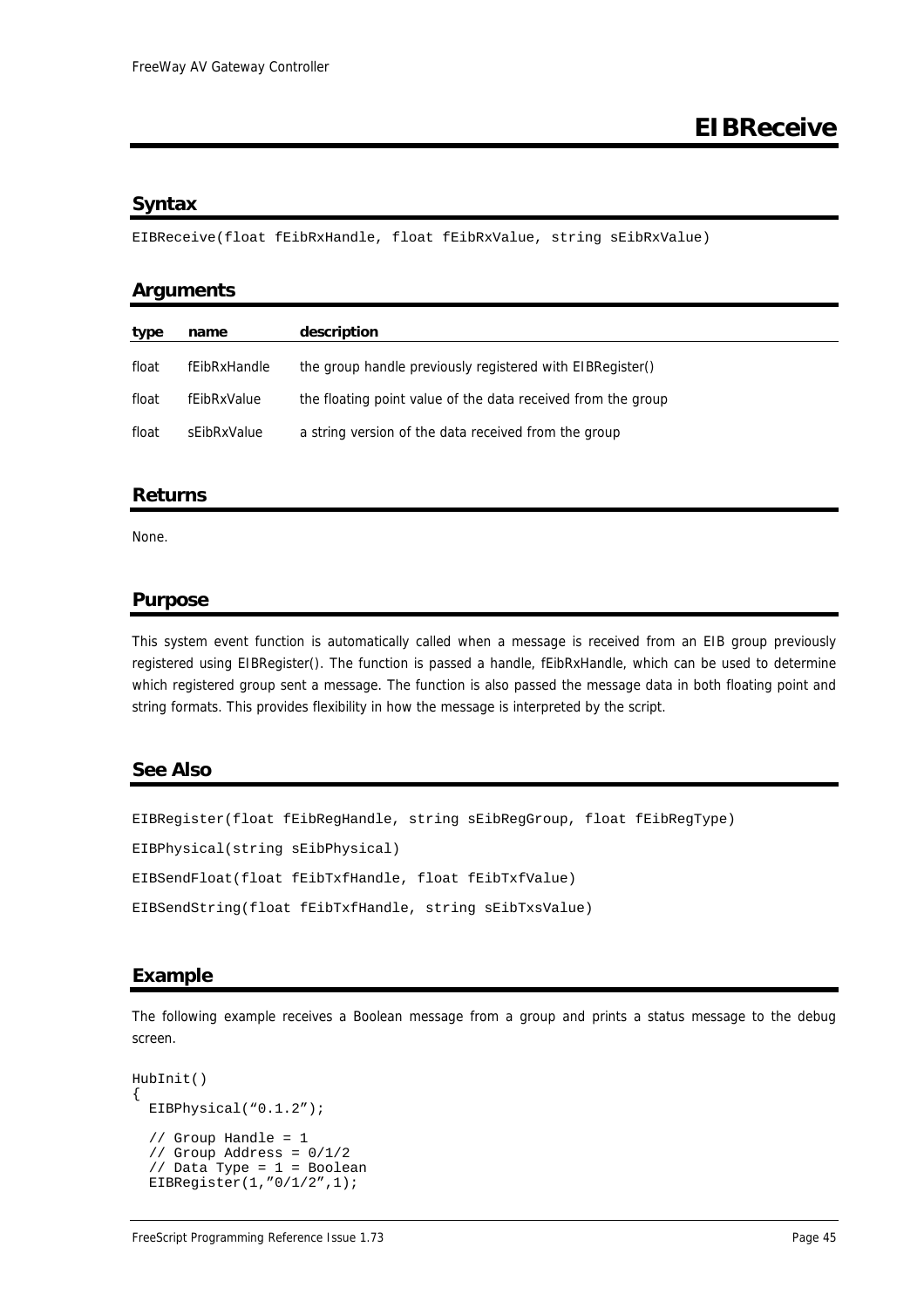```
} 
EIBReceive(float fEibRxHandle, float fEibRxValue, string sEibRxValue) 
{ 
 // check the group's handle 
 if (fEibRxHandle == 1) 
   { 
 // Read the value as a string.... 
 if (sEibRxValue[0] == 0) {DebugPrint("Value = On");} 
 if (sEibRxValue[0] == 1) {DebugPrint("Value = Off");} 
 // ... or Read the value as a float 
 if (fEibRxValue == 0) {DebugPrint("Value = On");} 
 if (fEibRxValue == 1) {DebugPrint("Value = Off");} 
   } 
}
```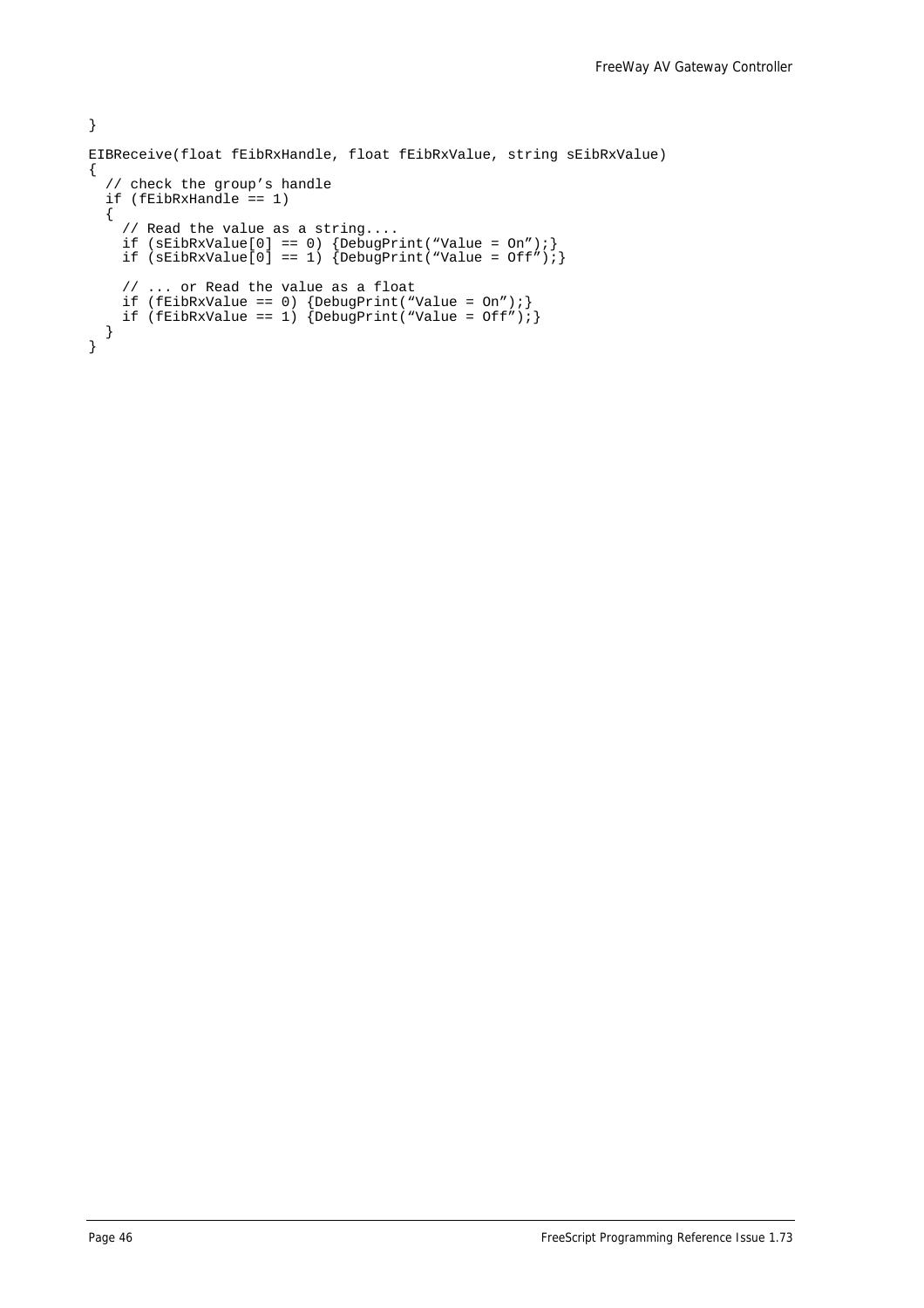EIBSendFloat(float fEibTxfHandle, float fEibTxfValue)

#### **Arguments**

| type  | name          | description                                               |
|-------|---------------|-----------------------------------------------------------|
| float | fEibTxfHandle | the group handle previously registered with EIBRegister() |
| float | fEibTxfValue  | the floating point value of the data to send to the group |

#### **Returns**

None.

#### **Purpose**

This function is used to send a floating point or integer value to an EIB group. The group must have been previously registered using the EIBRegister() function.

#### **See Also**

```
EIBRegister(float fEibRegHandle, string sEibRegGroup, float fEibRegType) 
EIBPhysical(string sEibPhysical) 
EIBReceive(float fEibRxHandle, float fEibRxValue, string sEibRxValue) 
EIBSendString(float fEibTxfHandle, string sEibTxsValue)
```
#### **Example**

The following example sends a Boolean float message to a group.

```
HubInit() 
{ 
  EIBPhysical("0.1.2");
   // Group Handle = 1 
   // Group Address = 0/1/2 
 // Data Type = 1 = Boolean 
 EIBRegister(1,"0/1/2",1); 
   // send a value of 1 to the group 
   EIBSendFloat(1, 1) 
}
```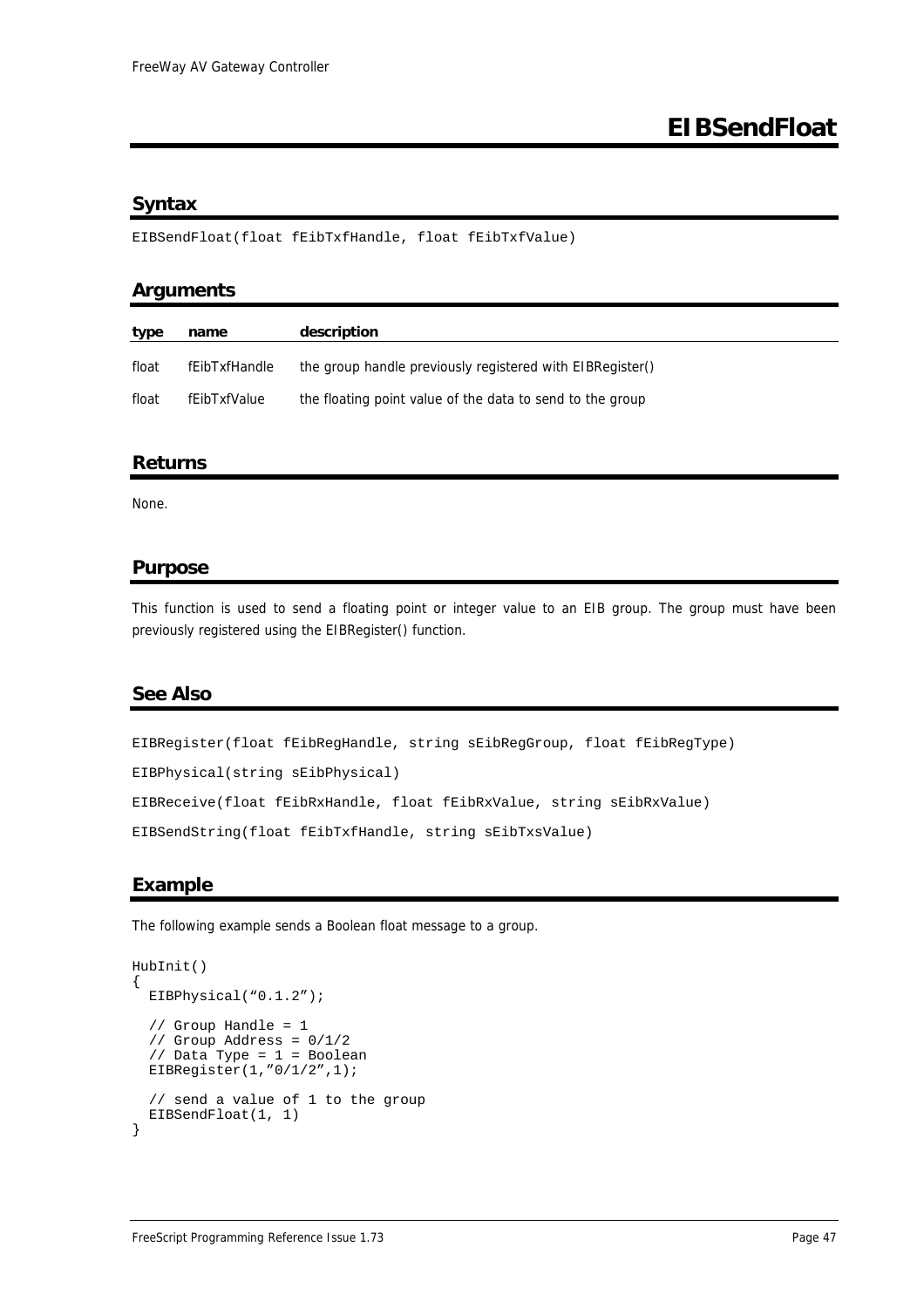# **EIBSendString**

## **Syntax**

EIBSendString(float fEibTxsHandle, string sEibTxsValue)

## **Arguments**

| type   | name          | description                                               |
|--------|---------------|-----------------------------------------------------------|
| float  | fEibTxsHandle | the group handle previously registered with EIBRegister() |
| string | sEibTxsValue  | the string value of the data to send to the group         |

#### **Returns**

None.

#### **Purpose**

This function is used to send a string value to an EIB group. The group must have been previously registered using the EIBRegister() function.

#### **See Also**

EIBRegister(float fEibRegHandle, string sEibRegGroup, float fEibRegType) EIBPhysical(string sEibPhysical) EIBReceive(float fEibRxHandle, float fEibRxValue, string sEibRxValue) EIBSendFloat(float fEibTxfHandle, float fEibTxfValue)

# **Example**

The following example sends a Boolean string message to a group.

```
string sEibString; 
HubInit() 
{ 
   EIBPhysical("0.1.2"); 
   // Group Handle = 1 
   // Group Address = 0/1/2 
   // Data Type = 1 = Boolean 
   EIBRegister(1,"0/1/2",1); 
   // send a value of 1 to the group 
   sEibString[0] = 1; 
  EIBSendString(1, sEibString);
}
```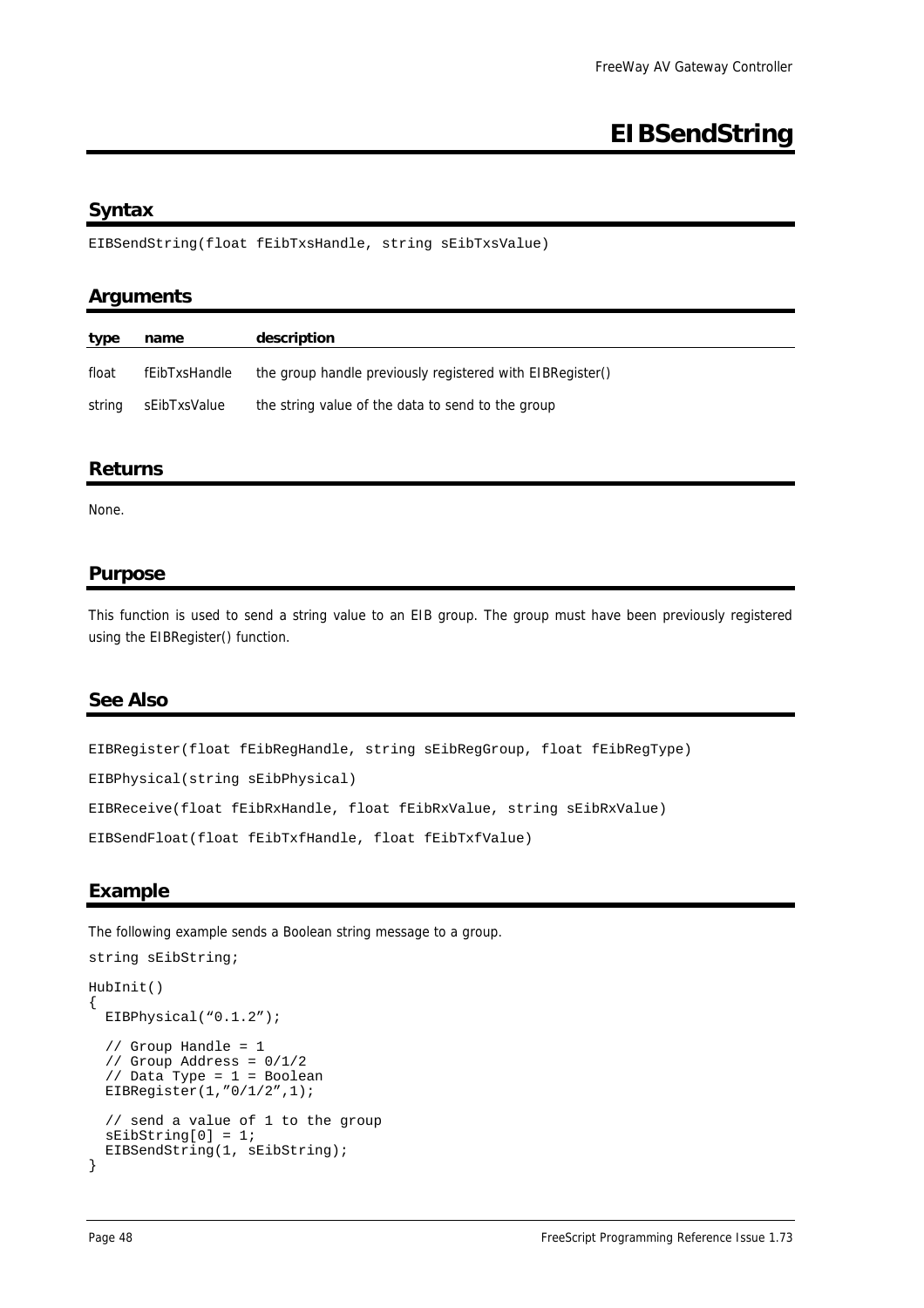string format(float fNum, float fFormat, float x)

#### **Arguments**

| type  | name    |              | description                        |  |  |
|-------|---------|--------------|------------------------------------|--|--|
| float | fNum    |              | The value to convert into a string |  |  |
| Float | fFormat |              | The type of the value to convert   |  |  |
|       |         | $\mathbf{1}$ | Integer                            |  |  |
|       |         | 2            | Float                              |  |  |
| Float | x       |              | Reserved for future use – set to 0 |  |  |

#### **Returns**

The converted string value.

#### **Purpose**

This function will convert a numeric value to a string. This is useful for outputting numeric values to the debug port, for example.

### **See Also**

string midstr(string sSrc, float fStart, float fLength) float strlen(string sSrc)

```
HubInit() 
{ 
   string sMessage; 
   // convert an integer value to string 
   string sInteger; 
  sInteger = format(23, 1, 0);
  sMessage = "Integer value is " + sInteger + "\n\r";
   DebugPrint(sMessage); // "Integer value is 23" 
   // convert a float value to string 
   string fFloatValue; 
 fFloatValue = format(1.234, 2, 0); 
 sMessage = "Float value is " + fFloatValue + "\n\r"; 
   DebugPrint(sMessage); // "Float value is 1.234" 
}
```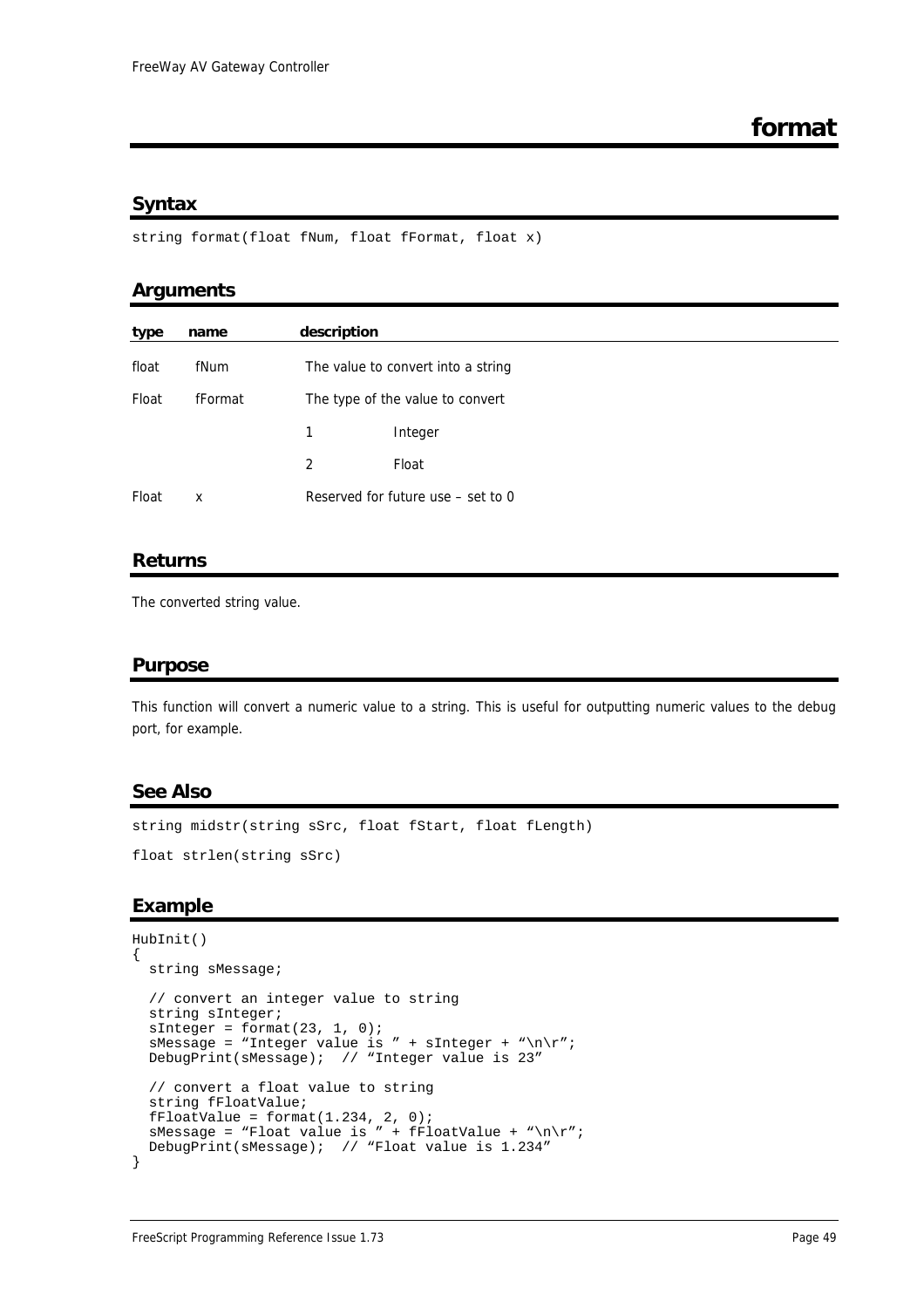# **GetDate**

## **Syntax**

string GetDate()

# **Arguments**

None.

# **Returns**

Returns a string formatted with the current date as "dd/mm/yyyy".

## **Purpose**

Use this function to get the current time in string format.

# **See Also**

string GetTime()

```
HubInit() 
{ 
   string sDate; 
  sDate = GetDate();
   string sMessage; 
sMessage = "The date is " + sDate + "\n\timesr";
 DebugPrint(sMessage); // e.g. "The date is 27/11/2004" 
}
```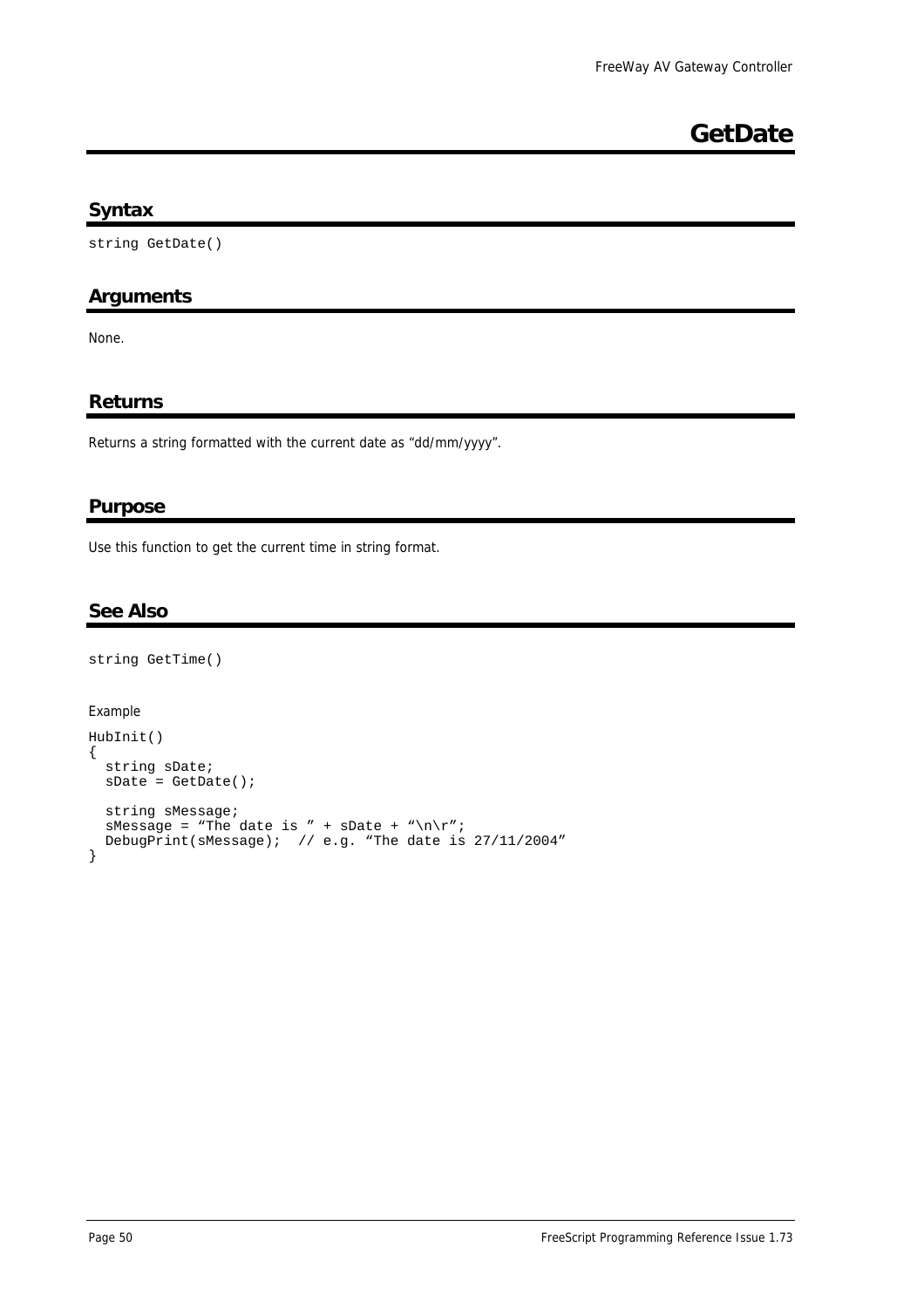float GetDin(float fDinPort)

#### **Arguments**

| type  | name     | description                                              |
|-------|----------|----------------------------------------------------------|
| float | fDinPort | The digital input port (1-6) whose state we want to read |

#### **Returns**

Return the state of the Digital Input, either 0 or 1.

#### **Purpose**

This function will return the current state of a Digital Input. It is normally called within the DigitalIn() system event function that informs us that a change of state has occurred on one of the digital inputs. The state returned is either 0 or 1.

Note that the Digital Inputs are only available when a FreeWay is fitted with an IR option card.

## **See Also**

DigitalIn(float fDinPort)

```
DigitalIn(float fDinPort) 
{ 
   // get the state of the digital input 
   float fDinState; 
   fDinState = GetDin(fDinPort); 
   // print out a message 
   string sMessage; 
   sMessage="Digital In "+format(fDinPort,1,0)+"state = "+format(fDinState,1,0); 
   DebugPrint(sMessage); // e.g. "Digital In 1 state = 0" 
}
```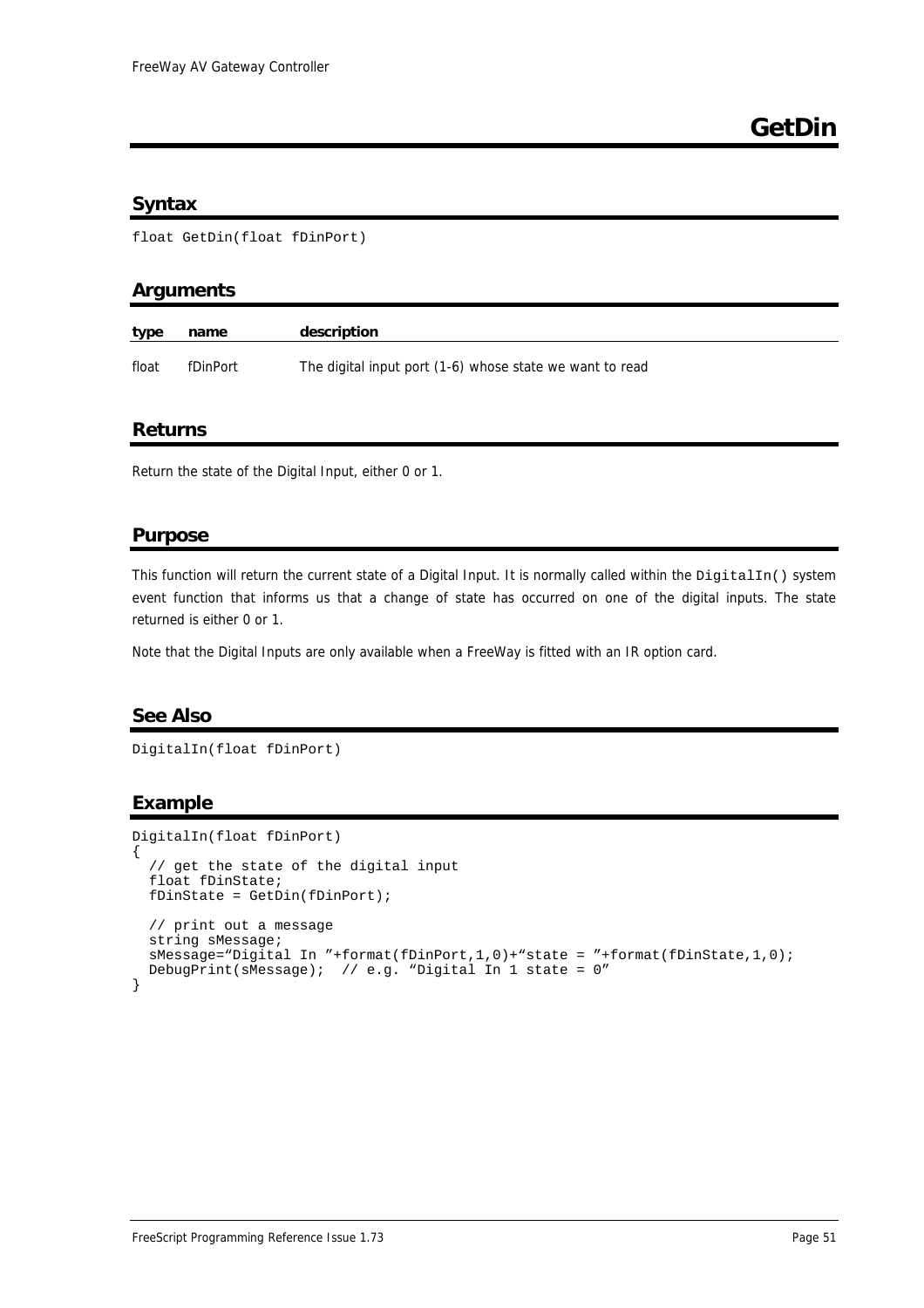# **GetTime**

## **Syntax**

string GetTime()

# **Arguments**

None.

# **Returns**

Returns a string formatted with the current time.

## **Purpose**

Use this function to get the current time in string format as "hh:mm"

# **See Also**

string GetDate()

```
HubInit() 
{ 
   string sTime; 
   sTime = GetTime(); 
   string sMessage; 
  sMessage = "The time is " + sTime + "\n\times";
  DebugPrint(sMessage); // e.g. "The time is 16:03"
}
```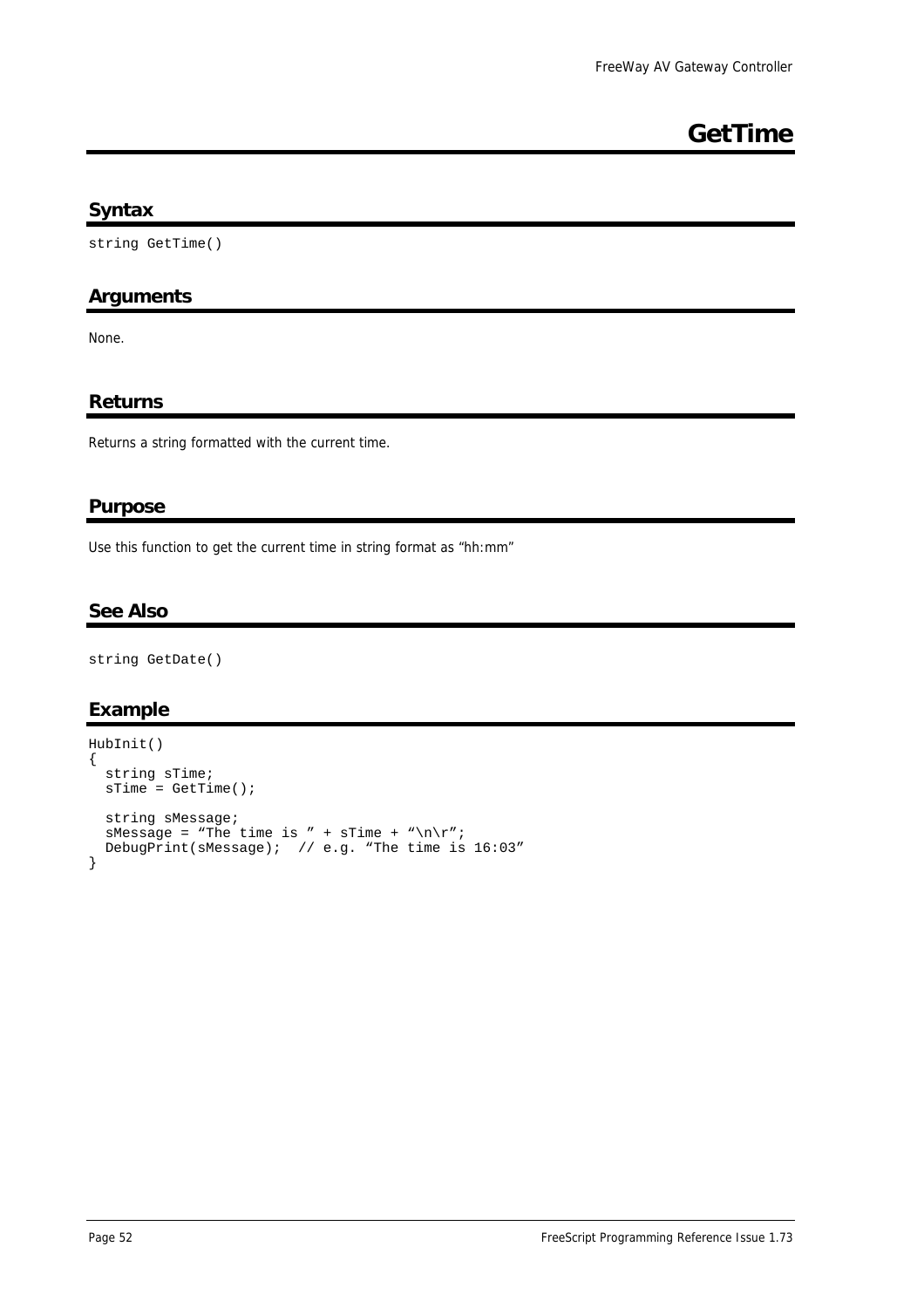HubInit()

# **Arguments**

None.

## **Returns**

None

## **Purpose**

This system event function is always called when the FreeWay powers up. It should be used for initialising all the relevant ports and variables for your application.

## **See Also**

# **Example**

HubInit() { }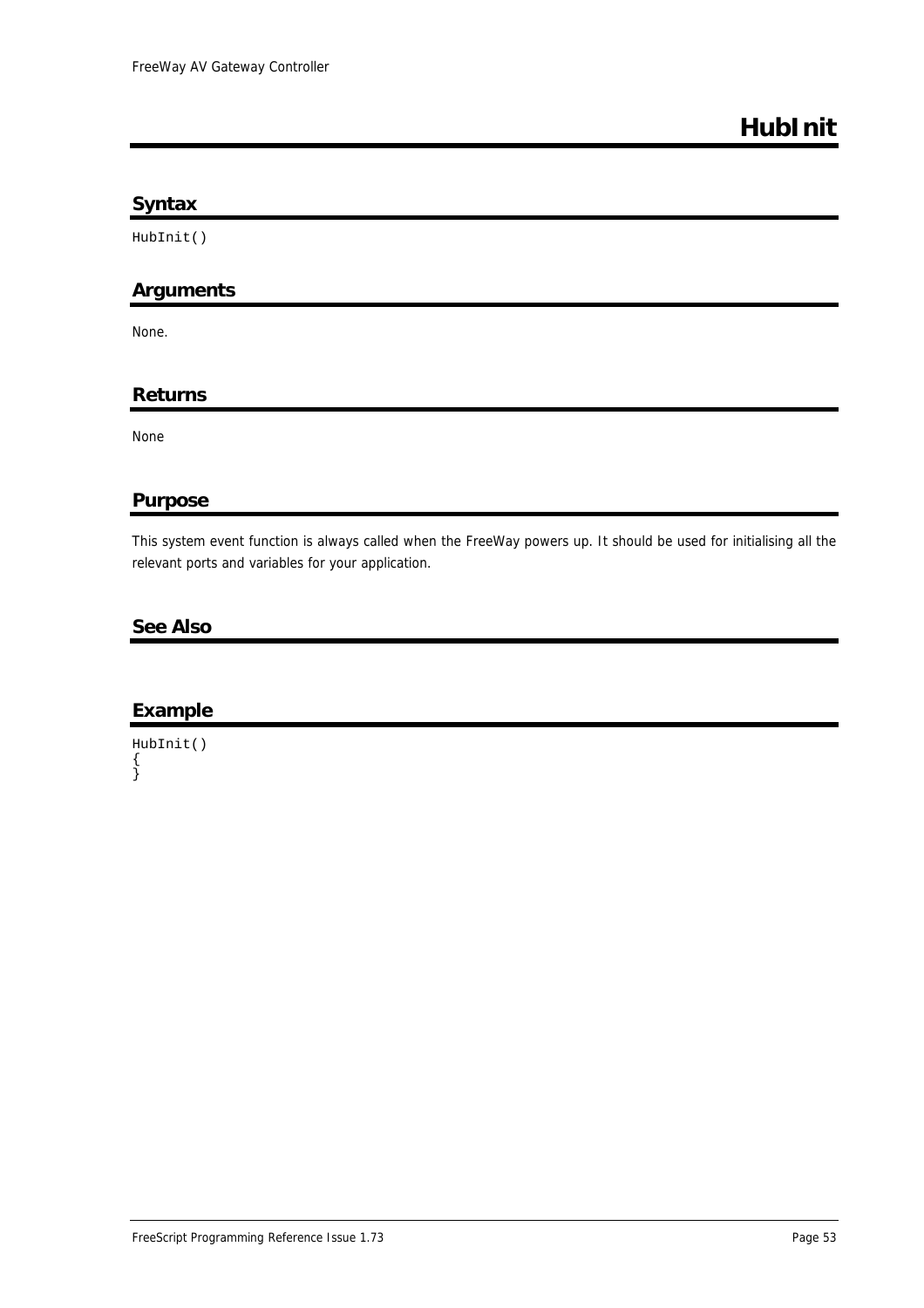# **IRReceive**

## **Syntax**

IRReceive(float fAddress, float fData, float fToggle)

## **Arguments**

| type  | name     | description                                                    |
|-------|----------|----------------------------------------------------------------|
| float | fAddress | The address field of the received RC5 Infra-Red code           |
|       |          | Values from 0 to 31                                            |
| float | fData    | The data field of received RC5 Infra-Red code                  |
|       |          | Values from 0 to 63                                            |
| float | fToggle  | The state of the toggle bit of the received RC5 Infra-Red code |
|       |          | Values are 0 or 1                                              |

## **Returns**

None.

## **Purpose**

This system event function is automatically called when a valid RC5 protocol Infra-Red message is received via the FreeWay's Infra-Red receiver on the front or rear panel. The function provides you with the Address, Data, and Toggle bit of the RC5 message. Refer to the FreeWay User Guide for more information on RC5 and using this function.

#### **See Also**

```
IRReceive(float fAddress, float fData, float fToggle) 
{ 
   // check the address field first - we will respond to address 31 
  if (fAddress == 31) 
  \{ // check the data field next - we will respond to data value 20 
    if (fData == 20) { 
       // Print out a message to the debug port 
       DebugPrint("Got RC5 Address 31 Data 20 \n\r"); 
     } 
  } 
}
```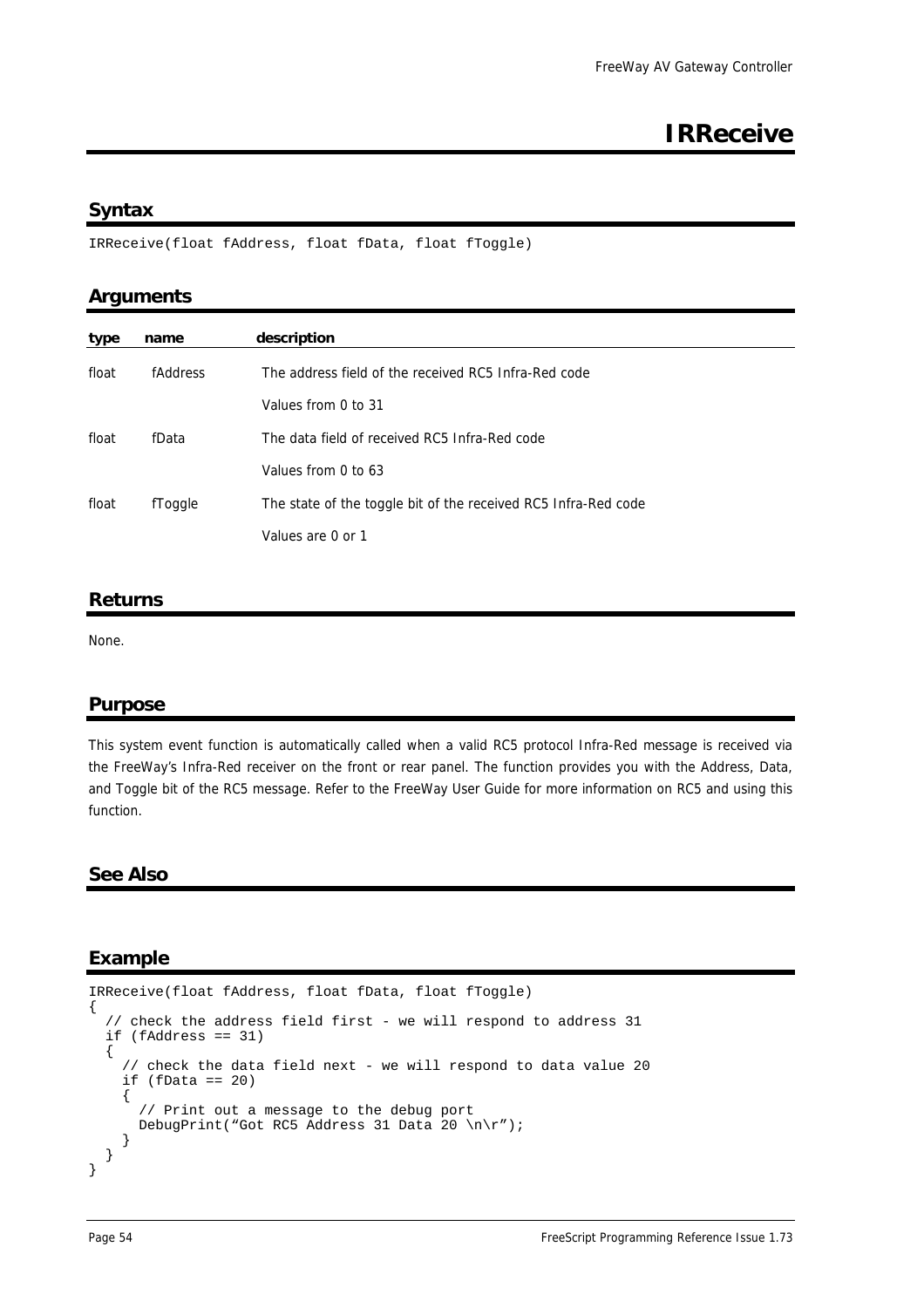string midstr(string sSrc, float fStart, float fLength)

## **Arguments**

| type   | name    | description                                                   |
|--------|---------|---------------------------------------------------------------|
| string | sSrc    | The source string to process                                  |
| float  | fStart  | The start point for the new string (0 is the first character) |
| float  | fLength | The length of the new string                                  |

#### **Returns**

The converted string value.

#### **Purpose**

This function will extract a sub-string from a string. The original string is in  $s$ Erc. The start point of the substring you want to extract is defined in fStart and the length of the sub-string is in fLength.

#### **See Also**

```
string format(float fNum, float fFormat, float x) 
float strlen(string sSrc)
```

```
HubInit() 
{ 
   string sMessage; 
   // here's the original string 
  sMessage = "This is a long string";
   // Here's how we would extract the words 'long string' 
   string sNewString; 
   sNewString = midstr(sMessage,10,11); 
   DebugPrint(sNewString); // "long string" 
}
```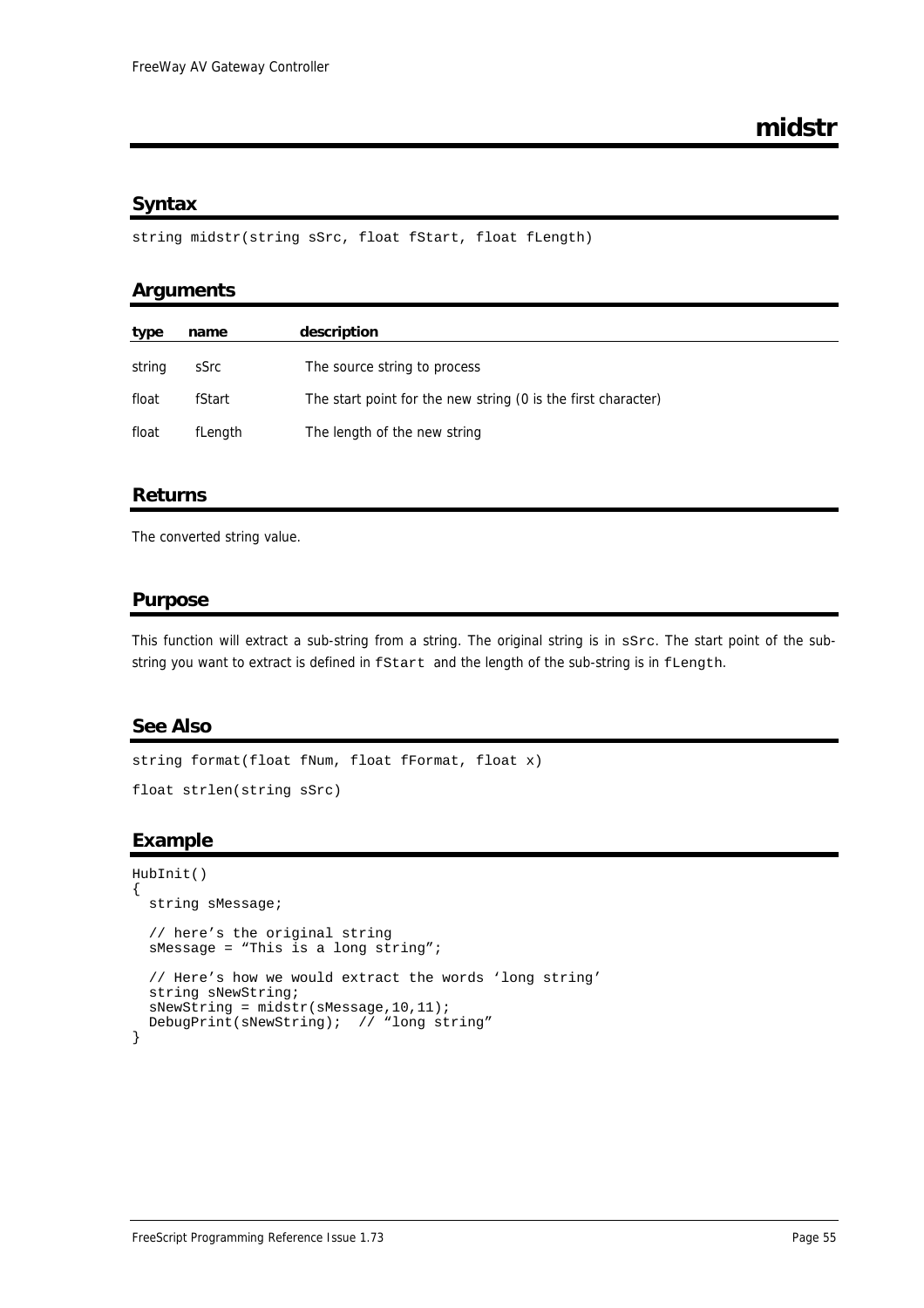# **OpenTelnet**

## **Syntax**

OpenTelnet(float fPort, float fCS, float fIPport string sIPaddr)

## **Arguments**

| type   | name    | description                                                              |
|--------|---------|--------------------------------------------------------------------------|
| float  | fPort   | specifies one of four the Freeway ports. This can be 10, 11, 12 or 13    |
| float  | fCS     | specifies if the port is a Client or Server port.                        |
|        |         | 0 is for client<br>1 is for server                                       |
| float  | flPport | the TCP/IP port number of Telnet port on the remote equipment. E.g. 6789 |
| string | slPaddr | the IP address of the remote equipment e.g. "192.168.7.23"               |

## **Returns**

None.

## **Purpose**

Before using a Telnet port it needs to be opened using this function. The equipment should be connected and enabled before using this function. It is OK if the connection is already open when you call OpenTelnet(). It is also possible to open multiple Telnet ports using the same TCP/IP port number.

Note that this Telnet interface is totally separate from the one used for debugging & configuration – that interface does NOT need to be setup using this function.

#### **See Also**

ConfigTelnet(float fPort, float fMode) CloseTelnet(float fPort) string SerialGet(float fPort) SerialReceive(float fPort) SerialSend(string sOutput)

```
HubInit() 
{ 
   // Open a Telnet client port to a Linn Kivor Jukebox 
   OpenTelnet(10, 0, 6789, "192.168.1.27"); 
   // send a message to it
```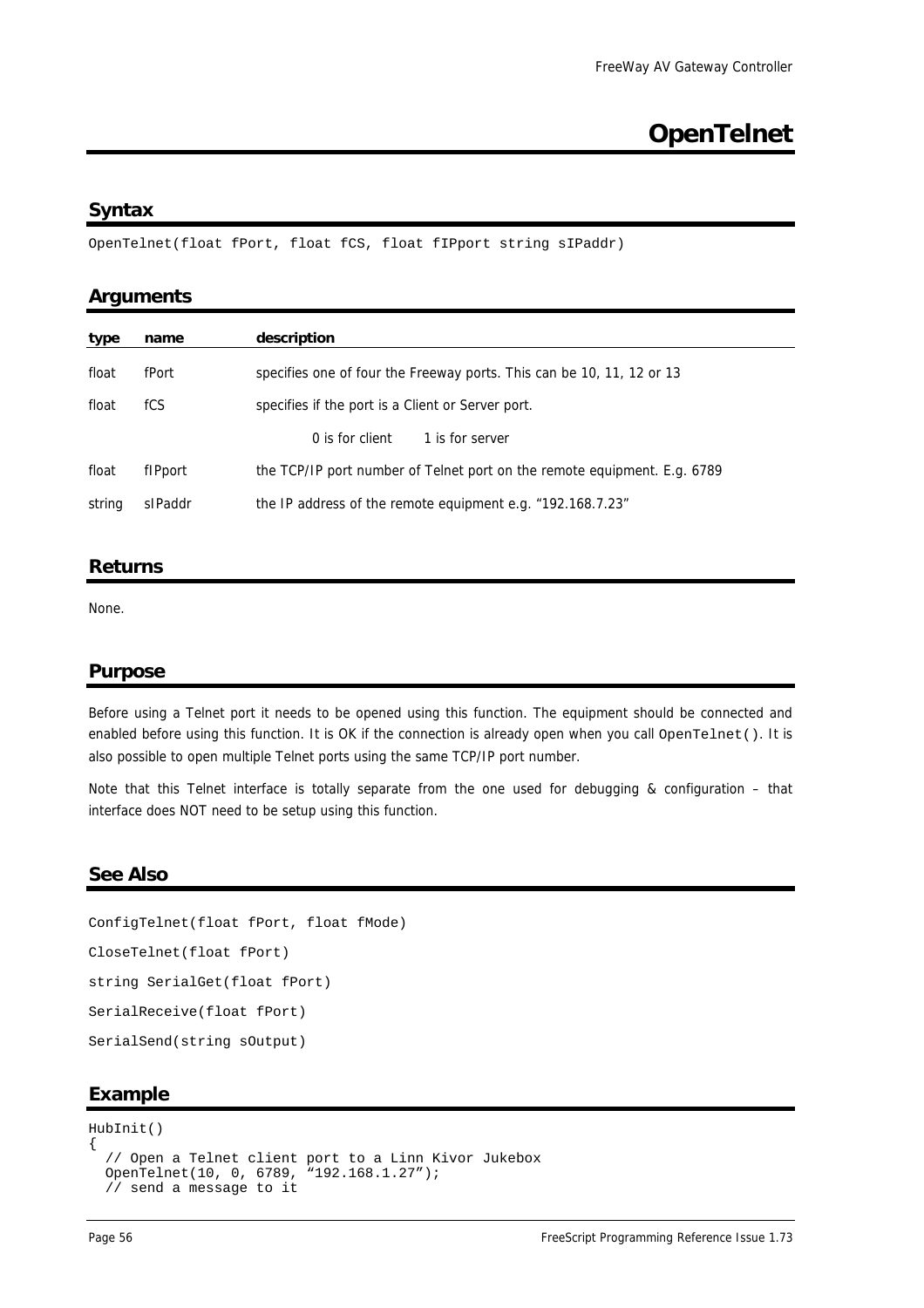FreeWay AV Gateway Controller

```
 string sMessage; 
 sMessage = "Hello Kivor"; 
SerialSend(10, sMessage);
}
```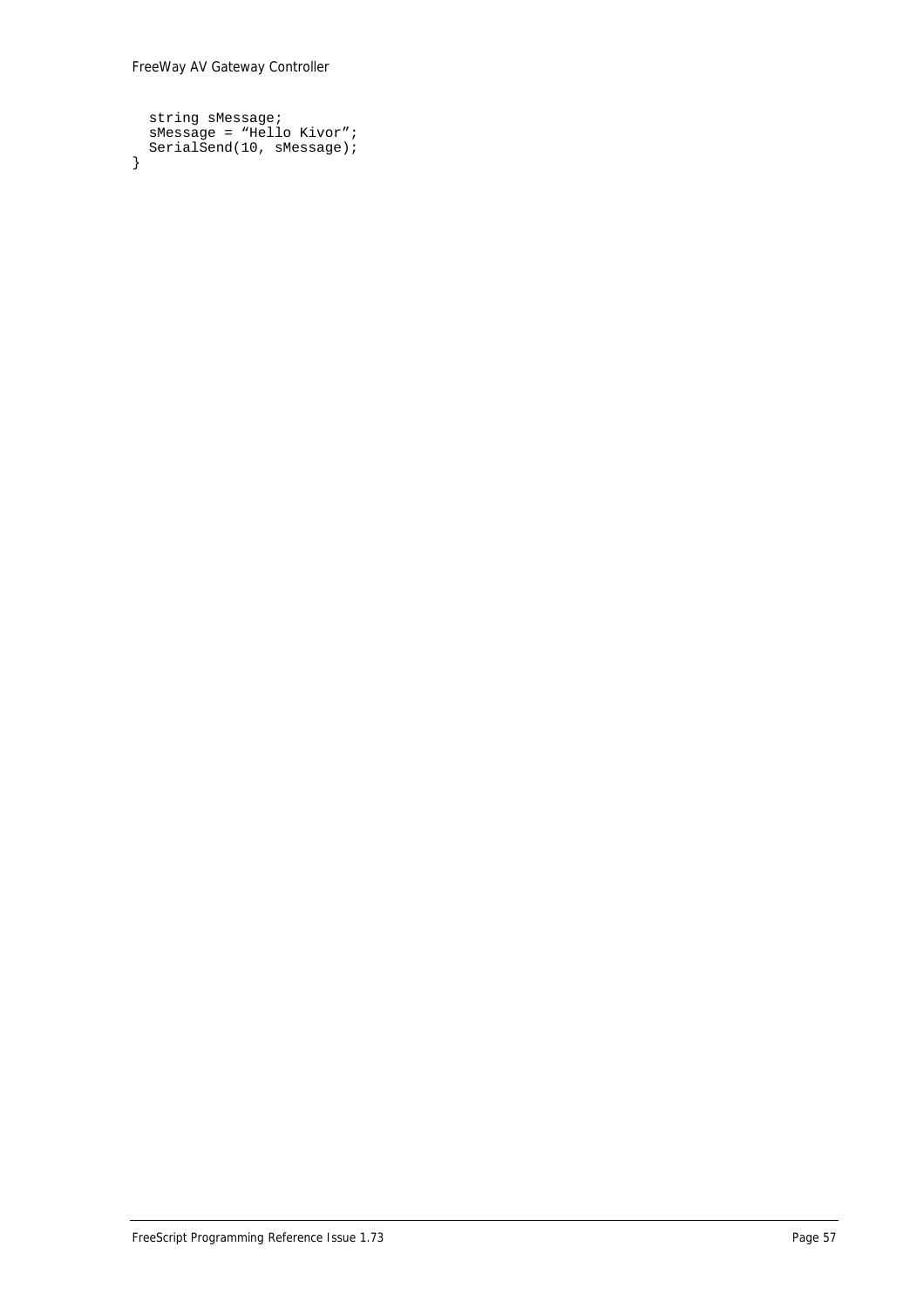# **OpenUDP**

## **Syntax**

OpenUDP(float fPort, float fListenPort)

## **Arguments**

| type  | name        | description                                                           |
|-------|-------------|-----------------------------------------------------------------------|
| float | fPort       | specifies one of four the Freeway ports. This can be 14, 15, 16 or 17 |
| float | fListenPort | specifies the UDP port that FreeWay will listen to. E.g. 3456.        |

## **Returns**

None.

## **Purpose**

Before using a UDP port it needs to be opened using this function.

## **See Also**

string SerialGet(float fPort) SerialReceive(float fPort) SerialSend(string sOutput) ConfigSendUDP(float fPort, string sRemoteIP, float fDestPort)

# **Example**

The following example configures FreeWay port 14 to communicate with UDP port 5600 on a remote FreeWay with IP Address 192.168.7.110. It then send a message to the remote FreeWay.

```
HubInit() 
{ 
   OpenUDP(14, 5600); 
   ConfigSendUDP(14, "192.168.7.110", 5600); 
  SerialSend(14, "Hello");
}
```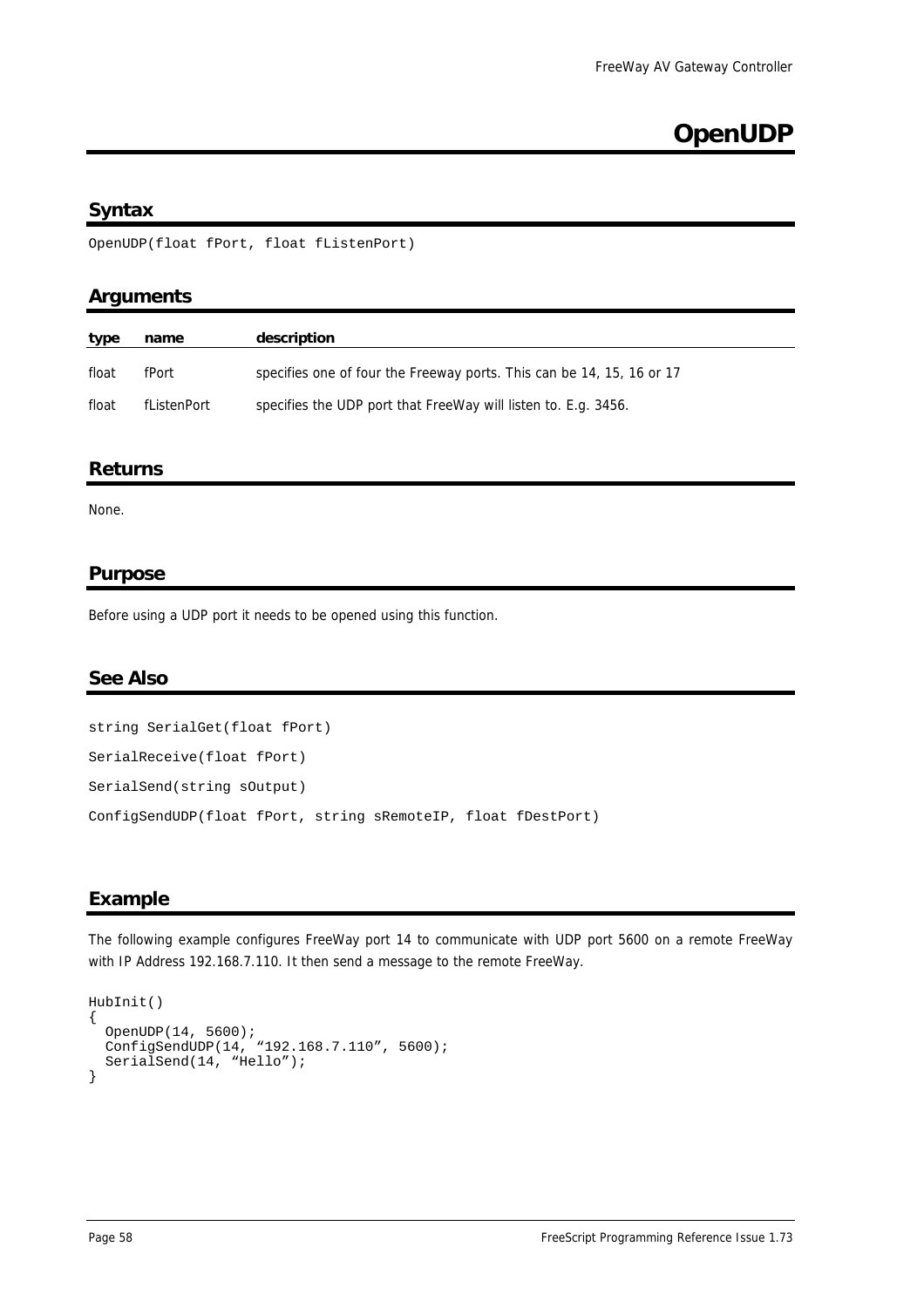sendIR(float fIR1, float fIR2, float fIR3, float fIR4, string sIROut)

### **Arguments**

| type   | name             | description                                                       |
|--------|------------------|-------------------------------------------------------------------|
| float  | fIR1             | 0 or 1, set to 1 to enable Infra-Red output on IR output port IR1 |
| float  | fIR2             | 0 or 1, set to 1 to enable Infra-Red output on IR output port IR2 |
| float  | fIR <sub>3</sub> | 0 or 1, set to 1 to enable Infra-Red output on IR output port IR3 |
| float  | fIR4             | 0 or 1, set to 1 to enable Infra-Red output on IR output port IR4 |
| string | sIROut           | the Infra-Red command to transmit                                 |

#### **Returns**

None.

#### **Purpose**

This function is used to transmit Infra-Red commands to the Infra-Red output ports IR1-4. You can output the command to any combination of the four IR outputs using the enable flags  $fIR1-4$ . The command that you send should be captured using the FreeWay's Infra-Red Learn facility.

Note that the Infra-Red outputs are only available when a FreeWay is fitted with an IR option card.

#### **See Also**

```
HubInit() 
{ 
   // transmit an IR command on IR ports 1 & 2 
   string sIRCommand; 
  sIRCommand = "[PF68L836741E0083418C3X42F7BDEFF7FFFFB2F7BDEFF7FFFFB0P2CDFR04]";
  sendIR(1,1,0,0,sIRCommand);
}
```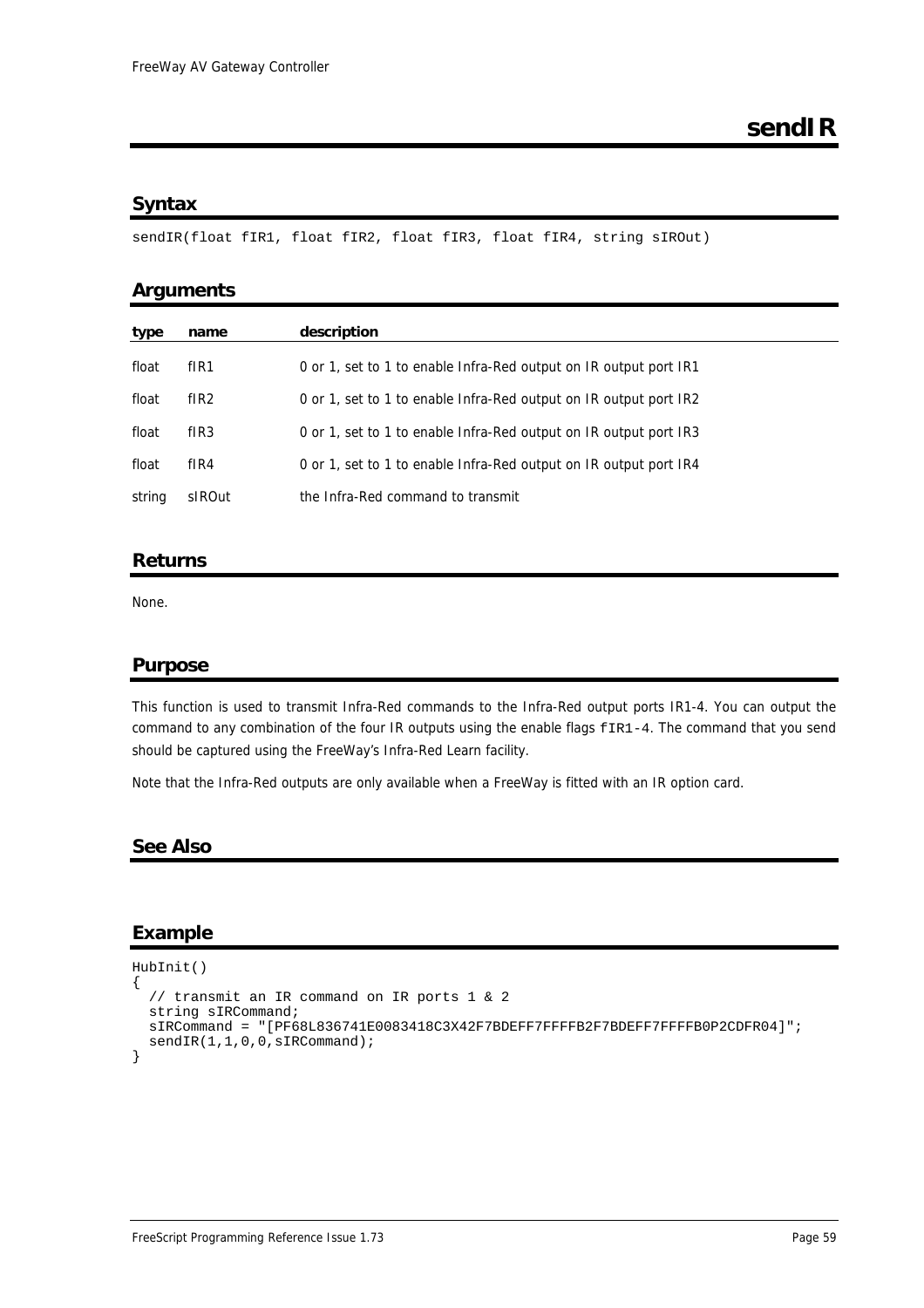string SerialGet(float fPort)

## **Arguments**

| type | name        | description |                                                          |  |  |  |
|------|-------------|-------------|----------------------------------------------------------|--|--|--|
|      | float fPort |             | the port number of the serial port to get a message from |  |  |  |
|      |             | $1-6$       | RS-232 ports 1-6                                         |  |  |  |
|      |             | 7,8         | RS-485 ports 7 & 8                                       |  |  |  |
|      |             | 9           | RS-485 RJ45 port                                         |  |  |  |
|      |             | $10-13$     | Telnet ports                                             |  |  |  |
|      |             | $14 - 17$   | UDP ports                                                |  |  |  |
|      |             |             |                                                          |  |  |  |

# **Returns**

A string containing the message received from the serial, Telnet or UDP ports.

## **Purpose**

This function will return, as a string, the message received from the serial, Telnet or UDP port specified in fPort. This function should only be called after a SerialReceive() function that tells us that a message has been received on a particular port. We then use the SerialGet() function to get the message from that port.

The message that is returned will largely depend on how we have defined our message structure with the SetLength(), SetTimeout() and SetEndOfMsg() functions. By default, messages will be delivered if there are no further bytes received for 100ms, or if the message length exceeds 256 characters.

## **See Also**

SerialReceive(float fPort) SetMsgLength(float fPort, float fLength) SetMsgTimeout(float fPort, float fTime) SetEndOfMsg(float fPort, float fEom)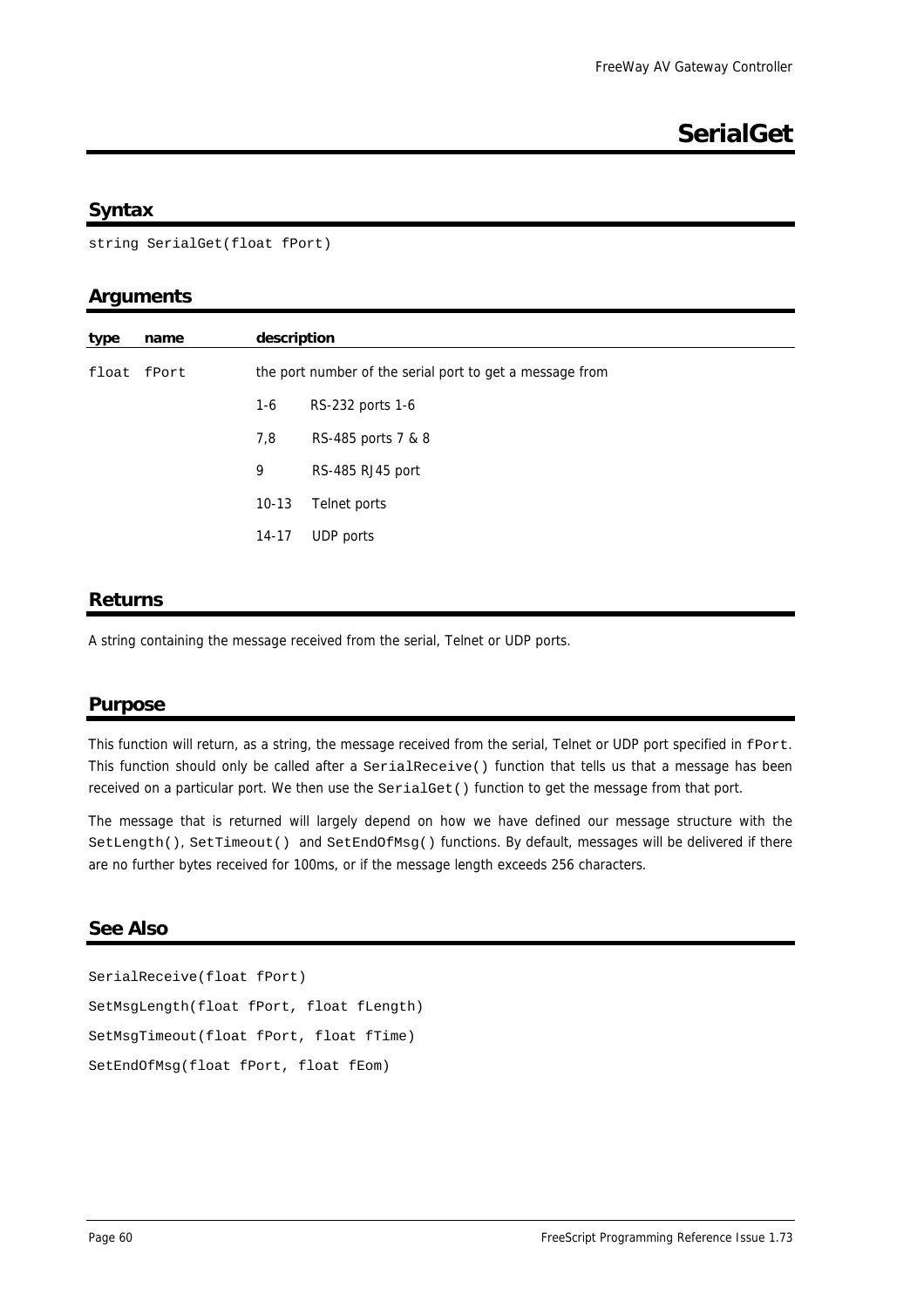```
// system event function called when a message is received on a port 
SerialReceive(float fPort) 
{ 
 // get the string from the port 
 string sMessage; 
  sMessage = SerialGet(fPort); 
  // print out the string 
  string sDebug; 
sDebug = "Got message: " + sMessage + " on port: " + format(fPort,1,0) + "\n\r";
 DebugPrint(sDebug); // e.g. "Got message: hello on port: 1" 
}
```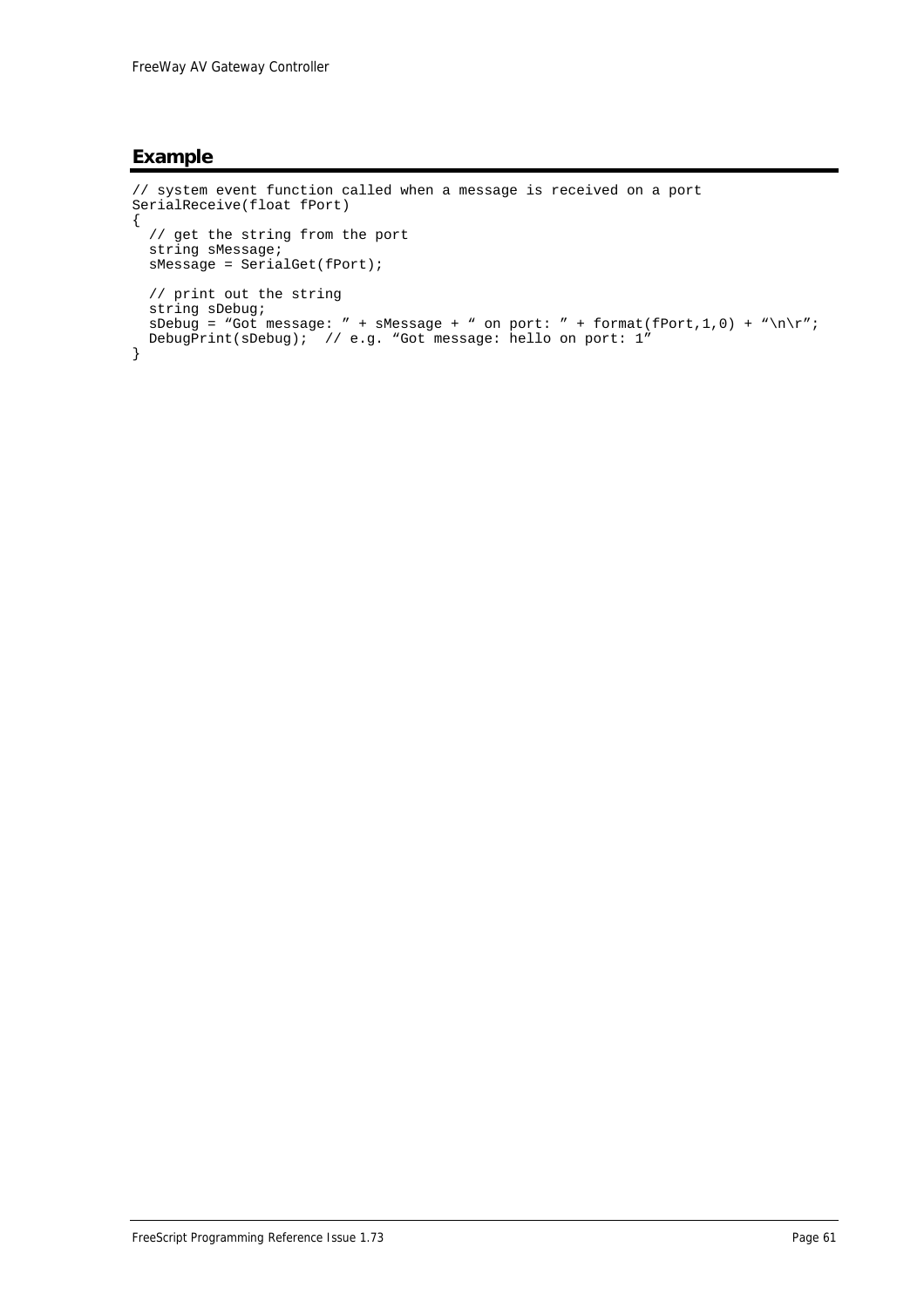# **SerialReceive**

# **Syntax**

SerialReceive(float fPort)

# **Arguments**

| type | name        | description |                                                                |  |  |  |
|------|-------------|-------------|----------------------------------------------------------------|--|--|--|
|      | float fPort |             | the port number of the serial port that has received a message |  |  |  |
|      |             | $1-6$       | RS-232 ports 1-6                                               |  |  |  |
|      |             | 7,8         | RS-485 ports 7 & 8                                             |  |  |  |
|      |             | 9           | RS-485 RJ45 port                                               |  |  |  |
|      |             | $10 - 13$   | Telnet ports                                                   |  |  |  |
|      |             | 14-17       | <b>UDP Ports</b>                                               |  |  |  |
|      |             |             |                                                                |  |  |  |

## **Returns**

None.

## **Purpose**

This system event function is automatically called when a message is received on one of the serial, Telnet or UDP ports. The port is specified in the fPort argument. We then use the SerialGet() function to get the message from that port.

# **See Also**

string SerialGet(float fPort) SetMsgLength(float fPort, float fLength) SetMsgTimeout(float fPort, float fTime) SetEndOfMsg(float fPort, float fEom)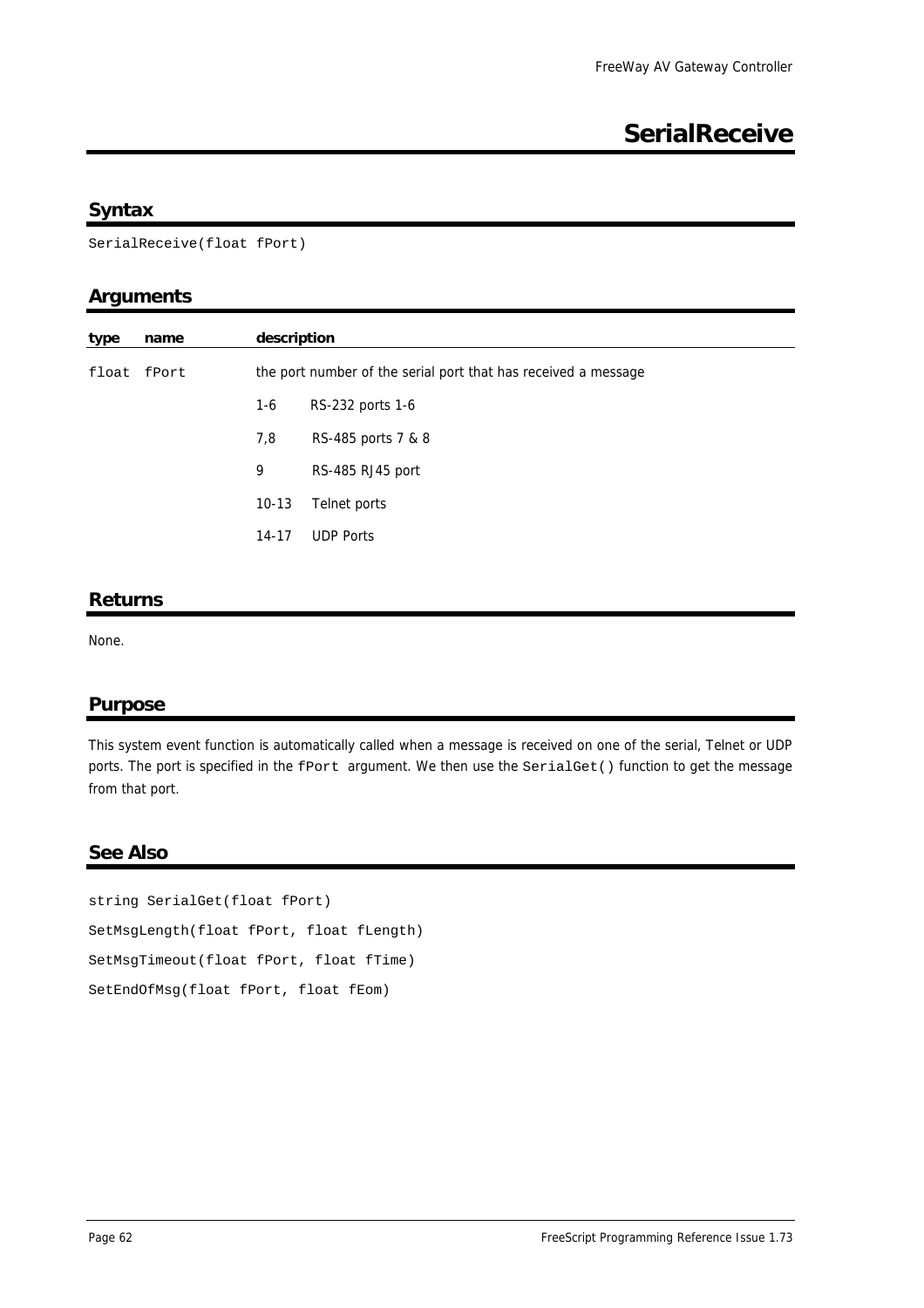```
 // system event function called when a message is received on a port 
 SerialReceive(float fPort) 
  { 
    // get the string from the port 
    string sMessage; 
    sMessage = SerialGet(fPort); 
    // print out the string 
    string sDebug; 
   sDebug = "Got message: "+sMessage+" on port: "+format(fPort,1,0) + "\n\r";
    DebugPrint(sDebug); // e.g. "Got message: hello on port: 1" 
  }
```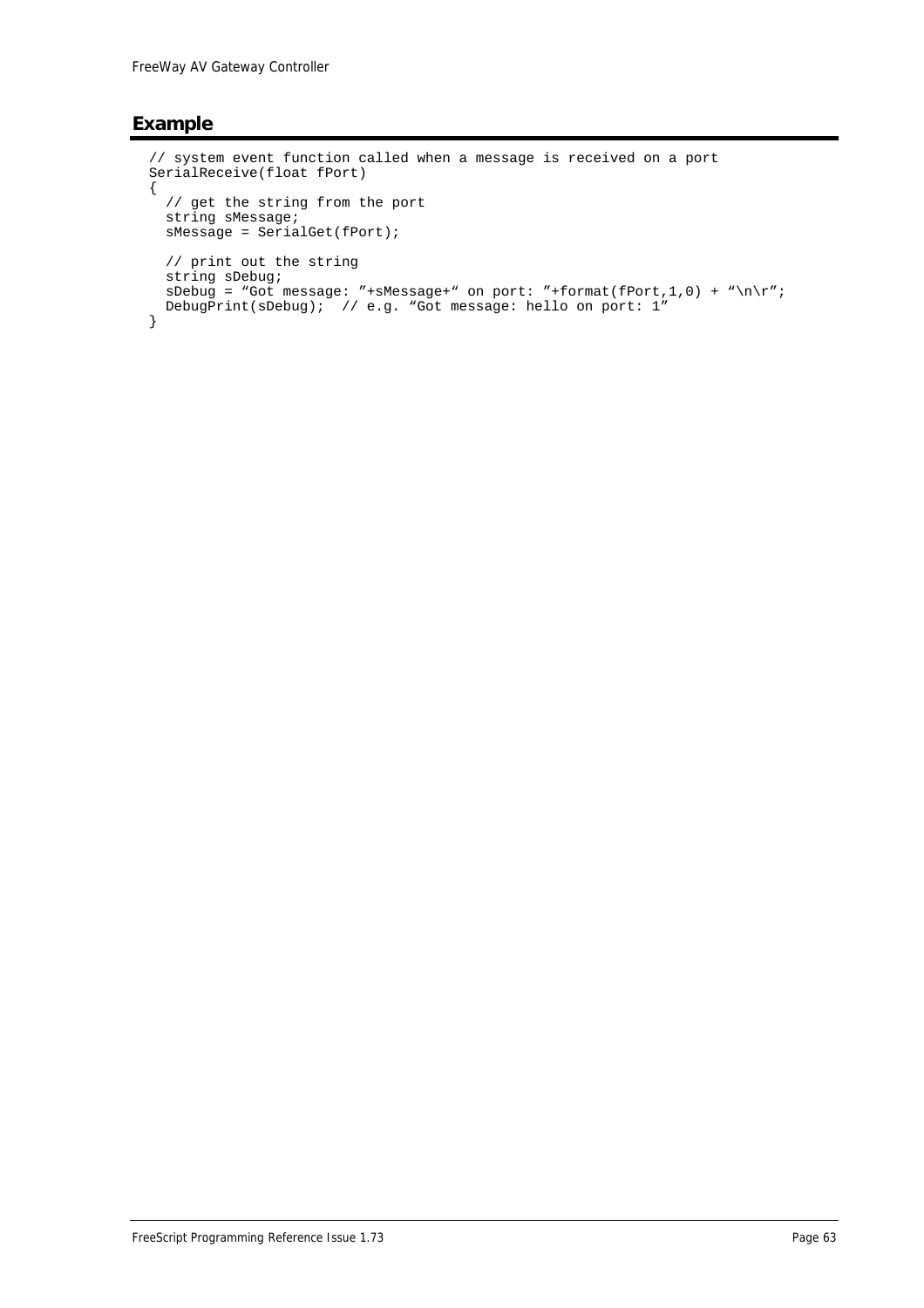# **SerialSend**

## **Syntax**

SerialSend(float fPort, string sOutput)

## **Arguments**

| type   | name    | description                                 |                                |  |  |  |
|--------|---------|---------------------------------------------|--------------------------------|--|--|--|
| float  | fPort   | the port number we are sending a message to |                                |  |  |  |
|        |         | $1-6$                                       | RS-232 ports 1-6               |  |  |  |
|        |         | 7,8                                         | RS-485 ports 7 & 8             |  |  |  |
|        |         | 9                                           | RS-485 RJ45 port               |  |  |  |
|        |         | $10 - 13$                                   | Telnet ports                   |  |  |  |
|        |         | $14 - 17$                                   | <b>UDP Ports</b>               |  |  |  |
| string | sOutput |                                             | the string to send to the port |  |  |  |

## **Returns**

None.

#### **Purpose**

This function will transmit the string defined in soutput to the port specified in fPort.

## **See Also**

```
string SerialGet(float fPort) 
SerialReceive(float fPort)
```

```
HubInit() 
{ 
   // RS-232 port 2 operates 2400 bits per second 
  SetBaud(2, "2400");
   // define a message 
   string sMessage; 
   sMessage = "This is port 2"; 
   // send the message 
  SerialSend(2, sMessage);
}
```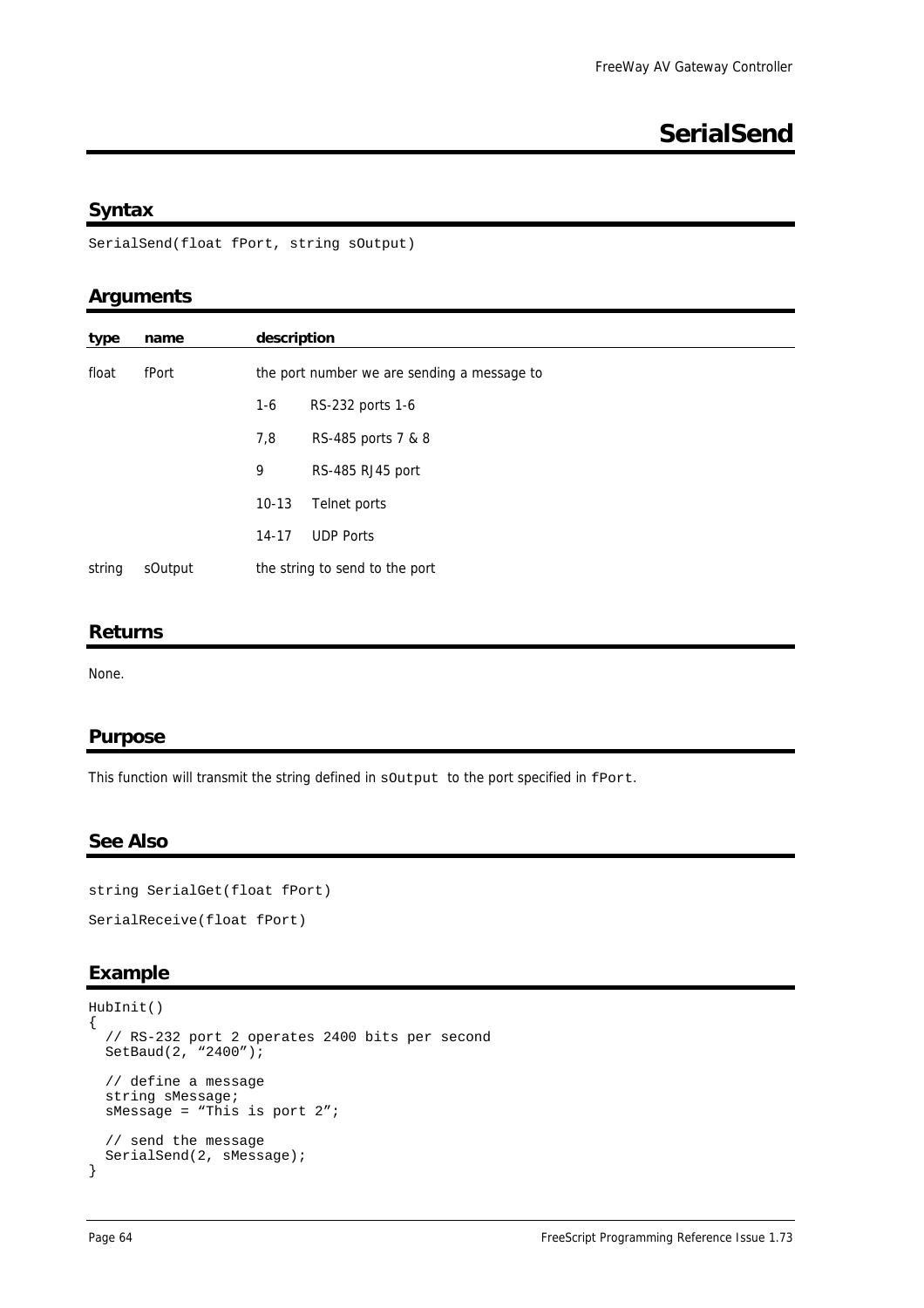SetAlarm(float fAlarm, string sConfig)

## **Arguments**

| type   | name    | description                                       |                                          |
|--------|---------|---------------------------------------------------|------------------------------------------|
| float  | fAlarm  | the number of the alarm event (1 to 8) to set up  |                                          |
| string | sConfig | one of five different alarm configuration strings |                                          |
|        |         | "O dd/mm/yyyy hh:mm"                              | One-time alarm on this date/time         |
|        |         | $"D$ hh: mm"                                      | Daily alarm at this time                 |
|        |         | "W dd/mm/yyyy hh:mm"                              | Weekly alarm starting from this day/time |
|        |         | "A $+/-$ hh:mm"                                   | Alarm at dawn $+$ or $-$ an offset       |
|        |         | "P $+/-$ hh:mm"                                   | Alarm at dusk $+$ or $-$ an offset       |

#### **Returns**

None.

## **Purpose**

This function is used to configure one of up to eight alarm events that are handled with the Alarm() system event function. Alarm events can be setup to occur:

- **•** Once only
- **-** Daily
- **•** Weekly
- **At dawn or dusk**

To use the dawn and dusk alarms you must also specify the location using SetLocation(). The maximum offsets for dusk and dawn alarms are 6 hours.

#### **See Also**

```
Alarm(float fAlarm) 
SetLocation(float fLat, float fLon)
```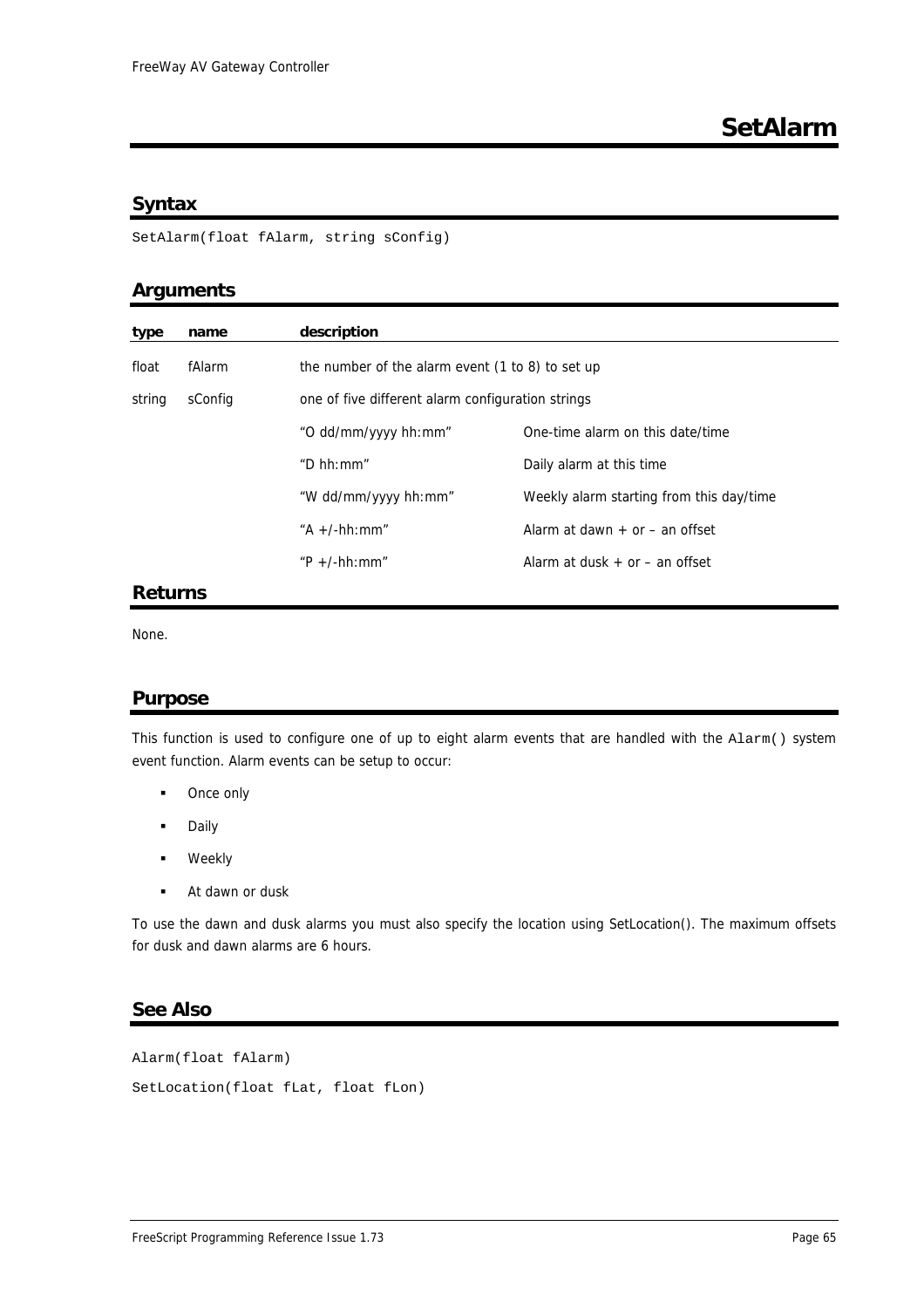## **Example**

The following example sets up four different alarms in HubInit().

```
HubInit() 
{ 
  // alarm 1 is a one time alarm on 27<sup>th</sup> November 2004 at 9 in the morning
   SetAlarm(1, "O 27/11/2004 09:00"); 
 // alarm 2 is a daily alarm at 9 at night 
 SetAlarm(2, "D 21:00"); 
// alarm 3 is a weekly alarm at 12 noon after 1^{\text{st}} January 2004
 SetAlarm(3, "W 01/01/2004 12:00"); 
 // alarm 4 is a dawn alarm set for 1 hour after dawn 
 // The location is London's Oxford Street 
  SetLocation(51.51, -0.148);
   SetAlarm(4, "A +01:00"); 
}
```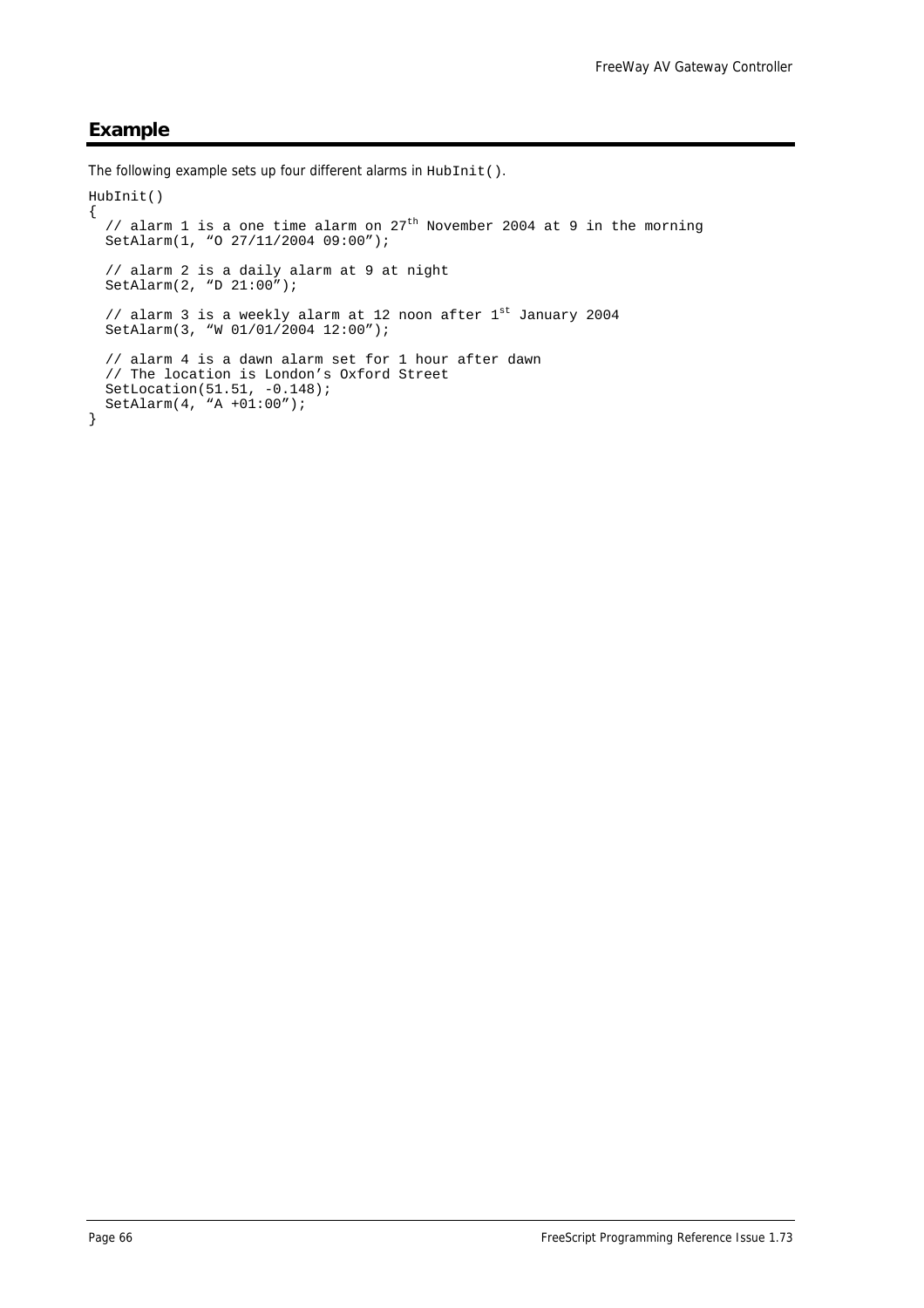SetBaud(float fPort, string sBaud)

### **Arguments**

| type   | name  | description                                           |  |                                                                     |
|--------|-------|-------------------------------------------------------|--|---------------------------------------------------------------------|
| float  | fPort | the port number of the serial port we are configuring |  |                                                                     |
|        |       | $1 - 6$                                               |  | RS-232 ports 1-6                                                    |
|        |       | 7,8                                                   |  | RS-485 ports 7 & 8                                                  |
|        |       | 9                                                     |  | RS-485 RJ45 port                                                    |
| string | sBaud |                                                       |  | the baud rate for the port                                          |
|        |       | for $RS-232$                                          |  | 300, 600, 1200, 2400, 4800, 9600, 19200, 38400, 57600, 115200       |
|        |       | for $RS-485$                                          |  | 600, 1200, 2400, 4800, 9600, 19200, 38400, 57600, 115200,<br>230400 |

#### **Returns**

None.

#### **Purpose**

This function sets the baud rate for a serial port. This function must be called before using a serial port or the baud rate and port operation will be undefined. Note that the baud rate must be a string enclosed in quotes e.g. "9600".

## **See Also**

ConfigPort(float fPort, string sConfig, float fHandshake)

```
HubInit() 
{ 
   // RS-232 port 1 operates 9600 bits per second 
  SetBaud(1, "9600");
}
```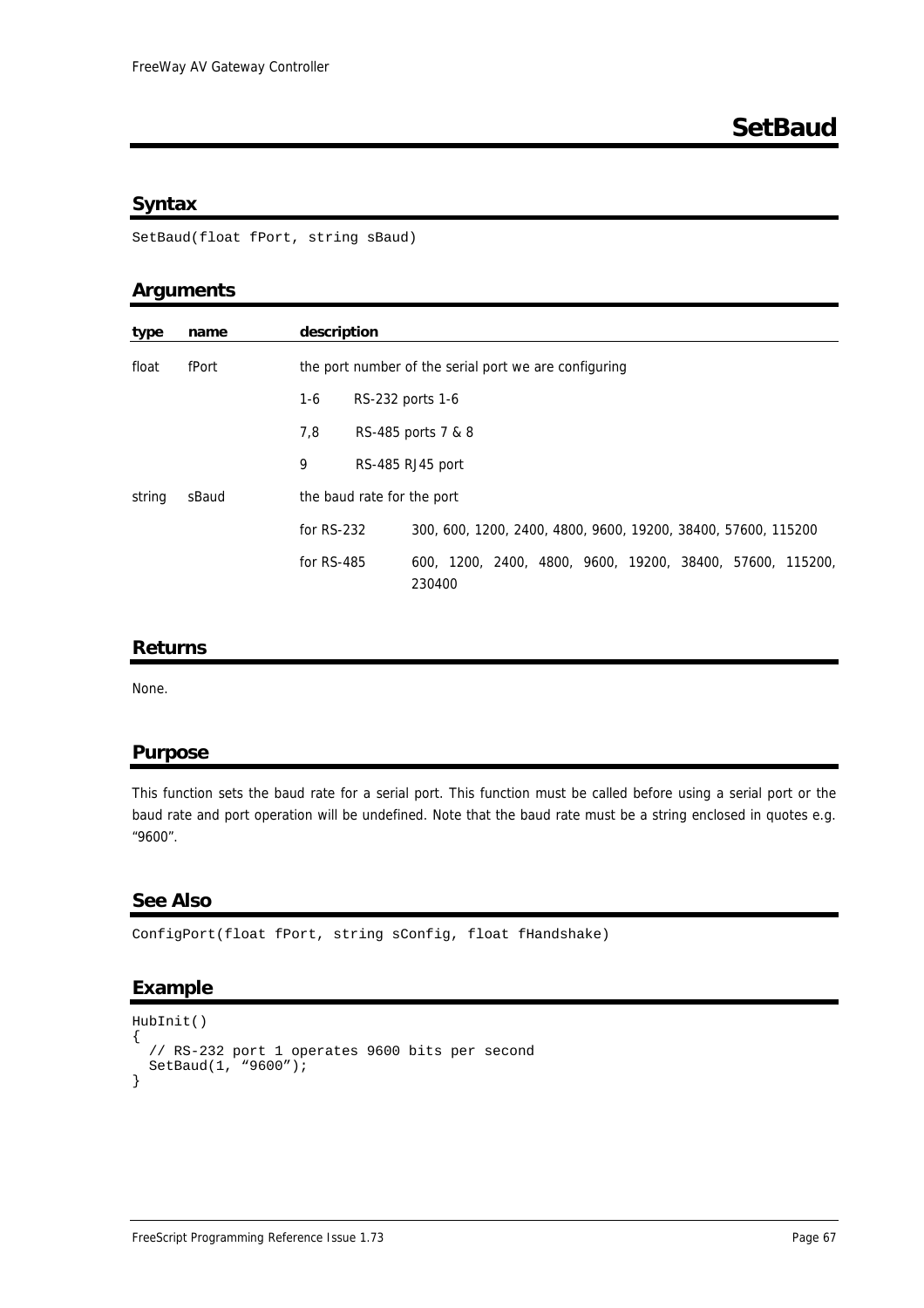SetDout(float fDout, float fState)

## **Arguments**

| type  | name   | description                                                 |
|-------|--------|-------------------------------------------------------------|
| float | fDout  | The digital output port (1-6) whose state we want to change |
| float | fState | The new state of the digital output port (0 or 1)           |

## **Returns**

None

## **Purpose**

This function changes the state of one of the 6 digital output ports to 0 or 1. Note that the Digital Outputs are only available on when a FreeWay is fitted with an IR option card.

## **See Also**

```
DigitalIn(float fDinPort) 
float GetDin(float fDinPort)
```

```
ChangeDigitalOut() 
{ 
   // set the state of digital output 2 to a 1 
  SetDout(2,1);
}
```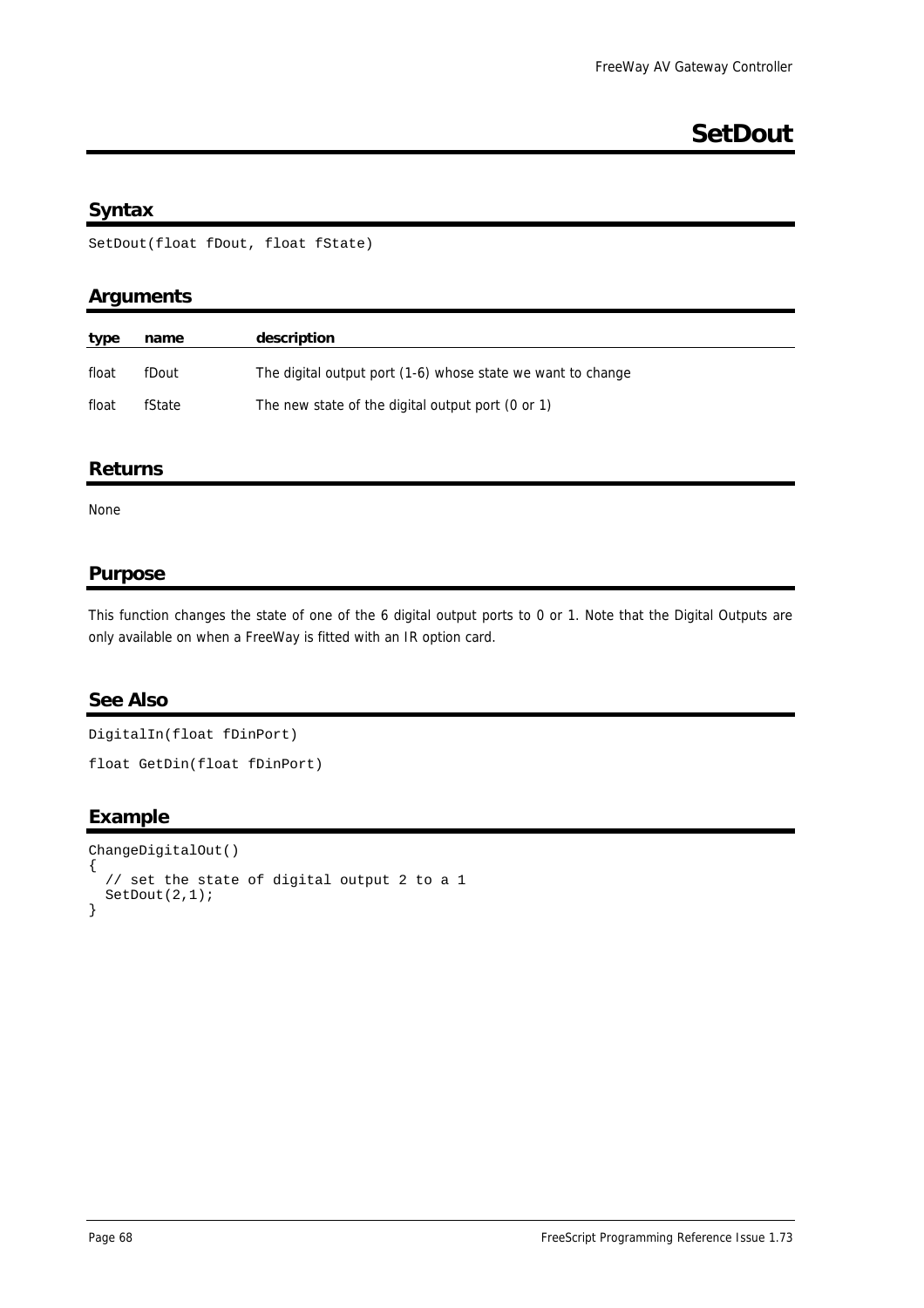SetEndOfMsg(float fPort, float fEom)

#### **Arguments**

| type  | name  | description                                    |                                                          |  |
|-------|-------|------------------------------------------------|----------------------------------------------------------|--|
| float | fPort | the port number of the port we are configuring |                                                          |  |
|       |       | $1 - 6$                                        | RS-232 ports 1-6                                         |  |
|       |       | 7,8                                            | RS-485 ports 7 & 8                                       |  |
|       |       | 9                                              | RS-485 RJ45 port                                         |  |
|       |       | $10 - 13$                                      | Telnet ports                                             |  |
| float | fEom  |                                                | the character that defines the end of a received message |  |
|       |       |                                                | 0 (default) disables this feature.                       |  |

#### **Returns**

None.

# **Purpose**

Depending on the communications protocol of the equipment you are communicating with, the messages received from that equipment may always end with a certain character, perhaps a Carriage Return for ASCII protocols. The SetEndOfMsg() function lets you define that character so that the SerialReceive() and SerialGet() functions will provide you with a full message to process. By default this feature is disabled (fEom  $= 0$ ).

Note that the fEom character is defined as a float. Refer to the ASCII table at the end of this manual to get the decimal values of ASCII characters. For example, a Carriage Return is 13.

Note that this function only defines how *received* messages are handled. For messages that you transmit, it's up to you to add the correct end-of-message character as part of your transmission.

## **See Also**

```
string SerialGet(float fPort) 
SerialReceive(float fPort) 
SetMsgLength(float fPort, float fLength) 
SetMsgTimeout(float fPort, float fTime)
```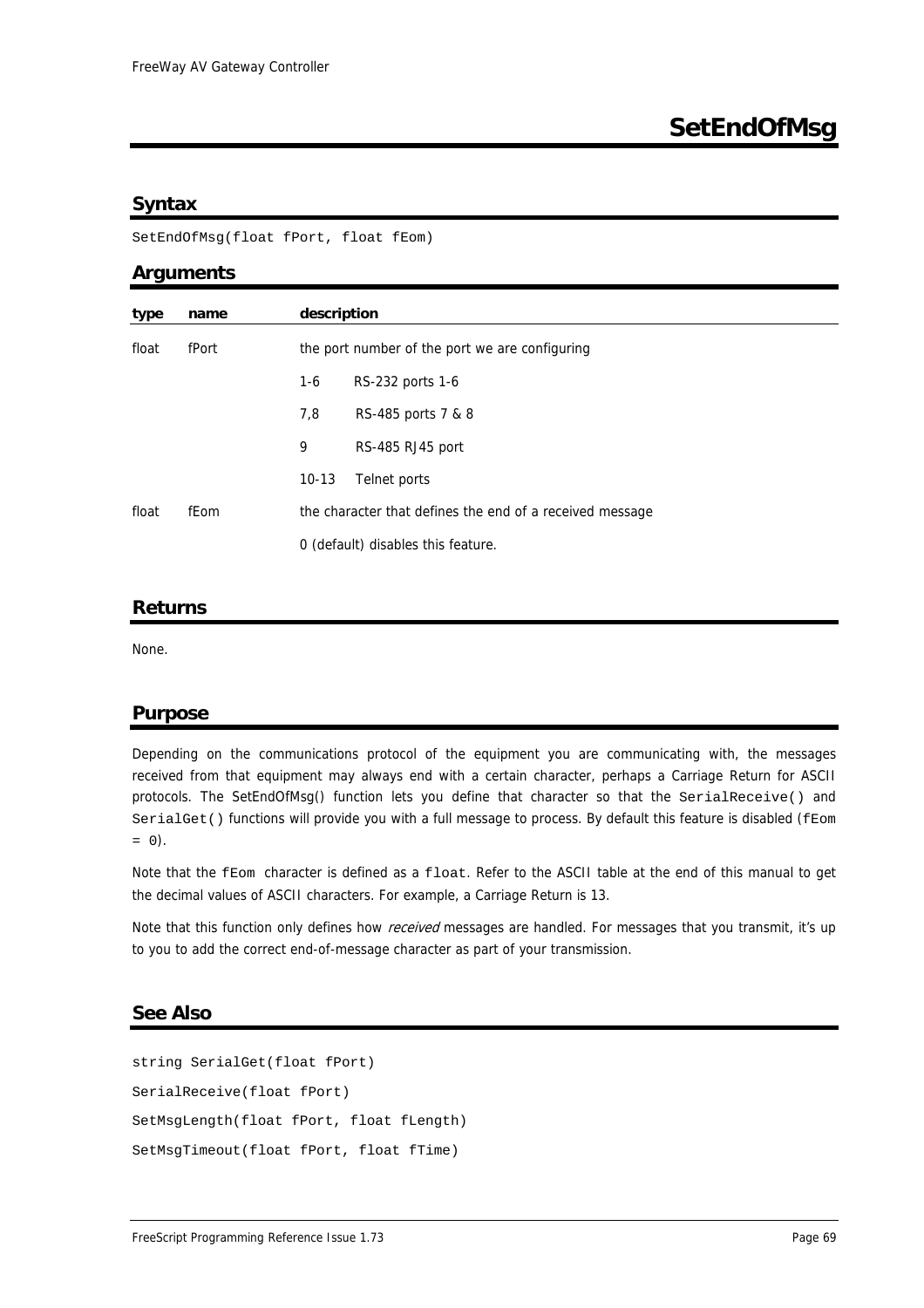```
HubInit() 
{ 
 // RS-232 port 3 operates 4800 bits per second 
 SetBaud(3, "4800"); 
 // port 3's messages end with a Carriage Return 
 SetEndOfMsg(3, 13); 
}
```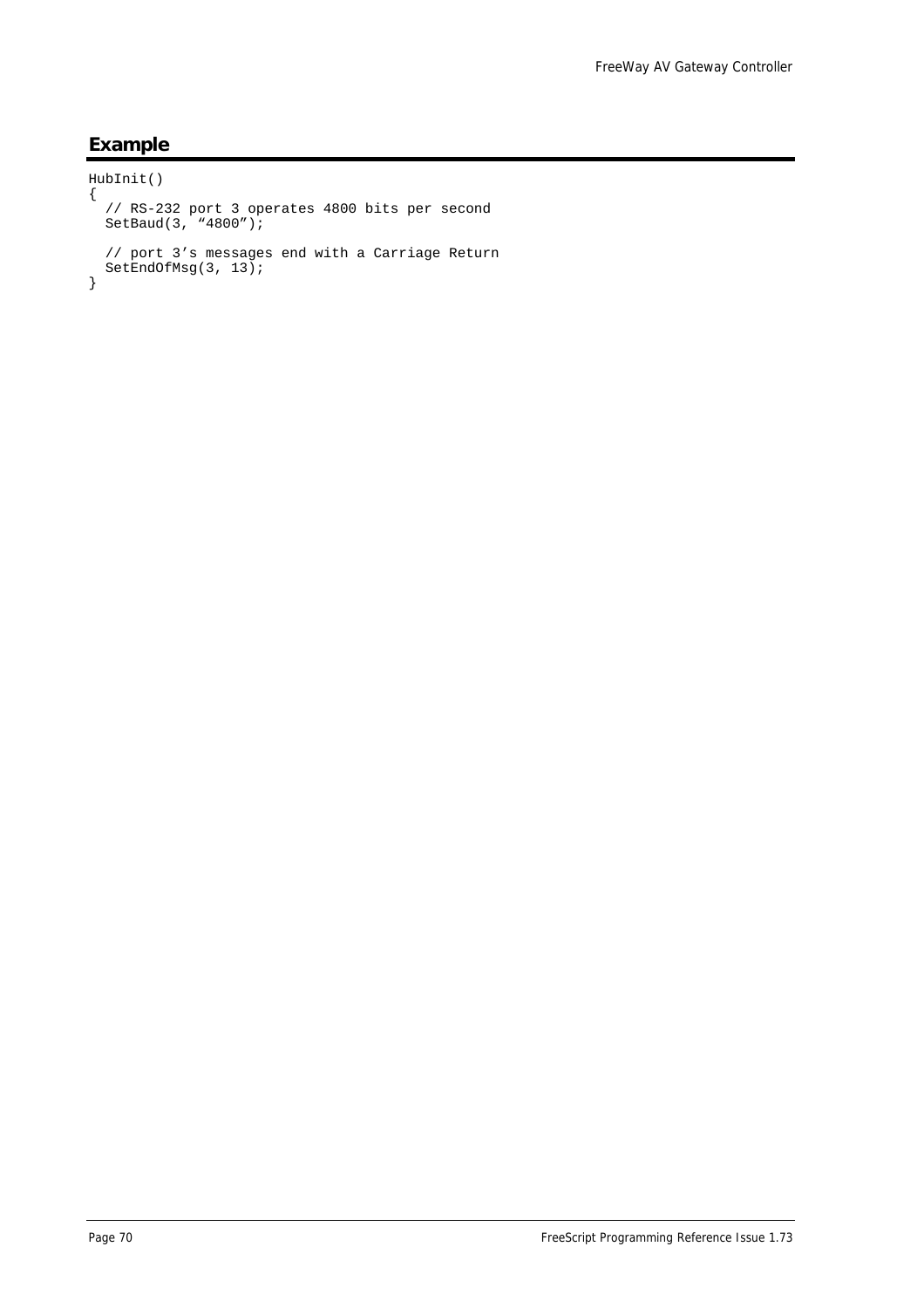SetHubLed(float fLed, float fState)

## **Arguments**

| type  | name   | description                                                  |  |
|-------|--------|--------------------------------------------------------------|--|
| float | fLed   | the number of the front panel LED, 1 to 4 from left to right |  |
| float | fState | state of the LED, 1 is ON, 0 is OFF.                         |  |
|       |        | A value of 2 puts the LED into system mode (see below)       |  |

## **Returns**

None.

#### **Purpose**

This function lets you change the state of the front panel LEDs. These can be useful for a variety of debugging uses and as status indications. By default the LEDs are in system mode where they take on specific status indications:

| LED 1 Power on        | LED 2 IR Learn active      |
|-----------------------|----------------------------|
| LED 3 Script activity | LED 4 Serial port activity |

The system mode for each LED can be overridden by writing a 1 or 0 value to the LED. Write a 2 value to the LED to return it to system mode.

#### **See Also**

```
HubInit() 
{ 
   // Turn off LED 1 at start of HubInit 
  SetHubLed(1, 0);
   // rest of HubInit function here.. 
   // Return LED 1 to system mode at end of HubInit 
   SetHubLed(1, 2); 
}
```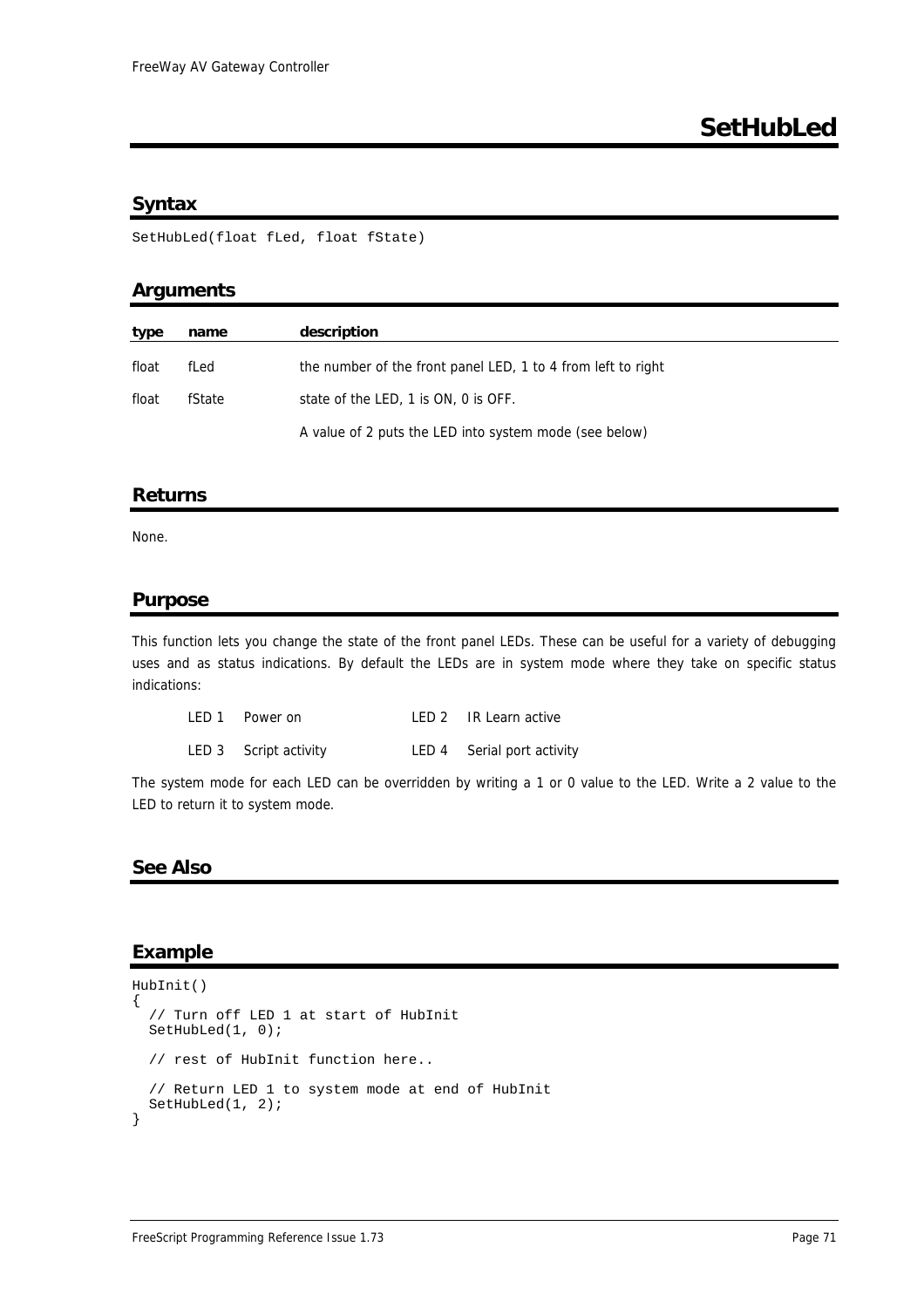# **SetMsgLength**

## **Syntax**

SetMsgLength(float fPort, float fLength)

## **Arguments**

| type  | name    | description                                    |                                                |  |  |
|-------|---------|------------------------------------------------|------------------------------------------------|--|--|
| float | fPort   | the port number of the port we are configuring |                                                |  |  |
|       |         | $1-6$                                          | RS-232 ports 1-6                               |  |  |
|       |         | 7,8                                            | RS-485 ports 7 & 8                             |  |  |
|       |         | 9                                              | RS-485 RJ45 port                               |  |  |
|       |         | $10 - 13$                                      | Telnet ports                                   |  |  |
| float | fLength |                                                | defines the length of the message in bytes     |  |  |
|       |         |                                                | If set to 0 (default) the feature is disabled. |  |  |
|       |         |                                                |                                                |  |  |

## **Returns**

None.

## **Purpose**

Depending on the communications protocol of the equipment you are communicating with, the messages received from that equipment may always be a fixed length. The SetMsgLength() function lets you define that length so that the SerialReceive() and SerialGet() functions will provide you with a full message to process. By default this feature is disabled (fLength = 0).

#### **See Also**

string SerialGet(float fPort) SerialReceive(float fPort) SetEndOfMsg(float fPort, float fEom) SetMsgTimeout(float fPort, float fTime)

```
HubInit() 
{ 
 // RS-232 port 4 operates 9600 bits per second 
 SetBaud(4, "9600"); 
   // port 4's messages are always 10 bytes long 
  SetEndOfMsg(4, 10);
}
```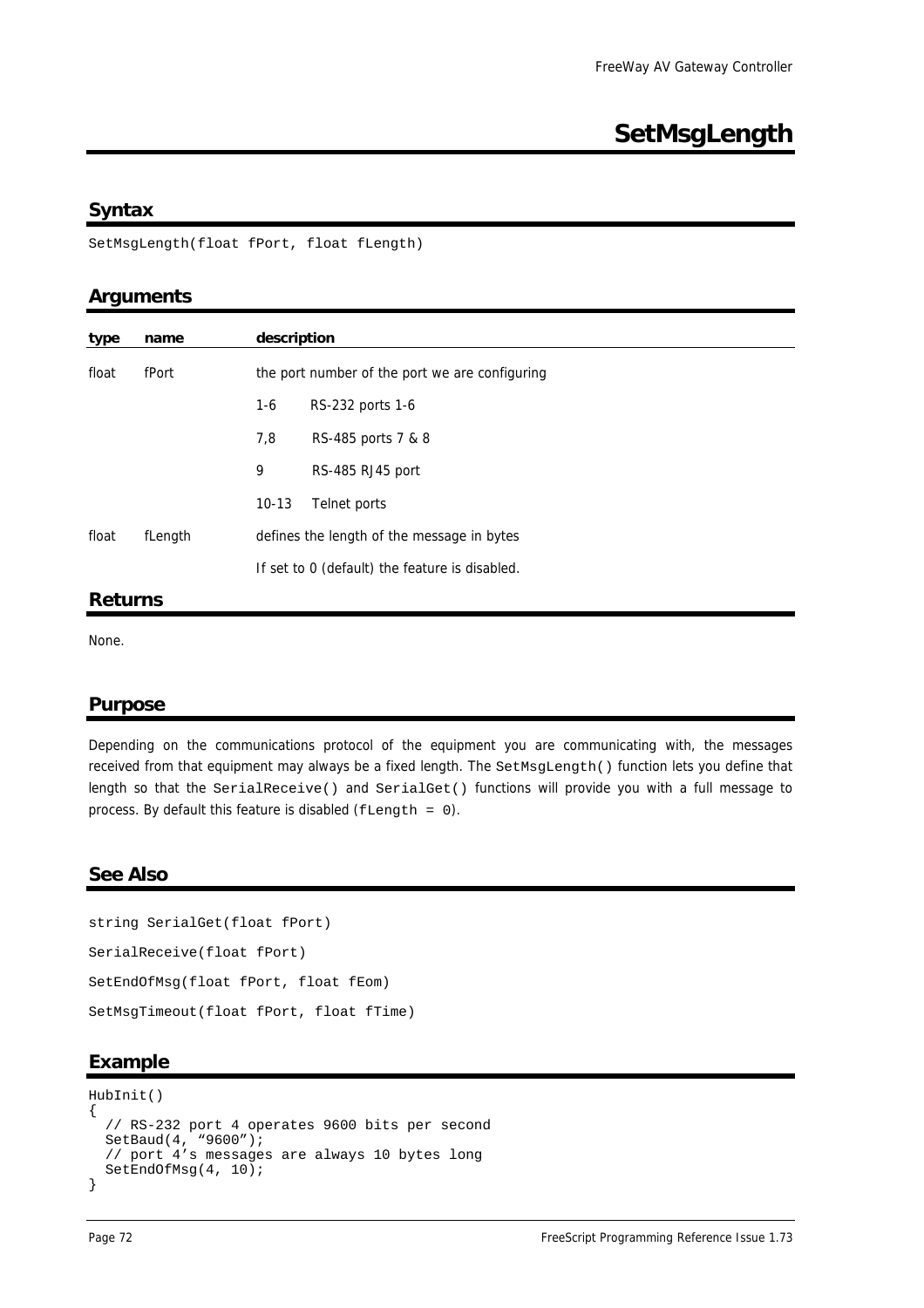#### **Syntax**

SetMsgTimeout(float fPort, float fTime)

#### **Arguments**

| type  | name  | description |                                                                                                                                                                         |  |
|-------|-------|-------------|-------------------------------------------------------------------------------------------------------------------------------------------------------------------------|--|
| float | fPort |             | the port number of the port we are configuring                                                                                                                          |  |
|       |       | 1-6         | RS-232 ports 1-6                                                                                                                                                        |  |
|       |       | 7,8         | RS-485 ports 7 & 8                                                                                                                                                      |  |
|       |       | 9           | RS-485 RJ45 port                                                                                                                                                        |  |
|       |       | $10 - 13$   | Telnet ports                                                                                                                                                            |  |
| float | fTime |             | defines the period of time (in milliseconds) after which, if no further bytes have been<br>received, the SerialReceive() function will be called. The default is 100ms. |  |

#### **Returns**

None.

#### **Purpose**

In order to receive a full protocol message from the SerialReceive() and SerialGet() functions, this function lets you define a period of time after which, if no further bytes are received by the port, the message will be presented.

#### **See Also**

```
string SerialGet(float fPort) 
SerialReceive(float fPort) 
SetEndOfMsg(float fPort, float fEom) 
SetMsgLength(float fPort, float fLength)
```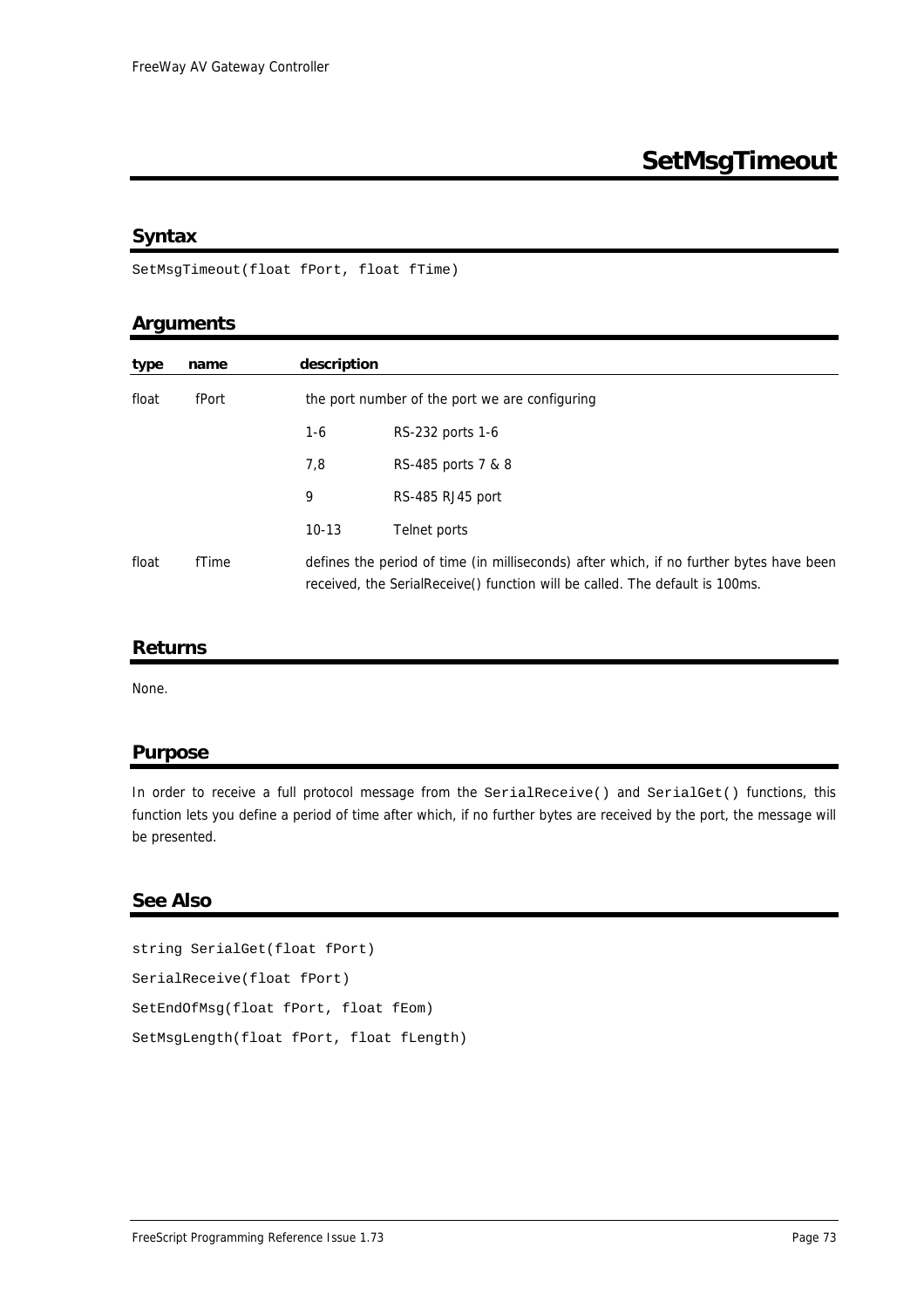### **Example**

```
HubInit() 
{ 
 // RS-232 port 5 operates 9600 bits per second 
 SetBaud(5, "9600"); 
 // present port 5's messages after 500ms have elapsed 
 SetTimeout(5, 500); 
}
```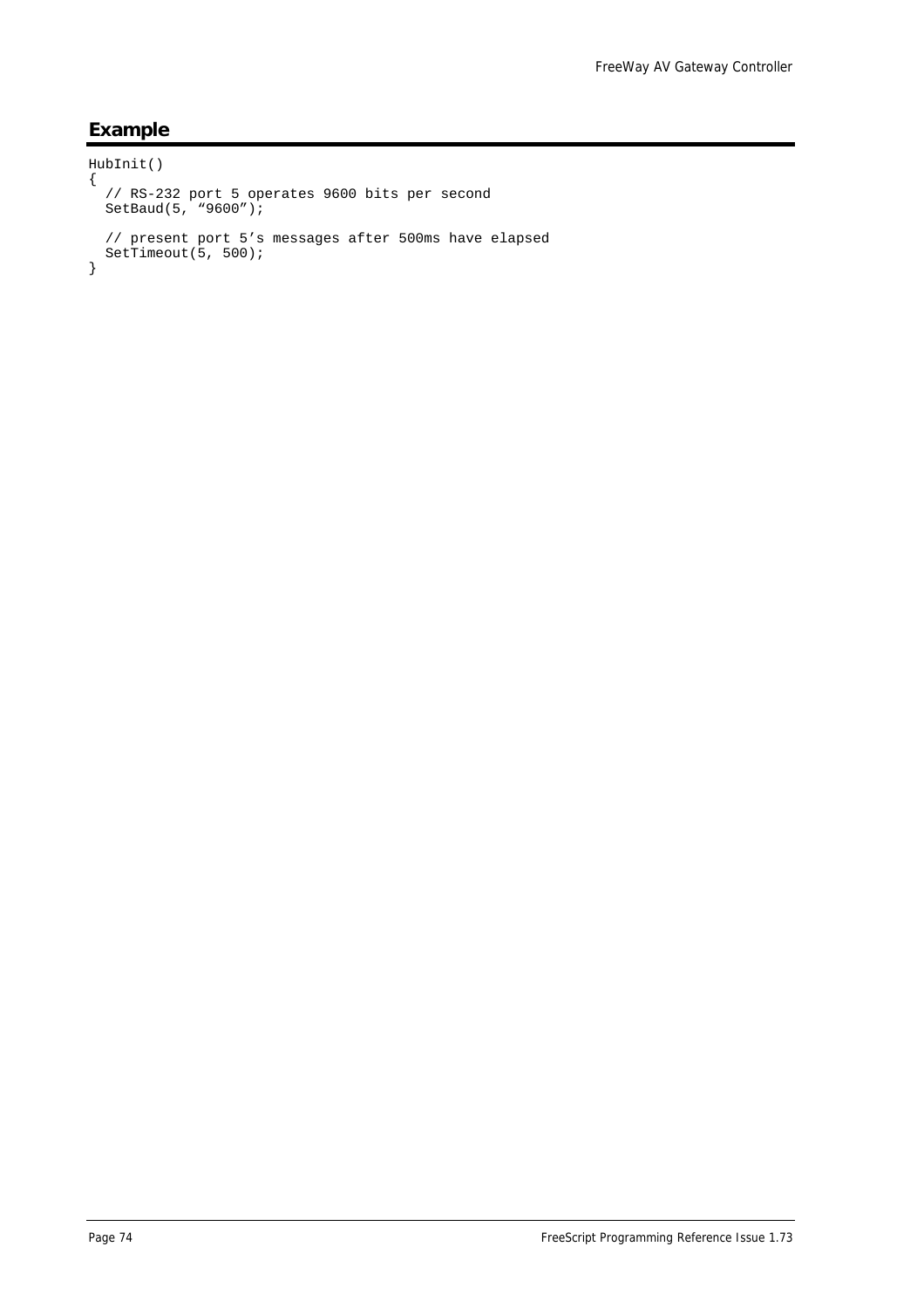#### **Syntax**

SetLocation(float fLat, float fLon)

#### **Arguments**

| type  | name | description         |
|-------|------|---------------------|
| float | fLat | the Latitude value  |
| float | fLon | the Longitude value |

#### **Returns**

None.

#### **Purpose**

This function is used to specify the FreeWay's location so that it can calculate the dawn and dusk alarm times. You can obtain these values from any online map service, for example: www.multimap.com.

#### **See Also**

Alarm(float fAlarm) SetAlarm(float fAlarm, sConfig)

#### **Example**

The following example sets a dawn alarm in  $HubInit()$ .

```
HubInit() 
{ 
   // alarm 1 is a dawn alarm set for 1 hour before dawn 
 // The location is London's Oxford Street 
 SetLocation(51.51, -0.148); 
   SetAlarm(1, "A -01:00"); 
}
```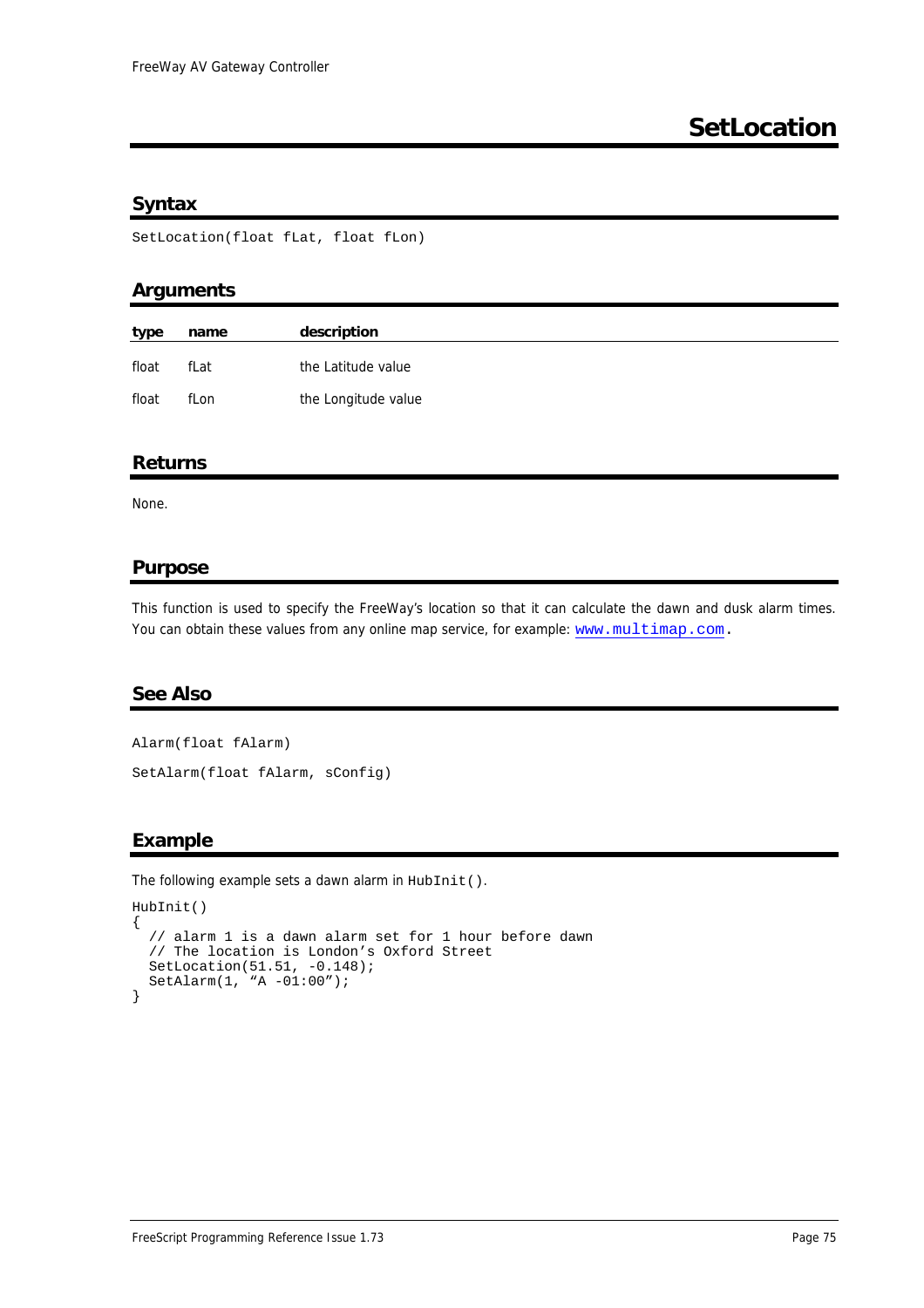## **strlen**

#### **Syntax**

float strlen(string sSrc)

#### **Arguments**

| type   | name | description                  |  |
|--------|------|------------------------------|--|
| String | sSrc | The source string to process |  |

#### **Returns**

The length of the source string in bytes.

#### **Purpose**

This function returns the length of the source string.

### **See Also**

```
string format(float fNum, float fFormat, float x) 
string midstr(string sSrc, float fStart, float fLength)
```
### **Example**

```
HubInit() 
{ 
   string sMessage; 
   // here's the original string 
   sMessage = "This is a long string"; 
   // Now we get the length 
   float fStringLength; 
   fStringLength = strlen(sMessage); 
   // print out a message 
  sMessage = "String length = " + format(fStringLength,1,0) + " bytes\ln\frac{x''}{i} DebugPrint(sMessage); // "String length = 21 bytes" 
}
```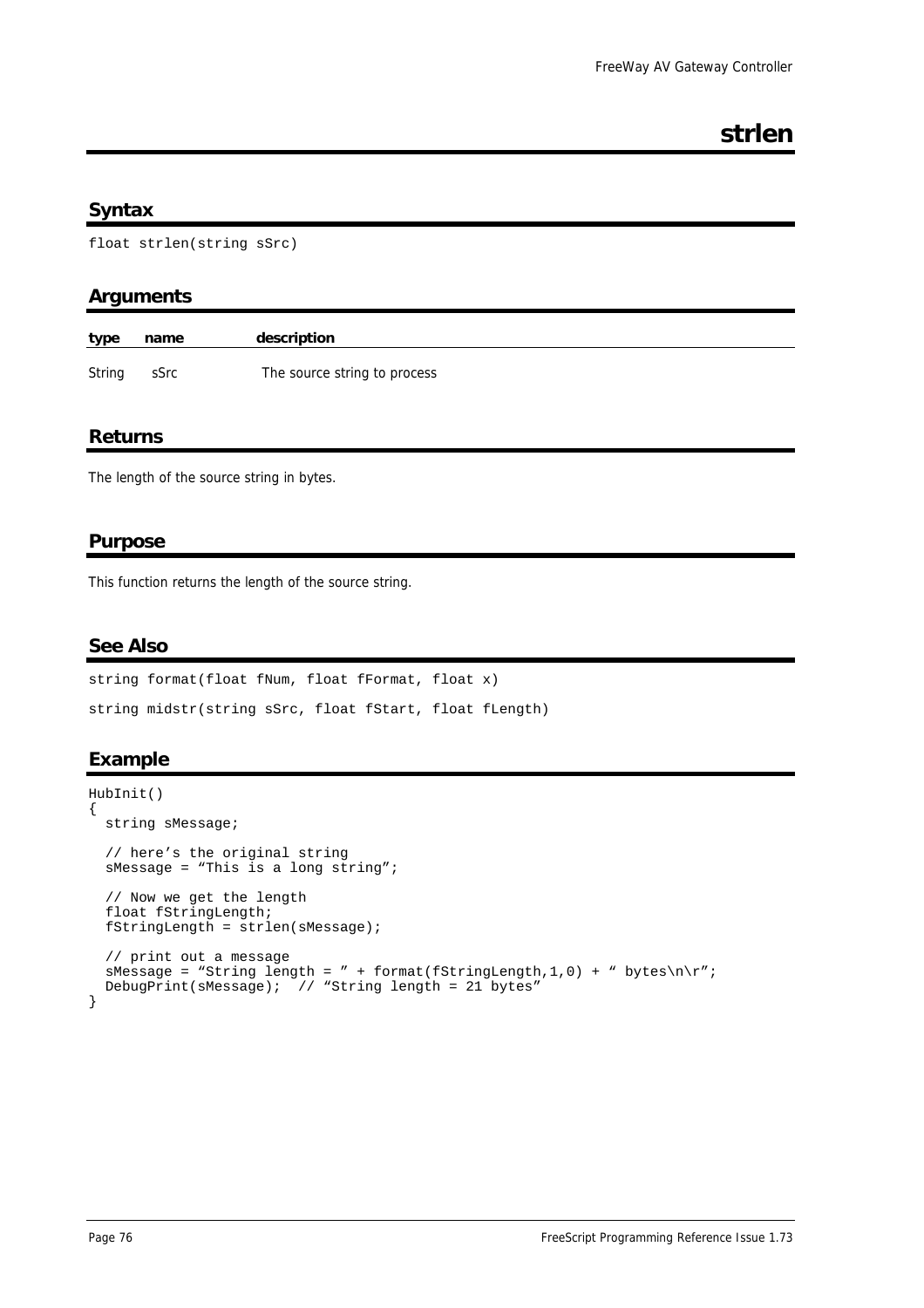FreeWay AV Gateway Controller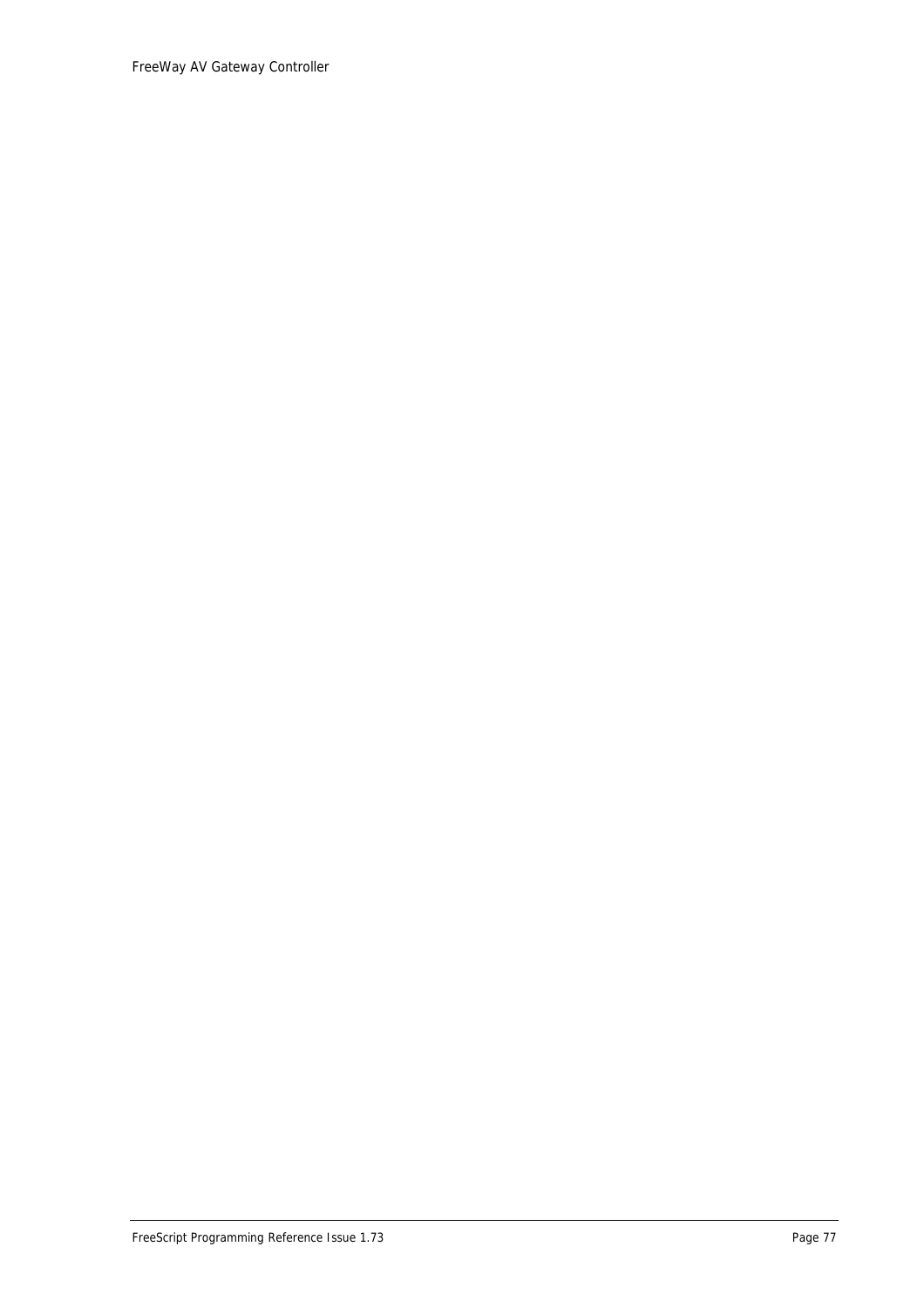# **SECTION 3 – QUICK REFERENCE**

**ASCII Table** 

**Operator Table**

**System Function Reference**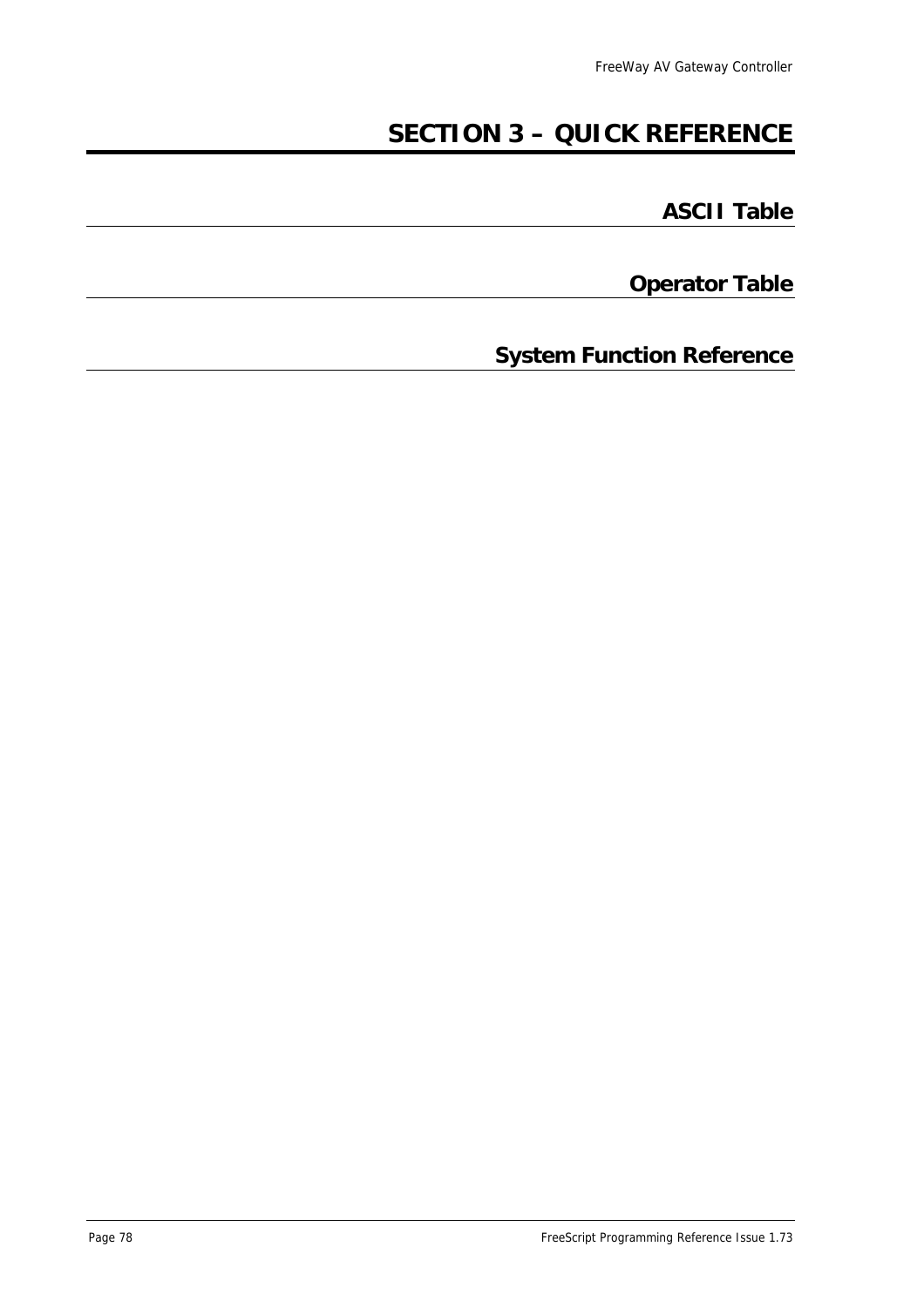# **ASCII Table**

- **DEC**  decimal value
- **HX**  hexadecimal value
- **OCT**  octal value
- **Sym**  ASCII symbol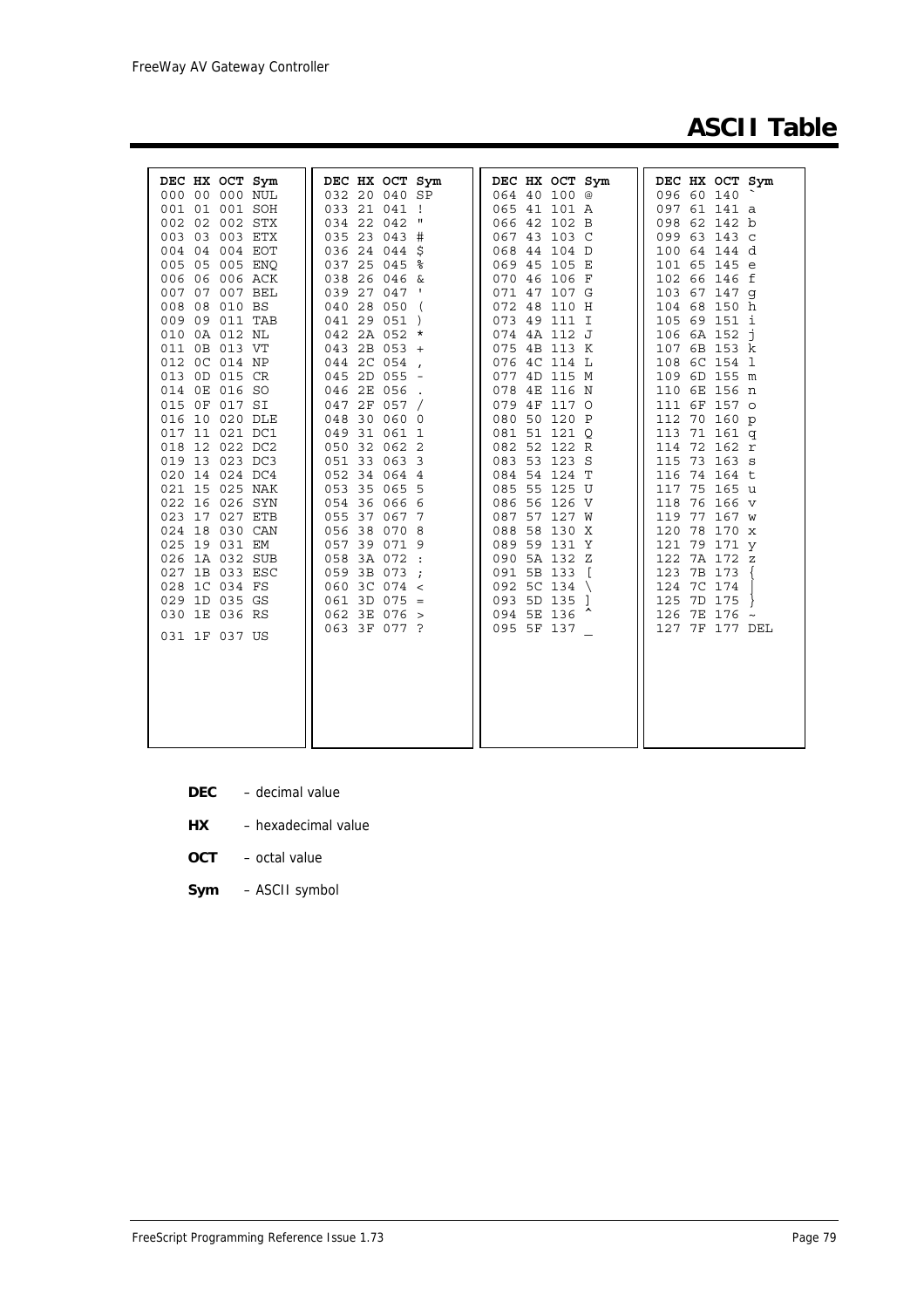# **Operator Table**

| Operator       | Operation                | Example                           |
|----------------|--------------------------|-----------------------------------|
| $=$            | Sets a value             | $x = 3$<br>$y = "hello"$          |
| $+$            | Simple addition          | $x = x + 2$                       |
|                | Simple subtraction       | $x = x-2$                         |
| $\star$        | Simple Multiplication    | $x = x * 2$                       |
| $\overline{1}$ | Simple Division          | $x = x/2$                         |
| ి              | Remainder                | $x = y\$ 2                        |
| $=$            | Comparator               | if $(x==2)$                       |
| $!=$           | Inequality               | if $(x := 2)$                     |
| &&             | Logical AND              | if $(x & \& b) \{ c=1; \}$        |
| $\perp$        | Logical OR               | if $(x   b) { c=1; }$             |
| Ţ              | Logical NOT              | $x = 1y$<br>if $(!x) { c=1; }$    |
| $\delta$       | <b>Bitwise AND</b>       | $z = x & y;$                      |
|                | <b>Bitwise OR</b>        | $z = x \mid y$                    |
| $\, >$         | Greater than             | if $(x > y) {c=1; }$              |
| $\,<$          | Less than                | if $(x < y) \{ c=1; \}$           |
| $>=$           | Greater than or equal to | if $(x \ge y) \{ c=1; \}$         |
| $\leq$ $=$     | Less than or equal to    | if $(x \Rightarrow y) \{ c=1; \}$ |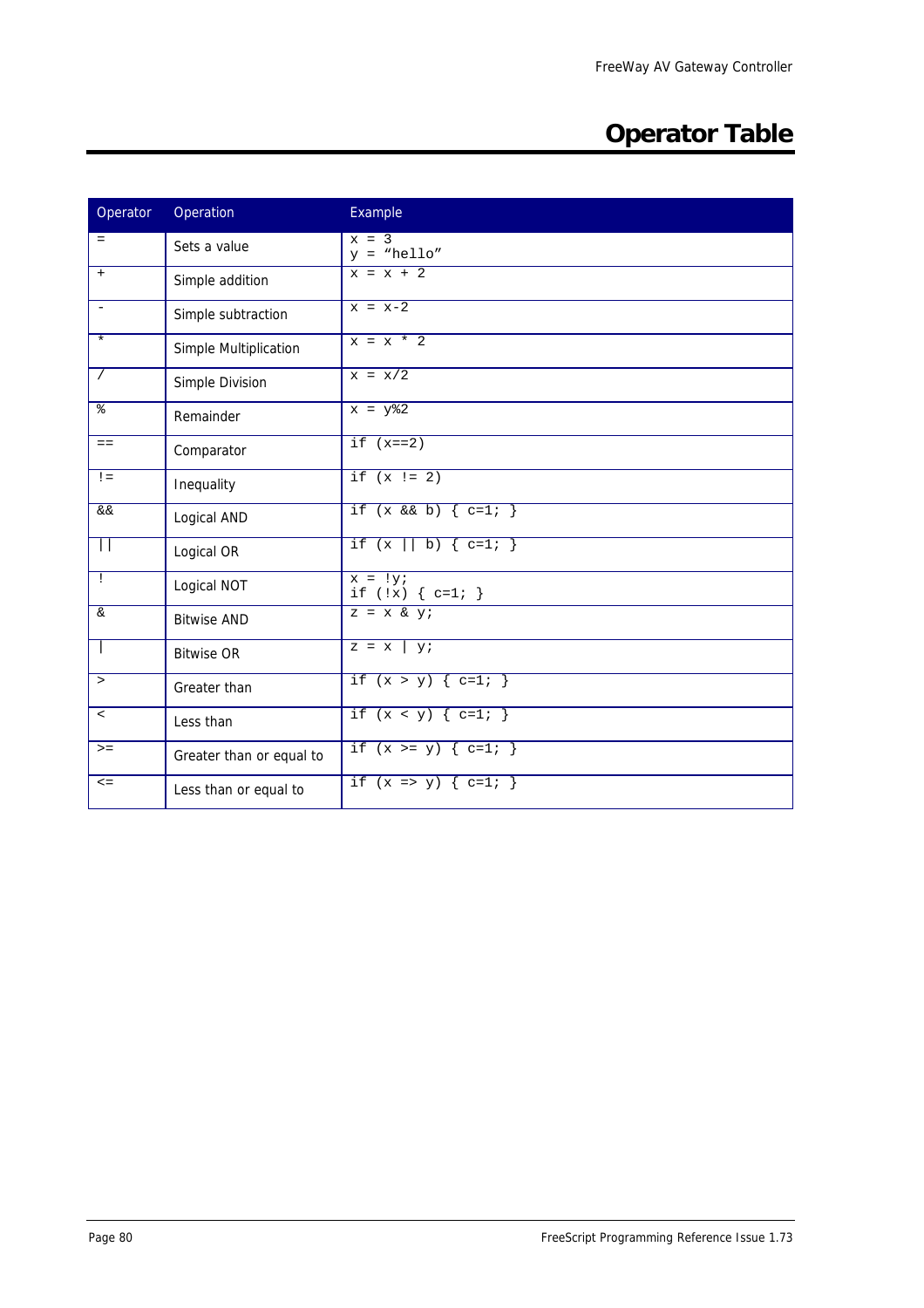## **System Functions**

| Function                                      | <b>Parameters</b> | Meaning                                                      | <b>Description</b>                                                                |
|-----------------------------------------------|-------------------|--------------------------------------------------------------|-----------------------------------------------------------------------------------|
| CloseTelnet(float fPort)                      | fPort             | Freeway port number 10, 11, 12 or 13                         | Clsoe telnet port                                                                 |
| ConfigPort(float fPort, string sConfig, float | fPort             | 1-6 for RS232; 7-9 for RS485                                 | Advanced serial port settings for data bits,<br>parity, stop bits and handshaking |
| fHandshake)                                   | sConfig           | "data bits $(7, 8)$ , parity $(o,e,n)$ , stop bits $(0,1)$ " |                                                                                   |
|                                               | fHandshake        | 0 - no handshaking, 1 - RTS/CTS handshaking                  |                                                                                   |
| ConfigSendUDP(float fPort, string RemoteIP,   | fPort             | FreeWay port number 14, 15, 16 or 17                         | Configures the transmission settings for UDP                                      |
| float fDestPort)                              | sRemoteIP         | UDP address to connect to e.g. "192.168.1.101"               | ports                                                                             |
|                                               | fDestPort         | Remote UDP port number (0-65535)                             |                                                                                   |
| ConfigTelnet(float fPort, float fMode)        | fPort             | FreeWay port number 10, 11, 12 or 13                         | Configures a Telnet port as Telnet or raw TCP                                     |
|                                               | fMode             | 0 is Telnet, 1 is TCP                                        |                                                                                   |
| DebugPrint(string sDebug)                     | sDebug            | string to be output                                          | Outputs a string to the Telnet interface when<br>in debug mode.                   |
| Delayms(float fDelay)                         | fDelay            | number of milli-seconds to wait (0-5000)                     | Wait for fDelay number of milli-seconds.                                          |
| EIBRegister(float<br>fEibRegHandle,<br>string | fEibRegHandle     | Handle of the EIB group to register, from 1 to 64            | Register an EIB group                                                             |
| sEibRegGroup, float fEibRegType)              | sEibRegGroup      | The EIB Group Address to register e.g. "1/2/3"               |                                                                                   |
|                                               | fEibRegType       | The DataPoint Type of the Group, from 0 to 16                |                                                                                   |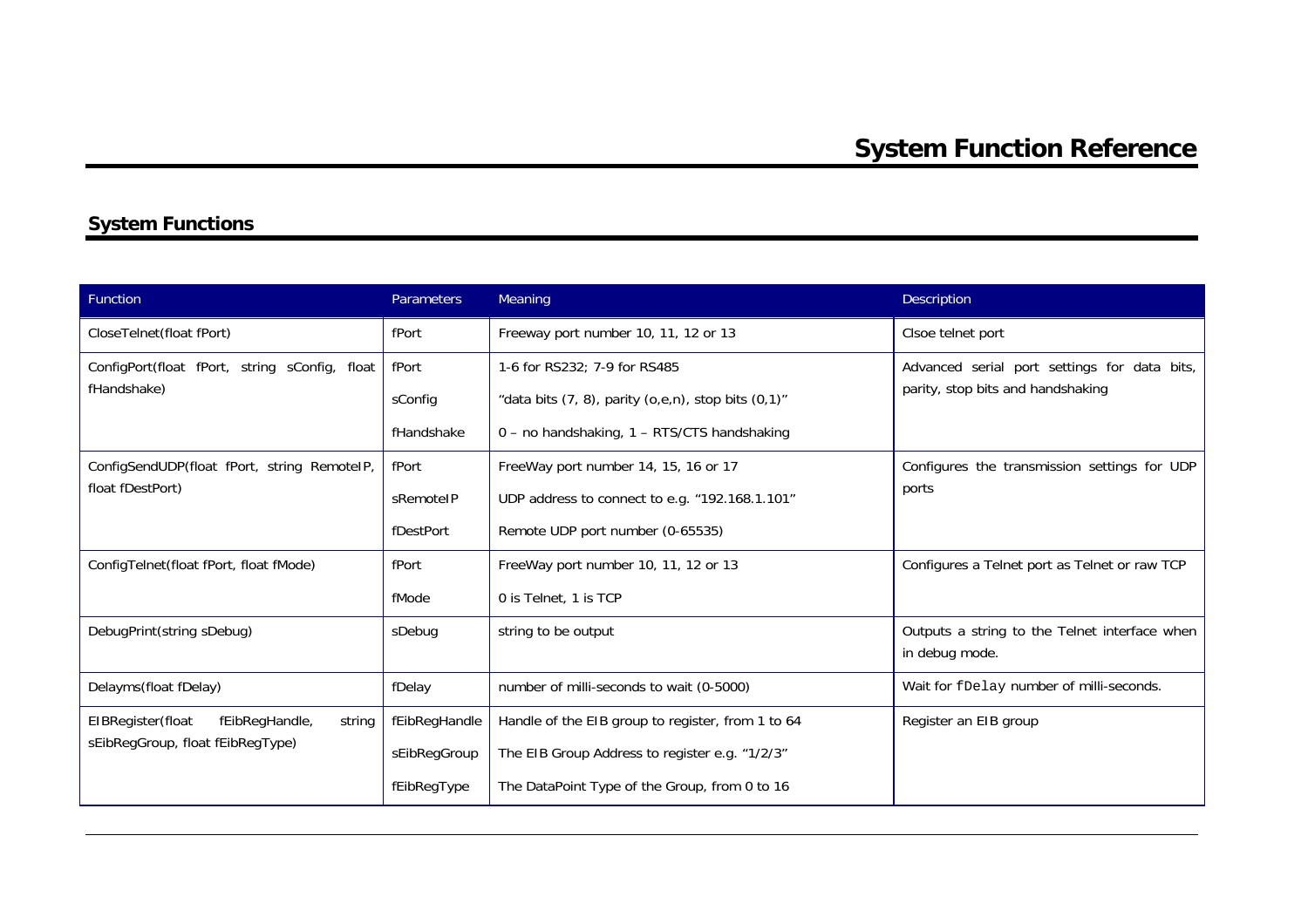| Function                                             | <b>Parameters</b> | Meaning                                           | <b>Description</b>                                                               |
|------------------------------------------------------|-------------------|---------------------------------------------------|----------------------------------------------------------------------------------|
| EIBSendFloat(float<br>fEibTxfHandle,<br>float        | fEibTxfHandle     | Handle of the registered group from 1 to 64       | Send a floating point or integer value to the                                    |
| fEibTxfValue)                                        | fEibTxfValue      | Value to send                                     | EIB bus                                                                          |
| EIBSendString(float<br>fEibTxsHandle,<br>string      | fEibTxsHandle     | Handle of the registered group from 1 to 64       | Send a string value or value array to the EIB                                    |
| sEibTxsValue)                                        | sEibTxsValue      | Value to send                                     | bus                                                                              |
| format(float fNum, float fFormat,<br>string          | fNum              | number to convert to string                       | Convert a number into a string.                                                  |
| float $x$ )                                          | fFormat           | format of string: 1 - integer; 2 - float          |                                                                                  |
|                                                      | x                 | (reserved for future use)                         |                                                                                  |
| GetDin(float fDinPort)                               | fDinPort          | the Digital Input port $(1 - 6)$                  | Returns the current state of the digital input                                   |
|                                                      |                   |                                                   | fDinPort                                                                         |
| string GetTime()                                     |                   |                                                   | Returns the current time as "hh:mm"                                              |
| midstr(string<br>sSrc,<br>float<br>fStart,<br>string | sSrc              | input string                                      | Create a new string from a section of the input<br>string                        |
| float fLength)                                       | fStart            | start point for new string (0 is first character) |                                                                                  |
|                                                      | fLength           | length of new string                              |                                                                                  |
| OpenTelnet(float fPort, string sIpaddr)              | fPort             | Freeway port number 10, 11, 12 or 13              | Open telnet port, this must be done before<br>calling e.g. "SerialSend(10,ssss)" |
|                                                      | fCS               | Specifies a client(0) or server(1) port           |                                                                                  |
|                                                      | flPport           | IP port number (0-65535)                          |                                                                                  |
|                                                      | slPaddr           | IP address to connect to e.g. "192.168.1.101"     |                                                                                  |
|                                                      |                   |                                                   |                                                                                  |
|                                                      |                   |                                                   |                                                                                  |
|                                                      |                   |                                                   |                                                                                  |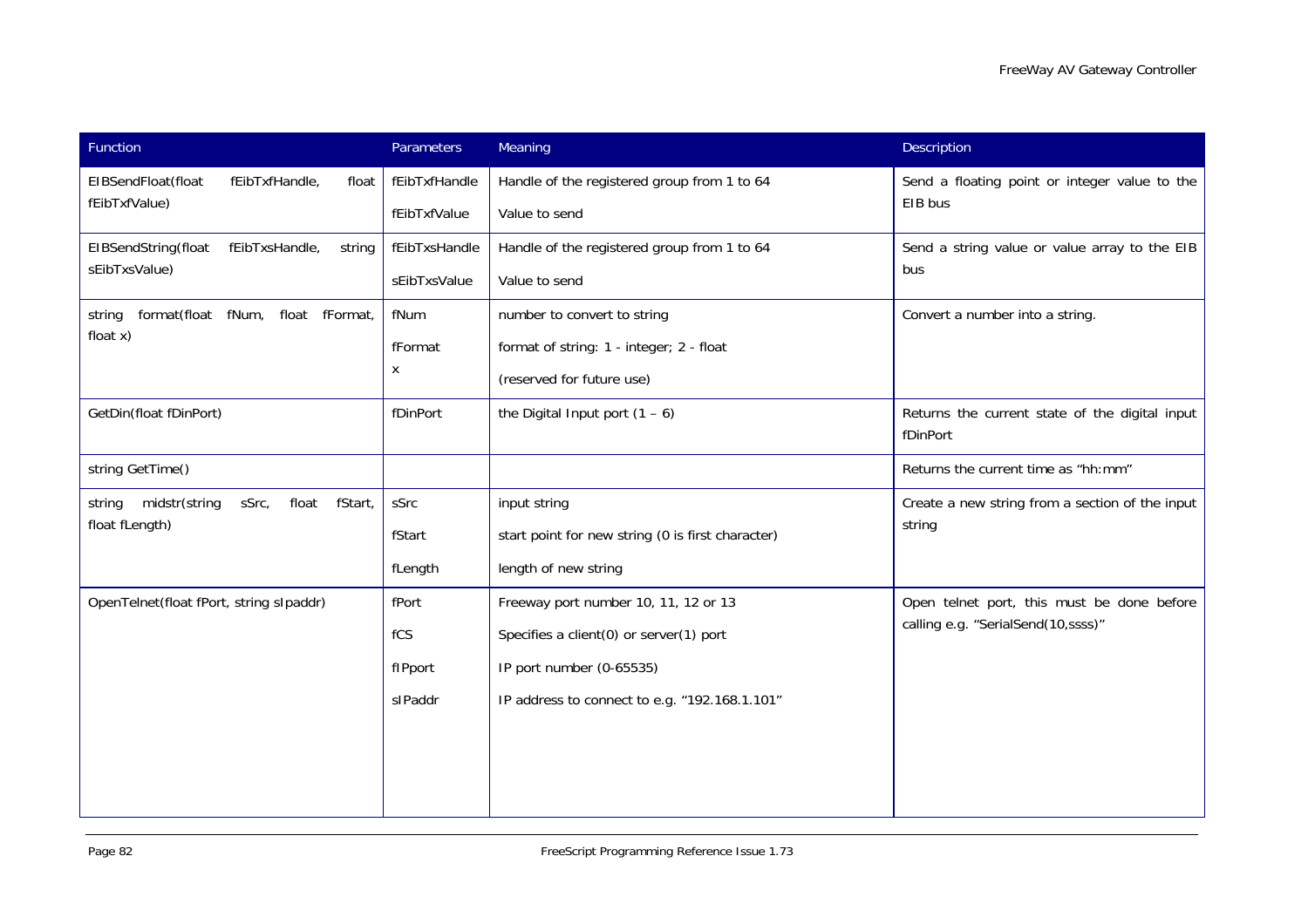| Function                                         | <b>Parameters</b> | Meaning                                                       | Description                                      |
|--------------------------------------------------|-------------------|---------------------------------------------------------------|--------------------------------------------------|
| sendIR(float fIR1, float fIR2, float fIR3, float | fIR1              | 1/0 enables/disables infra red transmit on output port IR1    | Outputs an Infra-Red command on the Infra-       |
| fIR4, string sIROut)                             | fIR2              | 1/0 enables/disables infra red transmit on output port IR2    | Red output ports                                 |
|                                                  | fIR3              | 1/0 enables/disables infra red transmit on output port IR3    |                                                  |
|                                                  | fIR4              | 1/0 enables/disables infra red transmit on output port IR4    |                                                  |
|                                                  | sIROut            | the infra-red command string to send                          |                                                  |
| string SerialGet(float fPort)                    | fPort             | 1-6 for RS232; 7-9 for RS485; 10-13 for Telnet; 14-17 for UDP | Returns next message from a port                 |
| SerialSend(float fPort, string sOutput)          | fPort             | 1-6 for RS232; 7-9 for RS485; 10-13 for Telnet; 14-17 for UDP | Transmits data out of a port                     |
|                                                  | sOutput           | string to send out of serial port                             |                                                  |
|                                                  |                   |                                                               |                                                  |
| SetAlarm(float fAlarm, string sConfig)           | fAlarm            | which alarm to set (1-8)                                      | Set alarm. This will cause "Alarm()" to be       |
|                                                  | sConfig           | configuration string:                                         | called at the specified time.                    |
|                                                  |                   | "O dd/mm/yyyy hh:mm" - one time alarm                         |                                                  |
|                                                  |                   | "D hh:mm" - daily alarm                                       |                                                  |
|                                                  |                   | "W dd/mm/yyyy hh:mm" - weekly alarm                           |                                                  |
|                                                  |                   | "A +/-hh:mm" - dawn alarm                                     |                                                  |
|                                                  |                   | "P +/-hh:mm" - dusk alarm                                     |                                                  |
| SetBaud(float fPort, string sBaud)               | fPort             | 1-6 for RS232; 7-9 for RS485                                  | Set the baud rate (bits per second data rate) of |
|                                                  | sBaud             | (for RS232) - any standard baud 300-115200                    | a serial port.                                   |
|                                                  |                   | (for RS485) - any standard baud $600-230400$                  |                                                  |
|                                                  |                   |                                                               |                                                  |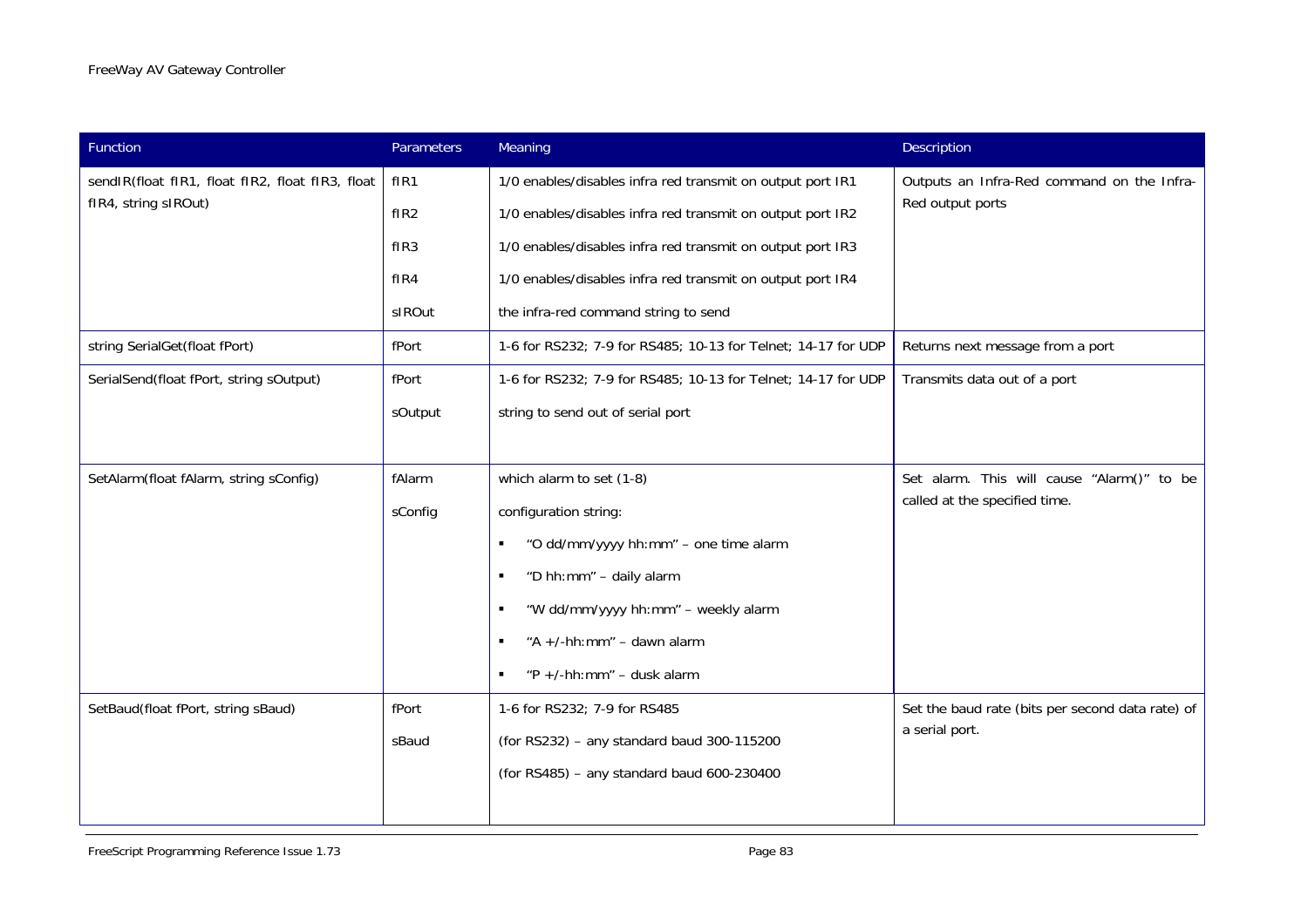| Function                                 | <b>Parameters</b> | <b>Meaning</b>                                                                 | Description                                                                |
|------------------------------------------|-------------------|--------------------------------------------------------------------------------|----------------------------------------------------------------------------|
| SetDout(float fDout, float fState)       | fDout             | 1-6 the digital output port to change                                          | Changes the state of a digital output port                                 |
|                                          | fState            | 1 or 0, the new state of the digital output                                    |                                                                            |
| SetEndOfMsg(float fPort, float fEom)     | fPort             | 1-6 for RS232; 7-9 for RS485; 10-13 for Telnet; 14-17 for UDP                  | Defines how received messages end for a                                    |
|                                          | fEom              | character marking end of message (0-255)                                       | particular port. If set to zero (default) then the<br>feature is disabled. |
| SetHubLed(float fLed, float fState)      | fLed              | The front panel LED to change (1-4)                                            | Changes the state of the LEDs on the                                       |
|                                          | fState            | The new state of the LED $(1 = on, 0 = off, 2 = system mode)$                  | FreeWay's front panel                                                      |
| SetMsgLength(float fPort, float fLength) | fPort             | 1-6 for RS232; 7-9 for RS485; 10-13 for Telnet; 14-17 for UDP                  | Defines the length of received messages from                               |
|                                          | fLength           | defines the length of a message (0-255)                                        | a port. If set to zero (default) then the feature<br>is disabled.          |
|                                          |                   |                                                                                |                                                                            |
| SetMsgTimeout(float fPort, float fTime)  | fPort             | 1-6 for RS232; 7-9 for RS485; 10-13 for Telnet; 14-17 for UDP                  | Defines the timeout for a particular serial port.                          |
|                                          | fTime             | length of 'silence' in milli-seconds marking the end of a<br>message (0-10000) | Defaults to 100ms                                                          |
| float strlen(string sSrc)                | sSrc              | input string                                                                   | Returns the length of the input string                                     |